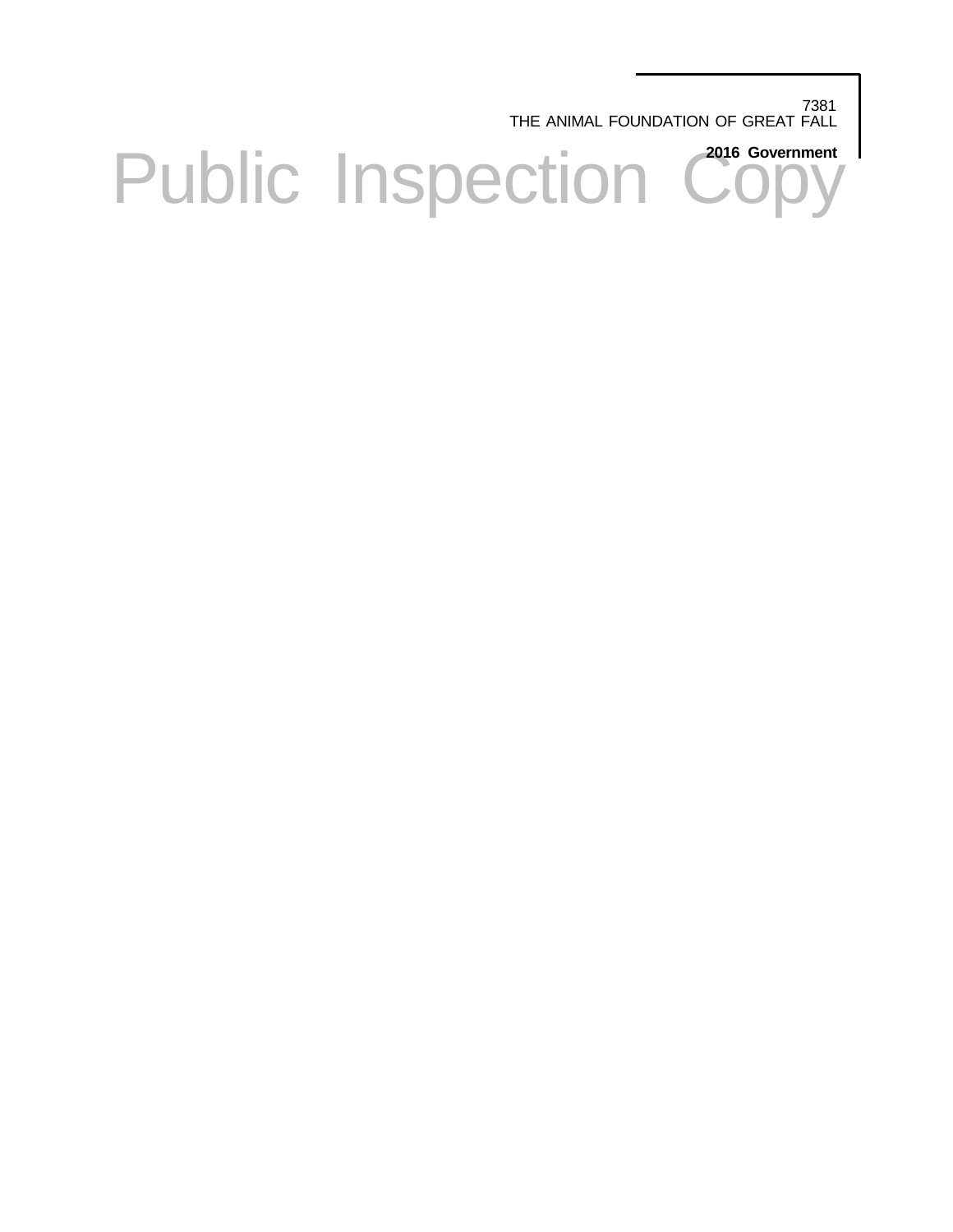|                   | 7381 09/16/2018 8:16 PM                                |                                                                                                                                                                             |                                               |                              |                                            |
|-------------------|--------------------------------------------------------|-----------------------------------------------------------------------------------------------------------------------------------------------------------------------------|-----------------------------------------------|------------------------------|--------------------------------------------|
|                   |                                                        | <b>Return of Organization Exempt From Income Tax</b>                                                                                                                        |                                               |                              | OMB No. 1545-0047                          |
| Form              |                                                        | Under section 501(c), 527, or 4947(a)(1) of the Internal Revenue Code (except private foundations)                                                                          |                                               |                              | 2016                                       |
|                   | Department of the Treasury<br>Internal Revenue Service | <b>u</b> Do not enter social security numbers on this form as it may be made public.<br><b>u</b> Information about Form 990 and its instructions is at www.irs.gov/form990. |                                               |                              | <b>Open to Public</b><br>Inspection        |
|                   |                                                        | For the 2016 calendar year, or tax year beginning $11/01/16$ , and ending<br>10/31/17                                                                                       |                                               |                              |                                            |
|                   | <b>B</b> Check if applicable:                          | C Name of organization                                                                                                                                                      |                                               |                              | D Employer identification number           |
|                   | Address change                                         | <b>ANIMAL FOUNDATION OF</b><br><b>GREAT</b><br><b>FALL</b><br>THE                                                                                                           |                                               |                              |                                            |
|                   | Name change                                            | Doing business as<br>ANIMAL ADOPTION CENTER<br><b>MACLEAN</b><br>Number and street (or P.O. box if mail is not delivered to street address)                                 | Room/suite                                    | E Telephone number           | 72-1537063                                 |
|                   | Initial return                                         | PO BOX 3426                                                                                                                                                                 |                                               |                              | 406-727-7387                               |
|                   | Final return/<br>terminated                            | City or town, state or province, country, and ZIP or foreign postal code                                                                                                    |                                               |                              |                                            |
|                   | Amended return                                         | <b>GREAT FALLS</b><br>MT 59403                                                                                                                                              |                                               | G Gross receipts \$          | 1,628,934                                  |
|                   |                                                        | F Name and address of principal officer:                                                                                                                                    | H(a) Is this a group return for subordinates? |                              | х<br>Yes<br>No.                            |
|                   | Application pending                                    | <b>JOHN HUBER</b>                                                                                                                                                           |                                               |                              | No<br><b>Yes</b>                           |
|                   |                                                        |                                                                                                                                                                             | H(b) Are all subordinates included?           |                              | If "No," attach a list. (see instructions) |
|                   |                                                        | x<br>501(c)(3)<br>) $t$ (insert no.)<br>501(c)<br>527                                                                                                                       |                                               |                              |                                            |
|                   | Tax-exempt status:<br>Website: U                       | 4947(a)(1) or<br>MACLEANANIMALADOPTIONCENTER.ORG                                                                                                                            | H(c) Group exemption number <b>LI</b>         |                              |                                            |
|                   | Form of organization:                                  | $ \mathbf{X} $ Corporation<br>Trust<br>Association<br>Other $\mathbf u$                                                                                                     | L Year of formation: 2002                     |                              | M State of legal domicile: MT              |
| Part I            |                                                        | <b>Summary</b>                                                                                                                                                              |                                               |                              |                                            |
|                   |                                                        | 1 Briefly describe the organization's mission or most significant activities:                                                                                               |                                               |                              |                                            |
|                   |                                                        | FOSTERING A CARING COMMUNITY FOR ANIMALS BY PROVIDING SHELTER, ADVANCING                                                                                                    |                                               |                              |                                            |
|                   |                                                        | ANIMAL WELFARE, AND PROMOTING THE BONDS BETWEEN ANIMALS AND HUMANS THROUGH                                                                                                  |                                               |                              |                                            |
| Governance        |                                                        | INNOVATIVE PROGRAMS, EDUCATION AND SERVICE                                                                                                                                  |                                               |                              |                                            |
|                   |                                                        | 2 Check this box $\mathbf{u}$   if the organization discontinued its operations or disposed of more than 25% of its net assets.                                             |                                               |                              |                                            |
|                   |                                                        |                                                                                                                                                                             |                                               |                              | 6                                          |
| ఱ                 |                                                        | 3 Number of voting members of the governing body (Part VI, line 1a)                                                                                                         |                                               | 3<br>$\overline{\mathbf{4}}$ | 6                                          |
|                   |                                                        |                                                                                                                                                                             |                                               |                              |                                            |
| <b>Activities</b> |                                                        |                                                                                                                                                                             |                                               | 5                            | 36                                         |
|                   |                                                        | 6 Total number of volunteers (estimate if necessary)                                                                                                                        |                                               | 6                            | 450                                        |
|                   |                                                        |                                                                                                                                                                             |                                               | 7a                           | $\mathbf 0$                                |
|                   |                                                        |                                                                                                                                                                             |                                               | 7b                           | $\Omega$                                   |
|                   |                                                        |                                                                                                                                                                             | Prior Year                                    |                              | Current Year                               |
|                   |                                                        |                                                                                                                                                                             |                                               | 482,307                      | 1,431,875                                  |
|                   |                                                        |                                                                                                                                                                             |                                               | 85,199                       | 91,013                                     |
| Revenue           |                                                        |                                                                                                                                                                             |                                               | $-108$                       | 434                                        |
|                   |                                                        | 11 Other revenue (Part VIII, column (A), lines 5, 6d, 8c, 9c, 10c, and 11e)                                                                                                 |                                               | 14,516                       | $-14,780$                                  |
|                   |                                                        | 12 Total revenue – add lines 8 through 11 (must equal Part VIII, column (A), line 12)                                                                                       |                                               | $\overline{581}$ , 914       | $\overline{1,508,542}$                     |
|                   |                                                        | 13 Grants and similar amounts paid (Part IX, column (A), lines 1-3)                                                                                                         |                                               |                              | U                                          |
|                   |                                                        | 14 Benefits paid to or for members (Part IX, column (A), line 4)                                                                                                            |                                               |                              | $\Omega$                                   |
|                   |                                                        | 15 Salaries, other compensation, employee benefits (Part IX, column (A), lines 5-10)                                                                                        |                                               | 245,671                      | 277,376                                    |
| Expenses          |                                                        |                                                                                                                                                                             |                                               |                              | 0                                          |
|                   |                                                        |                                                                                                                                                                             |                                               |                              |                                            |
|                   |                                                        | 17 Other expenses (Part IX, column (A), lines 11a-11d, 11f-24e)                                                                                                             |                                               | 450,529                      | 488,437                                    |
|                   |                                                        | 18 Total expenses. Add lines 13-17 (must equal Part IX, column (A), line 25)                                                                                                |                                               | 696,200                      | 765,813                                    |
|                   |                                                        | 19 Revenue less expenses. Subtract line 18 from line 12                                                                                                                     |                                               | $-114,286$                   | 742,729                                    |
|                   |                                                        |                                                                                                                                                                             | Beginning of Current Year                     |                              | End of Year                                |
| Assets or         |                                                        |                                                                                                                                                                             | 5,672,053                                     |                              | 5,556,485                                  |
|                   |                                                        |                                                                                                                                                                             | 1,772,994                                     |                              | 1,107,871                                  |
| Perd<br>Pund      |                                                        |                                                                                                                                                                             | 3,899,059                                     |                              | 4,448,614                                  |
| Part II           |                                                        | <b>Signature Block</b>                                                                                                                                                      |                                               |                              |                                            |
|                   |                                                        | Under penalties of perjury, I declare that I have examined this return, including accompanying schedules and statements, and to the best of my knowledge and belief, it is  |                                               |                              |                                            |
|                   |                                                        | true, correct, and complete. Declaration of preparer (other than officer) is based on all information of which preparer has any knowledge.                                  |                                               |                              |                                            |
|                   |                                                        |                                                                                                                                                                             |                                               |                              |                                            |
| Sign              |                                                        | Signature of officer                                                                                                                                                        |                                               | Date                         |                                            |
| <b>Here</b>       |                                                        | DEBRA CORN<br><b>TREASURER</b>                                                                                                                                              |                                               |                              |                                            |
|                   |                                                        | Type or print name and title                                                                                                                                                |                                               |                              |                                            |
|                   |                                                        | Print/Type preparer's name<br>Preparer's signature                                                                                                                          | Date                                          | Check                        | PTIN                                       |
| Paid              |                                                        | DEBRA R. CORN, CPA<br>DEBRA R. CORN, CPA                                                                                                                                    |                                               | $09/16/18$ self-employed     | P00236145                                  |
| Preparer          | Firm's name                                            | LOUCKS & GLASSLEY,<br>PLLP                                                                                                                                                  |                                               | Firm's $EIN$ }               | 81-0362229                                 |
| <b>Use Only</b>   |                                                        | P.O. BOX 3189                                                                                                                                                               |                                               |                              |                                            |
|                   | Firm's address                                         | <b>GREAT FALLS, MT</b><br>59403                                                                                                                                             |                                               | Phone no.                    | 406-761-8265                               |
|                   |                                                        |                                                                                                                                                                             |                                               |                              | X Yes<br>No                                |

| Sign     |                                                                                                    |  | Signature of officer       |                                                                 |                 |  |                      |                    |  |                  |                            |           | Date                     |  |              |      |  |
|----------|----------------------------------------------------------------------------------------------------|--|----------------------------|-----------------------------------------------------------------|-----------------|--|----------------------|--------------------|--|------------------|----------------------------|-----------|--------------------------|--|--------------|------|--|
| Here     |                                                                                                    |  | DEBRA                      | CORN                                                            |                 |  |                      |                    |  | <b>TREASURER</b> |                            |           |                          |  |              |      |  |
|          |                                                                                                    |  |                            | Type or print name and title                                    |                 |  |                      |                    |  |                  |                            |           |                          |  |              |      |  |
|          |                                                                                                    |  | Print/Type preparer's name |                                                                 |                 |  | Preparer's signature |                    |  |                  | Date                       |           | Check                    |  | PTIN         |      |  |
| Paid     | DEBRA R. CORN, CPA                                                                                 |  |                            |                                                                 |                 |  |                      | DEBRA R. CORN, CPA |  |                  |                            |           | $09/16/18$ self-employed |  | P00236145    |      |  |
| Preparer | <b>GLASSLEY,</b><br>LOUCKS &<br>Firm's name                                                        |  |                            |                                                                 |                 |  |                      | PLLP               |  |                  | 81-0362229<br>Firm's EIN Y |           |                          |  |              |      |  |
| Use Only |                                                                                                    |  |                            | P.0.                                                            | <b>BOX 3189</b> |  |                      |                    |  |                  |                            |           |                          |  |              |      |  |
|          | Firm's address                                                                                     |  |                            | <b>GREAT FALLS, MT</b>                                          |                 |  |                      | 59403              |  |                  |                            | Phone no. |                          |  | 406-761-8265 |      |  |
|          | XI Yes<br>May the IRS discuss this return with the preparer shown above? (see instructions)<br>No. |  |                            |                                                                 |                 |  |                      |                    |  |                  |                            |           |                          |  |              |      |  |
|          |                                                                                                    |  |                            | Fee Benemical Bedicates Ast Nation and the expense instructions |                 |  |                      |                    |  |                  |                            |           |                          |  |              | nnn. |  |

**For Paperwork Reduction Act Notice, see the separate instructions.**<br>DAA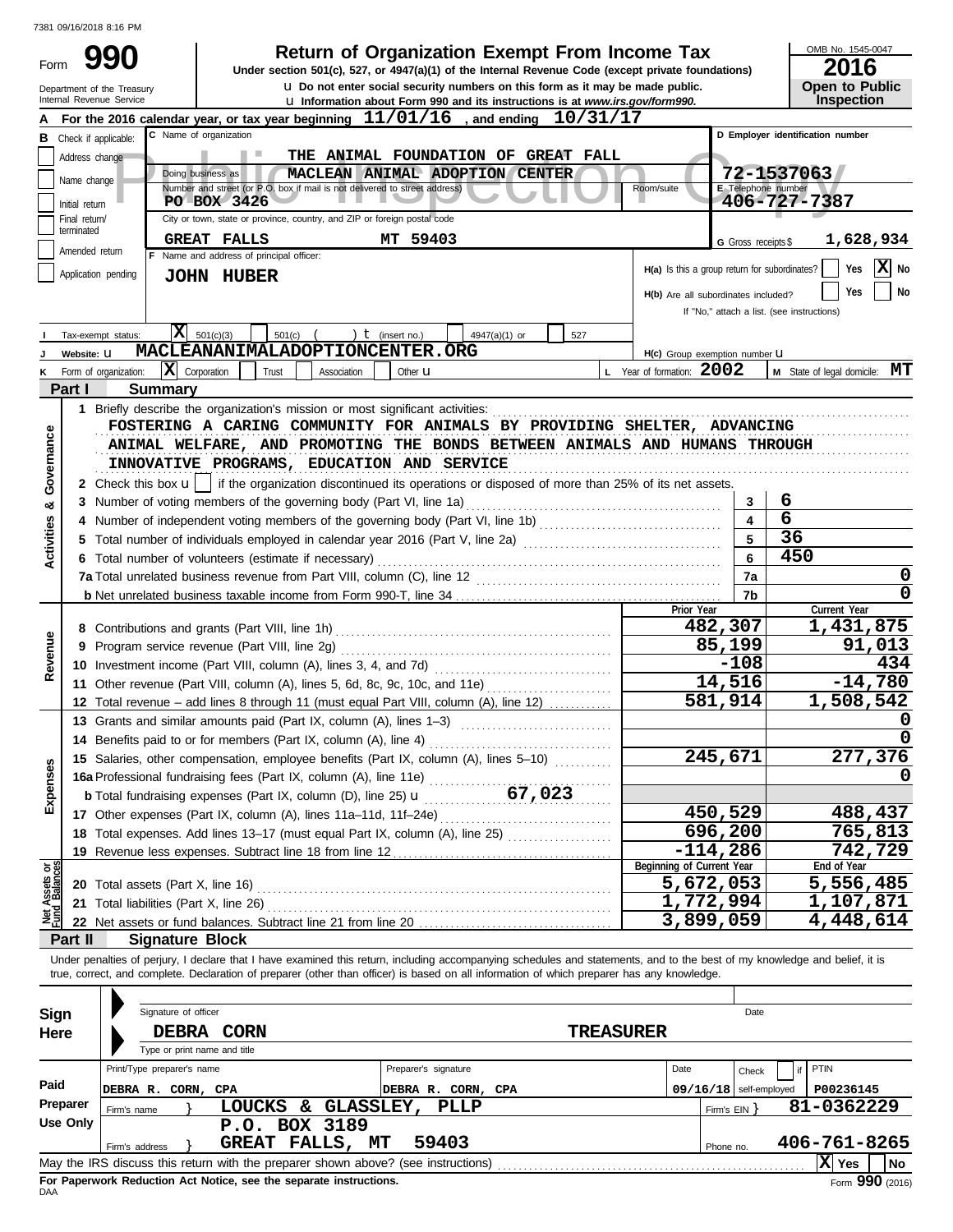|     | Form 990 (2016) THE ANIMAL FOUNDATION OF GREAT FALL 72-1537063<br><b>Statement of Program Service Accomplishments</b><br>Part III                                                                                                                                                                                                                                               |                                                                                                                                                           |                                                |                                                                                               | Page 2                |
|-----|---------------------------------------------------------------------------------------------------------------------------------------------------------------------------------------------------------------------------------------------------------------------------------------------------------------------------------------------------------------------------------|-----------------------------------------------------------------------------------------------------------------------------------------------------------|------------------------------------------------|-----------------------------------------------------------------------------------------------|-----------------------|
|     | Check if Schedule O contains a response or note to any line in this Part III                                                                                                                                                                                                                                                                                                    |                                                                                                                                                           |                                                |                                                                                               |                       |
|     | 1 Briefly describe the organization's mission:<br>FOSTERING A CARING COMMUNITY FOR ANIMALS BY PROVIDING SHELTER, ADVANCING<br>ANIMAL WELFARE, AND PROMOTING THE BONDS BETWEEN ANIMALS AND HUMANS<br>INNOVATIVE PROGRAMS, EDUCATION AND SERVICE                                                                                                                                  |                                                                                                                                                           |                                                |                                                                                               | <b>THROUGH</b>        |
|     | 2 Did the organization undertake any significant program services during the year which were not listed on the<br>prior Form 990 or 990-EZ?<br>If "Yes," describe these new services on Schedule O.                                                                                                                                                                             |                                                                                                                                                           |                                                |                                                                                               | Yes $ X $ No          |
| 3.  | Did the organization cease conducting, or make significant changes in how it conducts, any program<br>services?<br>If "Yes," describe these changes on Schedule O.                                                                                                                                                                                                              |                                                                                                                                                           |                                                |                                                                                               | Yes $\overline{X}$ No |
| 4   | Describe the organization's program service accomplishments for each of its three largest program services, as measured by<br>expenses. Section $501(c)(3)$ and $501(c)(4)$ organizations are required to report the amount of grants and allocations to others,<br>the total expenses, and revenue, if any, for each program service reported.                                 |                                                                                                                                                           |                                                |                                                                                               |                       |
|     | ) (Expenses \$<br>4a (Code:<br><b>THE CENTER</b><br>RELINQUISH THEIR CAT OR DOG, A PLACE TO TAKE STRAY ANIMALS AND A RESOURCE<br>FOR ADOPTABLE COMPANION ANIMALS.<br>WHERE PHYSICAL AND EMOTIONAL ANIMAL NEEDS ARE MET.<br>VACCINATED AND BOTH MEDICALLY AND BEHAVIORALLY ASSESSED. STRAY INTAKES OR<br>OWNERS SURRENDERS DURING THIS FISCAL YEAR:<br>ADOPTIONS IN FISCAL YEAR: | 513, 547 including grants of \$<br>EXISTS AS A COMMUNITY RESOURCE FOR INDIVIDUALS NEEDING<br>231 CATS AND 309 DOGS.                                       | WE PROVIDE A HEALTHY,                          | ) (Revenue \$<br>TO<br>TEMPORARY HOME<br><b>ALL ANIMALS ARE</b><br>244 CATS AND 310 DOGS.     | 76,011                |
|     |                                                                                                                                                                                                                                                                                                                                                                                 |                                                                                                                                                           |                                                |                                                                                               |                       |
|     |                                                                                                                                                                                                                                                                                                                                                                                 |                                                                                                                                                           |                                                |                                                                                               |                       |
|     |                                                                                                                                                                                                                                                                                                                                                                                 |                                                                                                                                                           |                                                |                                                                                               |                       |
|     |                                                                                                                                                                                                                                                                                                                                                                                 |                                                                                                                                                           |                                                |                                                                                               |                       |
|     | 4b (Code:<br>) (Expenses \$<br><b>EDUCATION</b><br><b>GOAL:</b><br>DURING THE FISCAL YEAR:<br>ENTERING GRADES ONE-SIX WERE OFFERED DURING SCHOOL BREAKS; HIGH SCHOOL<br>LEADERSHIP GROUPS, BUSINESSES, CIVIC GROUPS<br>OUR FACILITY, RESULTING IN INCREASED KNOWLEDGE OF APPROPRIATE ANIMAL<br><b>TREATMENT;</b><br><b>ADOPTABLE ANIMALS WHILE</b>                              | 22,433<br>including grants of \$<br>IMPROVED ANIMAL WELFARE<br>FIVE EDUCATION COURSES<br>AND OVER 159 VOLUNTEERS WERE EDUCATED ON CARING FOR OUR<br>THEIR | AND COMMUNITY<br>TEMPORARY HOME AT OUR CENTER. | ) (Revenue \$<br>THROUGH HUMANE EDUCATION.<br><b>FOR CHILDREN</b><br><b>LEADERS</b><br>TOURED | 15,002                |
|     |                                                                                                                                                                                                                                                                                                                                                                                 |                                                                                                                                                           |                                                |                                                                                               |                       |
|     |                                                                                                                                                                                                                                                                                                                                                                                 |                                                                                                                                                           |                                                |                                                                                               |                       |
|     |                                                                                                                                                                                                                                                                                                                                                                                 |                                                                                                                                                           |                                                |                                                                                               |                       |
|     |                                                                                                                                                                                                                                                                                                                                                                                 |                                                                                                                                                           |                                                |                                                                                               |                       |
|     | $\ldots$ (Expenses \$ $\ldots$ ) (Expenses \$ $\ldots$ including grants of \$ $\ldots$ $\ldots$ $\ldots$ ) (Revenue \$ $\ldots$<br>4c (Code:                                                                                                                                                                                                                                    |                                                                                                                                                           |                                                |                                                                                               |                       |
|     |                                                                                                                                                                                                                                                                                                                                                                                 |                                                                                                                                                           |                                                |                                                                                               |                       |
|     |                                                                                                                                                                                                                                                                                                                                                                                 |                                                                                                                                                           |                                                |                                                                                               |                       |
|     |                                                                                                                                                                                                                                                                                                                                                                                 |                                                                                                                                                           |                                                |                                                                                               |                       |
|     |                                                                                                                                                                                                                                                                                                                                                                                 |                                                                                                                                                           |                                                |                                                                                               |                       |
|     |                                                                                                                                                                                                                                                                                                                                                                                 |                                                                                                                                                           |                                                |                                                                                               |                       |
|     |                                                                                                                                                                                                                                                                                                                                                                                 |                                                                                                                                                           |                                                |                                                                                               |                       |
|     |                                                                                                                                                                                                                                                                                                                                                                                 |                                                                                                                                                           |                                                |                                                                                               |                       |
|     |                                                                                                                                                                                                                                                                                                                                                                                 |                                                                                                                                                           |                                                |                                                                                               |                       |
|     |                                                                                                                                                                                                                                                                                                                                                                                 |                                                                                                                                                           |                                                |                                                                                               |                       |
|     |                                                                                                                                                                                                                                                                                                                                                                                 |                                                                                                                                                           |                                                |                                                                                               |                       |
|     |                                                                                                                                                                                                                                                                                                                                                                                 |                                                                                                                                                           |                                                |                                                                                               |                       |
|     | 4d Other program services (Describe in Schedule O.)<br>(Expenses \$                                                                                                                                                                                                                                                                                                             | including grants of \$                                                                                                                                    | (Revenue \$                                    |                                                                                               |                       |
|     | 4e Total program service expenses u                                                                                                                                                                                                                                                                                                                                             | 535,980                                                                                                                                                   |                                                |                                                                                               |                       |
| DAA |                                                                                                                                                                                                                                                                                                                                                                                 |                                                                                                                                                           |                                                |                                                                                               | Form 990 (2016)       |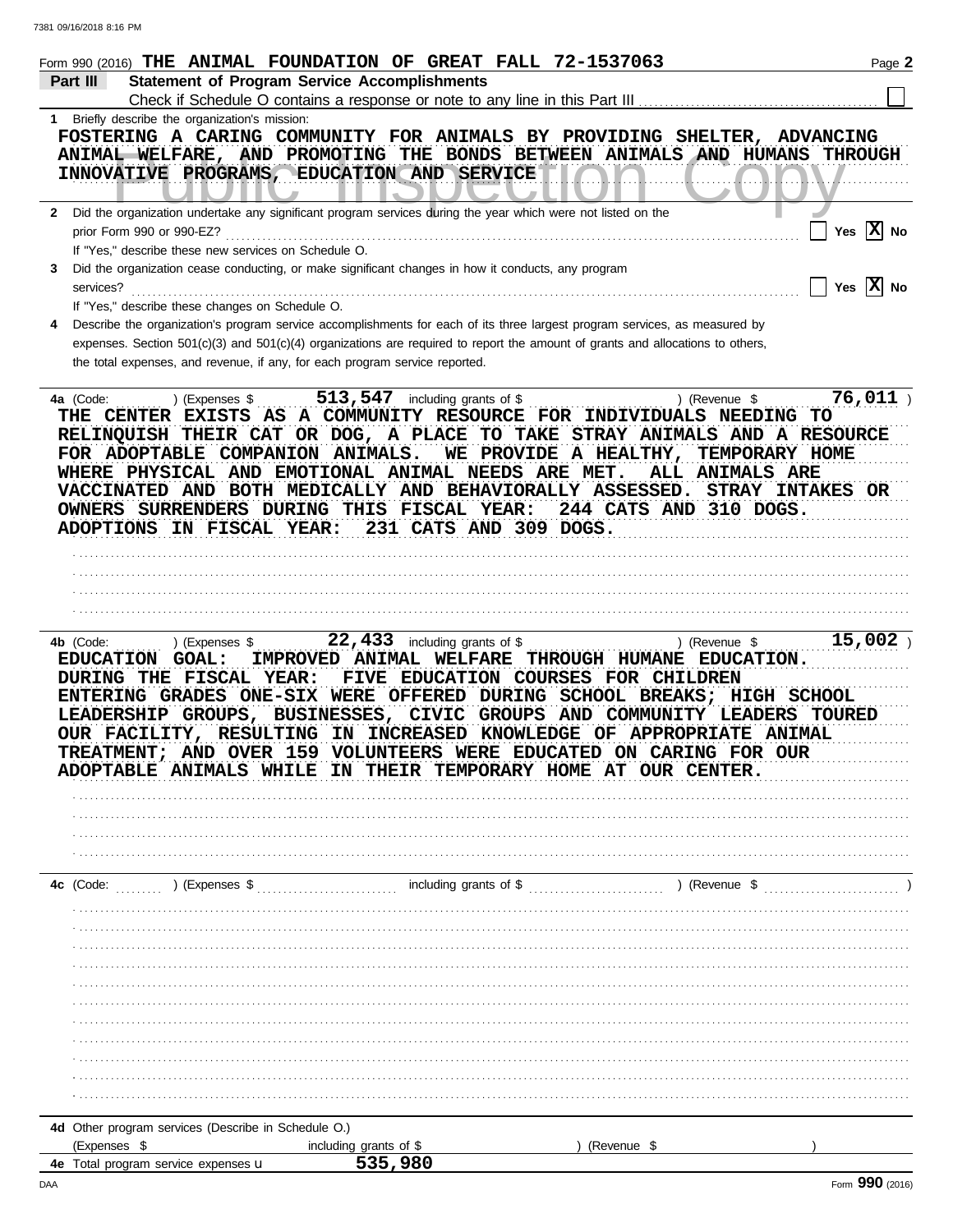## **Part IV Checklist of Required Schedules Form 990 (2016) THE ANIMAL FOUNDATION OF GREAT FALL 72-1537063** Page 3

| 1   | Is the organization described in section $501(c)(3)$ or $4947(a)(1)$ (other than a private foundation)? If "Yes,"                                                                                       |                | Yes         | No               |
|-----|---------------------------------------------------------------------------------------------------------------------------------------------------------------------------------------------------------|----------------|-------------|------------------|
|     | complete Schedule A                                                                                                                                                                                     | 1              | X           |                  |
| 2   | Is the organization required to complete Schedule B, Schedule of Contributors (see instructions)?                                                                                                       | $\overline{2}$ | $\mathbf x$ |                  |
| 3   | Did the organization engage in direct or indirect political campaign activities on behalf of or in opposition to<br>candidates for public office? If "Yes," complete Schedule C, Part I                 | 3              |             | x                |
| 4   | Section 501(c)(3) organizations. Did the organization engage in lobbying activities, or have a section 501(h)                                                                                           |                |             |                  |
|     |                                                                                                                                                                                                         | 4              |             | x                |
| 5   | Is the organization a section $501(c)(4)$ , $501(c)(5)$ , or $501(c)(6)$ organization that receives membership dues,                                                                                    |                |             |                  |
|     | assessments, or similar amounts as defined in Revenue Procedure 98-19? If "Yes," complete Schedule C,<br>Part III                                                                                       | 5              |             | x                |
| 6   | Did the organization maintain any donor advised funds or any similar funds or accounts for which donors                                                                                                 |                |             |                  |
|     | have the right to provide advice on the distribution or investment of amounts in such funds or accounts? If                                                                                             |                |             |                  |
|     | "Yes," complete Schedule D, Part I                                                                                                                                                                      | 6              |             | X                |
| 7   | Did the organization receive or hold a conservation easement, including easements to preserve open space,                                                                                               |                |             |                  |
|     | the environment, historic land areas, or historic structures? If "Yes," complete Schedule D, Part II                                                                                                    | 7              |             | x                |
| 8   | Did the organization maintain collections of works of art, historical treasures, or other similar assets? If "Yes,"                                                                                     |                |             |                  |
|     | complete Schedule D, Part III                                                                                                                                                                           | 8              |             | x                |
| 9   | Did the organization report an amount in Part X, line 21, for escrow or custodial account liability, serve as a                                                                                         |                |             |                  |
|     | custodian for amounts not listed in Part X; or provide credit counseling, debt management, credit repair, or                                                                                            |                |             |                  |
|     | debt negotiation services? If "Yes," complete Schedule D, Part IV                                                                                                                                       | 9              |             | X                |
| 10  | Did the organization, directly or through a related organization, hold assets in temporarily restricted<br>endowments, permanent endowments, or quasi-endowments? If "Yes," complete Schedule D, Part V |                |             | x                |
| 11  | If the organization's answer to any of the following questions is "Yes," then complete Schedule D, Parts VI,                                                                                            | 10             |             |                  |
|     | VII, VIII, IX, or X as applicable.                                                                                                                                                                      |                |             |                  |
| a   | Did the organization report an amount for land, buildings, and equipment in Part X, line 10? If "Yes,"                                                                                                  |                |             |                  |
|     | complete Schedule D, Part VI                                                                                                                                                                            | 11a            | x           |                  |
| b   | Did the organization report an amount for investments—other securities in Part X, line 12 that is 5% or more                                                                                            |                |             |                  |
|     | of its total assets reported in Part X, line 16? If "Yes," complete Schedule D, Part VII                                                                                                                | 11b            |             | X                |
| c   | Did the organization report an amount for investments—program related in Part X, line 13 that is 5% or more                                                                                             |                |             |                  |
|     |                                                                                                                                                                                                         | 11c            |             | x                |
| d   | Did the organization report an amount for other assets in Part X, line 15 that is 5% or more of its total assets                                                                                        |                |             |                  |
| е   | reported in Part X, line 16? If "Yes," complete Schedule D, Part IX<br>Did the organization report an amount for other liabilities in Part X, line 25? If "Yes," complete Schedule D, Part X            | 11d<br>11e     |             | x<br>$\mathbf x$ |
| f   | Did the organization's separate or consolidated financial statements for the tax year include a footnote that addresses                                                                                 |                |             |                  |
|     | the organization's liability for uncertain tax positions under FIN 48 (ASC 740)? If "Yes," complete Schedule D, Part X                                                                                  | 11f            |             | X                |
|     | 12a Did the organization obtain separate, independent audited financial statements for the tax year? If "Yes," complete                                                                                 |                |             |                  |
|     |                                                                                                                                                                                                         | 12a            | x           |                  |
| b   | Was the organization included in consolidated, independent audited financial statements for the tax year? If                                                                                            |                |             |                  |
|     | "Yes," and if the organization answered "No" to line 12a, then completing Schedule D, Parts XI and XII is optional                                                                                      | 12b            |             | X                |
| 13  |                                                                                                                                                                                                         | 13             |             | X                |
| 14a |                                                                                                                                                                                                         | 14a            |             | $\mathbf x$      |
| b   | Did the organization have aggregate revenues or expenses of more than \$10,000 from grantmaking,                                                                                                        |                |             |                  |
|     | fundraising, business, investment, and program service activities outside the United States, or aggregate                                                                                               |                |             |                  |
|     | foreign investments valued at \$100,000 or more? If "Yes," complete Schedule F, Parts I and IV [[[[[[[[[[[[[[[[                                                                                         | 14b            |             | X,               |
| 15  | Did the organization report on Part IX, column (A), line 3, more than \$5,000 of grants or other assistance to or<br>for any foreign organization? If "Yes," complete Schedule F, Parts II and IV       | 15             |             | X,               |
| 16  | Did the organization report on Part IX, column (A), line 3, more than \$5,000 of aggregate grants or other                                                                                              |                |             |                  |
|     | assistance to or for foreign individuals? If "Yes," complete Schedule F, Parts III and IV                                                                                                               | 16             |             | X.               |
| 17  | Did the organization report a total of more than \$15,000 of expenses for professional fundraising services on                                                                                          |                |             |                  |
|     |                                                                                                                                                                                                         | 17             |             | X.               |
| 18  | Did the organization report more than \$15,000 total of fundraising event gross income and contributions on                                                                                             |                |             |                  |
|     |                                                                                                                                                                                                         | 18             | X           |                  |
| 19  | Did the organization report more than \$15,000 of gross income from gaming activities on Part VIII, line 9a?                                                                                            |                |             |                  |
|     |                                                                                                                                                                                                         | 19             |             | X.               |

Form **990** (2016)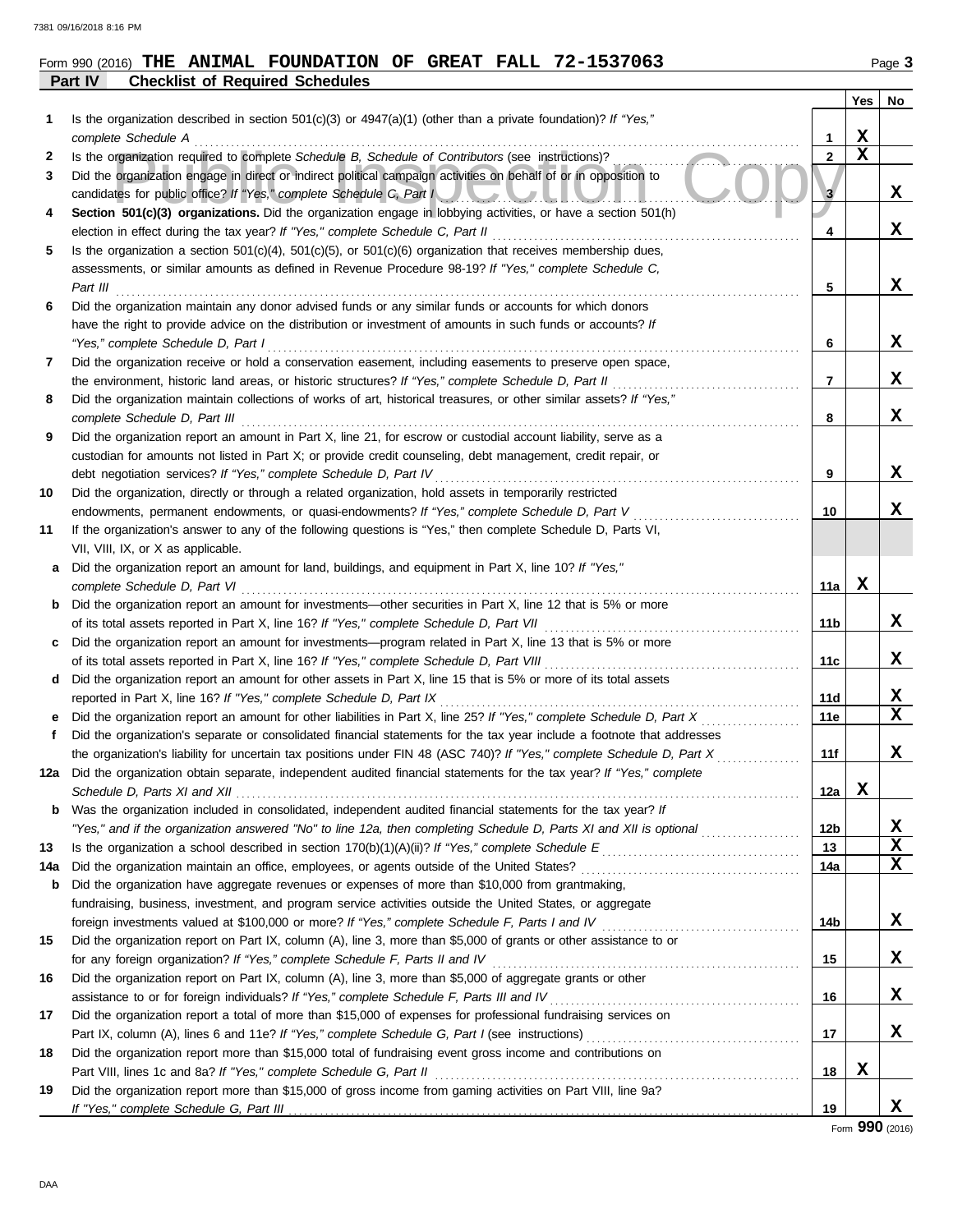|     | Form 990 (2016) THE ANIMAL FOUNDATION OF GREAT FALL 72-1537063                                                                                                                                                                           |                 |     | Page 4 |
|-----|------------------------------------------------------------------------------------------------------------------------------------------------------------------------------------------------------------------------------------------|-----------------|-----|--------|
|     | Part IV<br><b>Checklist of Required Schedules (continued)</b>                                                                                                                                                                            |                 |     |        |
|     |                                                                                                                                                                                                                                          |                 | Yes | No     |
| 20a |                                                                                                                                                                                                                                          | 20a             |     | x      |
| b   | If "Yes" to line 20a, did the organization attach a copy of its audited financial statements to this return?                                                                                                                             | 20b             |     |        |
| 21  | Did the organization report more than \$5,000 of grants or other assistance to any domestic organization or                                                                                                                              |                 |     |        |
|     | domestic government on Part IX, column (A), line 1? If "Yes," complete Schedule I, Parts I and II                                                                                                                                        | 21 <sub>2</sub> |     | X      |
| 22  | Did the organization report more than \$5,000 of grants or other assistance to or for domestic individuals on                                                                                                                            |                 |     |        |
|     | Part IX, column (A), line 2? If "Yes," complete Schedule I, Parts I and III                                                                                                                                                              | 22              |     | X      |
| 23  | Did the organization answer "Yes" to Part VII, Section A, line 3, 4, or 5 about compensation of the                                                                                                                                      |                 |     |        |
|     | organization's current and former officers, directors, trustees, key employees, and highest compensated                                                                                                                                  |                 |     |        |
|     | employees? If "Yes," complete Schedule J                                                                                                                                                                                                 | 23              |     | X      |
| 24a | Did the organization have a tax-exempt bond issue with an outstanding principal amount of more than                                                                                                                                      |                 |     |        |
|     | \$100,000 as of the last day of the year, that was issued after December 31, 2002? If "Yes," answer lines 24b                                                                                                                            |                 |     |        |
|     | through 24d and complete Schedule K. If "No," go to line 25a                                                                                                                                                                             | 24a             |     | x      |
| b   | Did the organization invest any proceeds of tax-exempt bonds beyond a temporary period exception?                                                                                                                                        | 24b             |     |        |
| c   | Did the organization maintain an escrow account other than a refunding escrow at any time during the year                                                                                                                                |                 |     |        |
|     | to defease any tax-exempt bonds?                                                                                                                                                                                                         | 24c             |     |        |
| d   | Did the organization act as an "on behalf of" issuer for bonds outstanding at any time during the year?                                                                                                                                  | 24d             |     |        |
|     | 25a Section 501(c)(3), 501(c)(4), and 501(c)(29) organizations. Did the organization engage in an excess benefit                                                                                                                         |                 |     |        |
|     | transaction with a disqualified person during the year? If "Yes," complete Schedule L, Part I                                                                                                                                            | 25a             |     | x      |
| b   | Is the organization aware that it engaged in an excess benefit transaction with a disqualified person in a prior                                                                                                                         |                 |     |        |
|     | year, and that the transaction has not been reported on any of the organization's prior Forms 990 or 990-EZ?                                                                                                                             |                 |     |        |
|     | If "Yes," complete Schedule L, Part I                                                                                                                                                                                                    | 25b             |     | X      |
| 26  | Did the organization report any amount on Part X, line 5, 6, or 22 for receivables from or payables to any                                                                                                                               |                 |     |        |
|     | current or former officers, directors, trustees, key employees, highest compensated employees, or                                                                                                                                        |                 |     |        |
|     | disqualified persons? If "Yes," complete Schedule L, Part II                                                                                                                                                                             | 26              |     | X      |
| 27  | Did the organization provide a grant or other assistance to an officer, director, trustee, key employee,                                                                                                                                 |                 |     |        |
|     | substantial contributor or employee thereof, a grant selection committee member, or to a 35% controlled                                                                                                                                  |                 |     |        |
|     | entity or family member of any of these persons? If "Yes," complete Schedule L, Part III                                                                                                                                                 | 27              |     | X      |
| 28  | Was the organization a party to a business transaction with one of the following parties (see Schedule L,                                                                                                                                |                 |     |        |
|     | Part IV instructions for applicable filing thresholds, conditions, and exceptions):                                                                                                                                                      |                 |     |        |
| а   | A current or former officer, director, trustee, or key employee? If "Yes," complete Schedule L, Part IV                                                                                                                                  | 28a             |     | X      |
| b   | A family member of a current or former officer, director, trustee, or key employee? If "Yes," complete                                                                                                                                   |                 |     |        |
|     | Schedule L, Part IV                                                                                                                                                                                                                      | 28b             |     | x      |
| c   | An entity of which a current or former officer, director, trustee, or key employee (or a family member thereof)                                                                                                                          |                 |     |        |
|     | was an officer, director, trustee, or direct or indirect owner? If "Yes," complete Schedule L, Part IV                                                                                                                                   | 28c             |     | X      |
| 29  |                                                                                                                                                                                                                                          | 29              | X   |        |
| 30  | Did the organization receive contributions of art, historical treasures, or other similar assets, or qualified                                                                                                                           |                 |     |        |
|     |                                                                                                                                                                                                                                          | 30              |     | x      |
| 31  | Did the organization liquidate, terminate, or dissolve and cease operations? If "Yes," complete Schedule N,                                                                                                                              |                 |     |        |
|     | Part 1                                                                                                                                                                                                                                   | 31              |     | X      |
| 32  | Did the organization sell, exchange, dispose of, or transfer more than 25% of its net assets? If "Yes,"                                                                                                                                  |                 |     |        |
|     | complete Schedule N, Part II et al. (2008) and the complete Schedule N, Part II et al. (2008) and the complete $\mathsf{S}$ chedule N, Part II et al. (2008) and the complete $\mathsf{S}$ chedule N, Part II et al. (2008) and the comp | 32              |     | X      |
| 33  | Did the organization own 100% of an entity disregarded as separate from the organization under Regulations                                                                                                                               |                 |     |        |
|     |                                                                                                                                                                                                                                          | 33              |     | X      |
| 34  | Was the organization related to any tax-exempt or taxable entity? If "Yes," complete Schedule R, Parts II, III,                                                                                                                          |                 |     |        |
|     |                                                                                                                                                                                                                                          | 34              |     | X      |
| 35a |                                                                                                                                                                                                                                          | 35a             |     | X      |
| b   | If "Yes" to line 35a, did the organization receive any payment from or engage in any transaction with a                                                                                                                                  |                 |     |        |
|     | controlled entity within the meaning of section 512(b)(13)? If "Yes," complete Schedule R, Part V, line 2                                                                                                                                | 35 <sub>b</sub> |     |        |
| 36  | Section 501(c)(3) organizations. Did the organization make any transfers to an exempt non-charitable                                                                                                                                     |                 |     |        |
|     | related organization? If "Yes," complete Schedule R, Part V, line 2                                                                                                                                                                      | 36              |     | x      |
| 37  | Did the organization conduct more than 5% of its activities through an entity that is not a related organization                                                                                                                         |                 |     |        |
|     | and that is treated as a partnership for federal income tax purposes? If "Yes," complete Schedule R,                                                                                                                                     |                 |     |        |
|     | Part VI                                                                                                                                                                                                                                  | 37              |     | X      |
| 38  | Did the organization complete Schedule O and provide explanations in Schedule O for Part VI, lines 11b and                                                                                                                               |                 |     |        |
|     | 19? Note. All Form 990 filers are required to complete Schedule O.                                                                                                                                                                       | 38              | X   |        |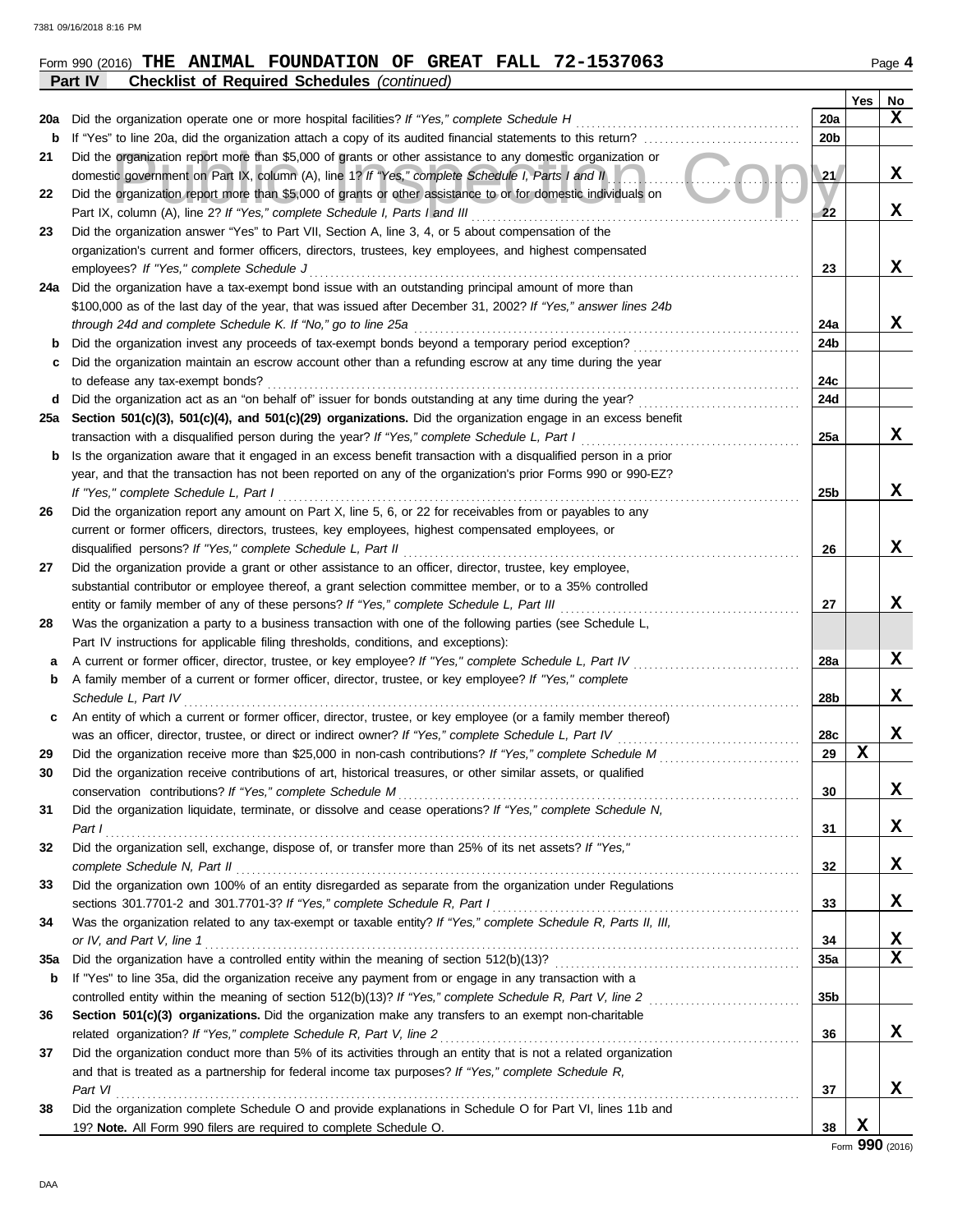|         | Form 990 (2016) THE ANIMAL FOUNDATION OF GREAT FALL 72-1537063                                                                     |                |     | Page 5      |  |  |  |  |
|---------|------------------------------------------------------------------------------------------------------------------------------------|----------------|-----|-------------|--|--|--|--|
|         | Statements Regarding Other IRS Filings and Tax Compliance<br>Part V                                                                |                |     |             |  |  |  |  |
|         | Check if Schedule O contains a response or note to any line in this Part V                                                         |                |     |             |  |  |  |  |
|         |                                                                                                                                    |                | Yes | <b>No</b>   |  |  |  |  |
| 1а      | $\boldsymbol{2}$<br>Enter the number reported in Box 3 of Form 1096. Enter -0- if not applicable<br>1a                             |                |     |             |  |  |  |  |
| b       | $\mathbf 0$<br>1 <sub>b</sub><br>Enter the number of Forms W-2G included in line 1a. Enter -0- if not applicable                   |                |     |             |  |  |  |  |
| c       | Did the organization comply with backup withholding rules for reportable payments to vendors and                                   |                |     |             |  |  |  |  |
|         | reportable gaming (gambling) winnings to prize winners? <b>And all and all and all and all and all and all and all a</b>           | 1 <sub>c</sub> |     |             |  |  |  |  |
| 2a      | Enter the number of employees reported on Form W-3, Transmittal of Wage and Tax                                                    |                |     |             |  |  |  |  |
|         | 36<br>Statements, filed for the calendar year ending with or within the year covered by this return<br>2a                          |                |     |             |  |  |  |  |
| b       | If at least one is reported on line 2a, did the organization file all required federal employment tax returns?                     | 2b             | X   |             |  |  |  |  |
|         | Note. If the sum of lines 1a and 2a is greater than 250, you may be required to e-file (see instructions)                          |                |     |             |  |  |  |  |
| За      | Did the organization have unrelated business gross income of \$1,000 or more during the year?                                      | 3a             |     | X           |  |  |  |  |
| b       | If "Yes," has it filed a Form 990-T for this year? If "No" to line 3b, provide an explanation in Schedule O                        | 3 <sub>b</sub> |     |             |  |  |  |  |
| 4a      | At any time during the calendar year, did the organization have an interest in, or a signature or other authority                  |                |     |             |  |  |  |  |
|         | over, a financial account in a foreign country (such as a bank account, securities account, or other financial                     |                |     | X           |  |  |  |  |
| b       | account)?                                                                                                                          | 4a             |     |             |  |  |  |  |
|         | See instructions for filing requirements for FinCEN Form 114, Report of Foreign Bank and Financial Accounts                        |                |     |             |  |  |  |  |
|         | (FBAR).                                                                                                                            |                |     |             |  |  |  |  |
| 5a      | Was the organization a party to a prohibited tax shelter transaction at any time during the tax year?                              | 5a             |     | X           |  |  |  |  |
| b       | Did any taxable party notify the organization that it was or is a party to a prohibited tax shelter transaction?                   | 5 <sub>b</sub> |     | $\mathbf x$ |  |  |  |  |
| c       | If "Yes" to line 5a or 5b, did the organization file Form 8886-T?                                                                  | 5c             |     |             |  |  |  |  |
| 6а      | Does the organization have annual gross receipts that are normally greater than \$100,000, and did the                             |                |     |             |  |  |  |  |
|         |                                                                                                                                    | 6a             |     | x           |  |  |  |  |
| b       | If "Yes," did the organization include with every solicitation an express statement that such contributions or                     |                |     |             |  |  |  |  |
|         | gifts were not tax deductible?                                                                                                     | 6b             |     |             |  |  |  |  |
| 7       | Organizations that may receive deductible contributions under section 170(c).                                                      |                |     |             |  |  |  |  |
| a       | Did the organization receive a payment in excess of \$75 made partly as a contribution and partly for goods                        |                |     |             |  |  |  |  |
|         | and services provided to the payor?                                                                                                | 7a             | X   |             |  |  |  |  |
| b       |                                                                                                                                    |                |     |             |  |  |  |  |
| c       | Did the organization sell, exchange, or otherwise dispose of tangible personal property for which it was                           |                |     |             |  |  |  |  |
|         | required to file Form 8282?                                                                                                        | 7c             |     | X           |  |  |  |  |
| d       | 7d                                                                                                                                 |                |     |             |  |  |  |  |
| е       | Did the organization receive any funds, directly or indirectly, to pay premiums on a personal benefit contract?                    | 7e             |     | $\mathbf x$ |  |  |  |  |
|         |                                                                                                                                    | 7f             |     | X           |  |  |  |  |
|         | If the organization received a contribution of qualified intellectual property, did the organization file Form 8899 as required?   | 7g             |     | $\mathbf x$ |  |  |  |  |
|         | If the organization received a contribution of cars, boats, airplanes, or other vehicles, did the organization file a Form 1098-C? | 7h             |     | X           |  |  |  |  |
| 8       | Sponsoring organizations maintaining donor advised funds. Did a donor advised fund maintained by the                               |                |     |             |  |  |  |  |
|         | sponsoring organization have excess business holdings at any time during the year? [[[[[[[[[[[[[[[[[[[[[[[[[[[                     | 8              |     |             |  |  |  |  |
| 9       | Sponsoring organizations maintaining donor advised funds.                                                                          |                |     |             |  |  |  |  |
| a       |                                                                                                                                    | 9a<br>9b       |     |             |  |  |  |  |
| b<br>10 | Section 501(c)(7) organizations. Enter:                                                                                            |                |     |             |  |  |  |  |
| а       | 10a<br>Initiation fees and capital contributions included on Part VIII, line 12 [11] [11] [12] [11] [11] [12] [11] [1              |                |     |             |  |  |  |  |
| b       | 10 <sub>b</sub><br>Gross receipts, included on Form 990, Part VIII, line 12, for public use of club facilities                     |                |     |             |  |  |  |  |
| 11      | Section 501(c)(12) organizations. Enter:                                                                                           |                |     |             |  |  |  |  |
| a       | 11a                                                                                                                                |                |     |             |  |  |  |  |
| b       | Gross income from other sources (Do not net amounts due or paid to other sources                                                   |                |     |             |  |  |  |  |
|         | 11 <sub>b</sub>                                                                                                                    |                |     |             |  |  |  |  |
| 12a     | Section 4947(a)(1) non-exempt charitable trusts. Is the organization filing Form 990 in lieu of Form 1041?                         | 12a            |     |             |  |  |  |  |
| b       | 12b<br>If "Yes," enter the amount of tax-exempt interest received or accrued during the year                                       |                |     |             |  |  |  |  |
| 13      | Section 501(c)(29) qualified nonprofit health insurance issuers.                                                                   |                |     |             |  |  |  |  |
| а       | Is the organization licensed to issue qualified health plans in more than one state?                                               | 13а            |     |             |  |  |  |  |
|         | Note. See the instructions for additional information the organization must report on Schedule O.                                  |                |     |             |  |  |  |  |
| b       | Enter the amount of reserves the organization is required to maintain by the states in which                                       |                |     |             |  |  |  |  |
|         | 13 <sub>b</sub>                                                                                                                    |                |     |             |  |  |  |  |
| c       | 13 <sub>c</sub><br>Enter the amount of reserves on hand                                                                            |                |     |             |  |  |  |  |
| 14a     | Did the organization receive any payments for indoor tanning services during the tax year?                                         | 14a            |     | x           |  |  |  |  |
|         |                                                                                                                                    | 14b            |     |             |  |  |  |  |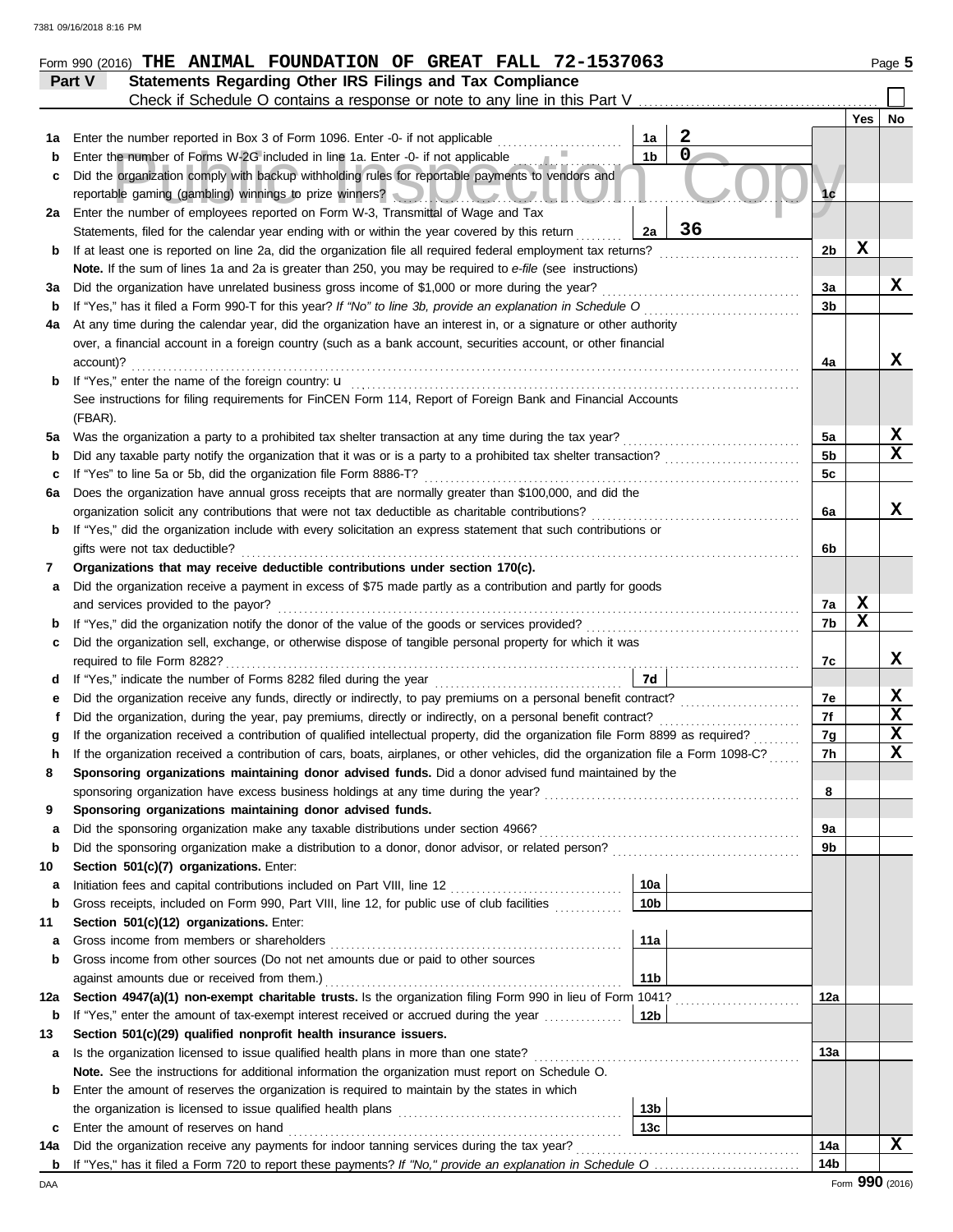|          | $Form$ 990 (2016) THE ANIMAL FOUNDATION OF GREAT FALL 72-1537063                                                                                                                                                                                                                |                         |     | Page 6      |
|----------|---------------------------------------------------------------------------------------------------------------------------------------------------------------------------------------------------------------------------------------------------------------------------------|-------------------------|-----|-------------|
|          | Part VI<br>Governance, Management, and Disclosure For each "Yes" response to lines 2 through 7b below, and for a "No"                                                                                                                                                           |                         |     |             |
|          | response to line 8a, 8b, or 10b below, describe the circumstances, processes, or changes in Schedule O. See instructions.                                                                                                                                                       |                         |     |             |
|          |                                                                                                                                                                                                                                                                                 |                         |     | ΙxΙ         |
|          | Section A. Governing Body and Management                                                                                                                                                                                                                                        |                         |     |             |
| 1а       | Enter the number of voting members of the governing body at the end of the tax year<br>1a<br>If there are material differences in voting rights among members of the governing body, or<br>if the governing body delegated broad authority to an executive committee or similar |                         | Yes | No          |
|          | committee, explain in Schedule O.                                                                                                                                                                                                                                               |                         |     |             |
| b        | 6<br>1b<br>Enter the number of voting members included in line 1a, above, who are independent                                                                                                                                                                                   |                         |     |             |
| 2        | Did any officer, director, trustee, or key employee have a family relationship or a business relationship with                                                                                                                                                                  |                         |     |             |
|          | any other officer, director, trustee, or key employee?                                                                                                                                                                                                                          | 2                       |     | X           |
| 3        | Did the organization delegate control over management duties customarily performed by or under the direct                                                                                                                                                                       |                         |     |             |
|          | supervision of officers, directors, or trustees, or key employees to a management company or other person?                                                                                                                                                                      | 3                       |     | х           |
| 4        | Did the organization make any significant changes to its governing documents since the prior Form 990 was filed?                                                                                                                                                                | $\overline{\mathbf{4}}$ |     | $\mathbf x$ |
| 5        | Did the organization become aware during the year of a significant diversion of the organization's assets?                                                                                                                                                                      | 5                       |     | X<br>X      |
| 6        | Did the organization have members or stockholders?                                                                                                                                                                                                                              | 6                       |     |             |
| 7a       | Did the organization have members, stockholders, or other persons who had the power to elect or appoint                                                                                                                                                                         |                         |     |             |
|          | one or more members of the governing body?                                                                                                                                                                                                                                      | 7a                      |     | X           |
| b        | Are any governance decisions of the organization reserved to (or subject to approval by) members,                                                                                                                                                                               |                         |     |             |
|          | stockholders, or persons other than the governing body?                                                                                                                                                                                                                         | 7b                      |     | x           |
| 8        | Did the organization contemporaneously document the meetings held or written actions undertaken during the year by the following:                                                                                                                                               |                         |     |             |
| а        | The governing body?                                                                                                                                                                                                                                                             | 8а                      | X   |             |
| b        | Each committee with authority to act on behalf of the governing body?                                                                                                                                                                                                           | 8b                      | X   |             |
| 9        | Is there any officer, director, trustee, or key employee listed in Part VII, Section A, who cannot be reached at                                                                                                                                                                | 9                       |     | x           |
|          | the organization's mailing address? If "Yes," provide the names and addresses in Schedule O<br>Section B. Policies (This Section B requests information about policies not required by the Internal Revenue Code.)                                                              |                         |     |             |
|          |                                                                                                                                                                                                                                                                                 |                         | Yes | No          |
|          | Did the organization have local chapters, branches, or affiliates?                                                                                                                                                                                                              | 10a                     |     | x           |
| 10a      |                                                                                                                                                                                                                                                                                 |                         |     |             |
| b        | If "Yes," did the organization have written policies and procedures governing the activities of such chapters,                                                                                                                                                                  |                         |     |             |
|          | affiliates, and branches to ensure their operations are consistent with the organization's exempt purposes?<br>Has the organization provided a complete copy of this Form 990 to all members of its governing body before filing the form?                                      | 10b<br>11a              |     | X           |
| 11a      |                                                                                                                                                                                                                                                                                 |                         |     |             |
| b        | Describe in Schedule O the process, if any, used by the organization to review this Form 990.                                                                                                                                                                                   | 12a                     | X   |             |
| 12a      | Did the organization have a written conflict of interest policy? If "No," go to line 13<br>Were officers, directors, or trustees, and key employees required to disclose annually interests that could give rise to conflicts?                                                  | 12b                     | X   |             |
| b        | Did the organization regularly and consistently monitor and enforce compliance with the policy? If "Yes,"                                                                                                                                                                       |                         |     |             |
| c        |                                                                                                                                                                                                                                                                                 | 12c                     | X   |             |
|          | describe in Schedule O how this was done<br>Did the organization have a written whistleblower policy?                                                                                                                                                                           | 13                      | X   |             |
| 13<br>14 | Did the organization have a written document retention and destruction policy?                                                                                                                                                                                                  | 14                      | X   |             |
| 15       | Did the process for determining compensation of the following persons include a review and approval by                                                                                                                                                                          |                         |     |             |
|          | independent persons, comparability data, and contemporaneous substantiation of the deliberation and decision?                                                                                                                                                                   |                         |     |             |
| a        |                                                                                                                                                                                                                                                                                 | 15a                     | X   |             |
| b        | Other officers or key employees of the organization                                                                                                                                                                                                                             | 15b                     |     | x           |
|          | If "Yes" to line 15a or 15b, describe the process in Schedule O (see instructions).                                                                                                                                                                                             |                         |     |             |
| 16a      | Did the organization invest in, contribute assets to, or participate in a joint venture or similar arrangement                                                                                                                                                                  |                         |     |             |
|          | with a taxable entity during the year?                                                                                                                                                                                                                                          | 16a                     |     | X           |
| b        | If "Yes," did the organization follow a written policy or procedure requiring the organization to evaluate its                                                                                                                                                                  |                         |     |             |
|          | participation in joint venture arrangements under applicable federal tax law, and take steps to safeguard the                                                                                                                                                                   |                         |     |             |
|          | organization's exempt status with respect to such arrangements?                                                                                                                                                                                                                 | 16b                     |     |             |
|          | <b>Section C. Disclosure</b>                                                                                                                                                                                                                                                    |                         |     |             |
| 17       | List the states with which a copy of this Form 990 is required to be filed $\mathbf u$ NONE                                                                                                                                                                                     |                         |     |             |
| 18       | Section 6104 requires an organization to make its Forms 1023 (or 1024 if applicable), 990, and 990-T (Section 501(c)(3)s only)                                                                                                                                                  |                         |     |             |
|          | available for public inspection. Indicate how you made these available. Check all that apply.                                                                                                                                                                                   |                         |     |             |
|          | IXI<br>Another's website $ \mathbf{X} $ Upon request<br>Own website<br>Other (explain in Schedule O)                                                                                                                                                                            |                         |     |             |
| 19       | Describe in Schedule O whether (and if so, how) the organization made its governing documents, conflict of interest policy, and                                                                                                                                                 |                         |     |             |
|          | financial statements available to the public during the tax year.                                                                                                                                                                                                               |                         |     |             |
| 20       | State the name, address, and telephone number of the person who possesses the organization's books and records: u                                                                                                                                                               |                         |     |             |
|          | <b>720 RIVER DRIVE S SUITE 100</b><br>DEBRA R CORN                                                                                                                                                                                                                              |                         |     |             |
|          | MT 59405<br><b>GREAT FALLS</b>                                                                                                                                                                                                                                                  | 406-761-8265            |     |             |

DAA Form **990** (2016)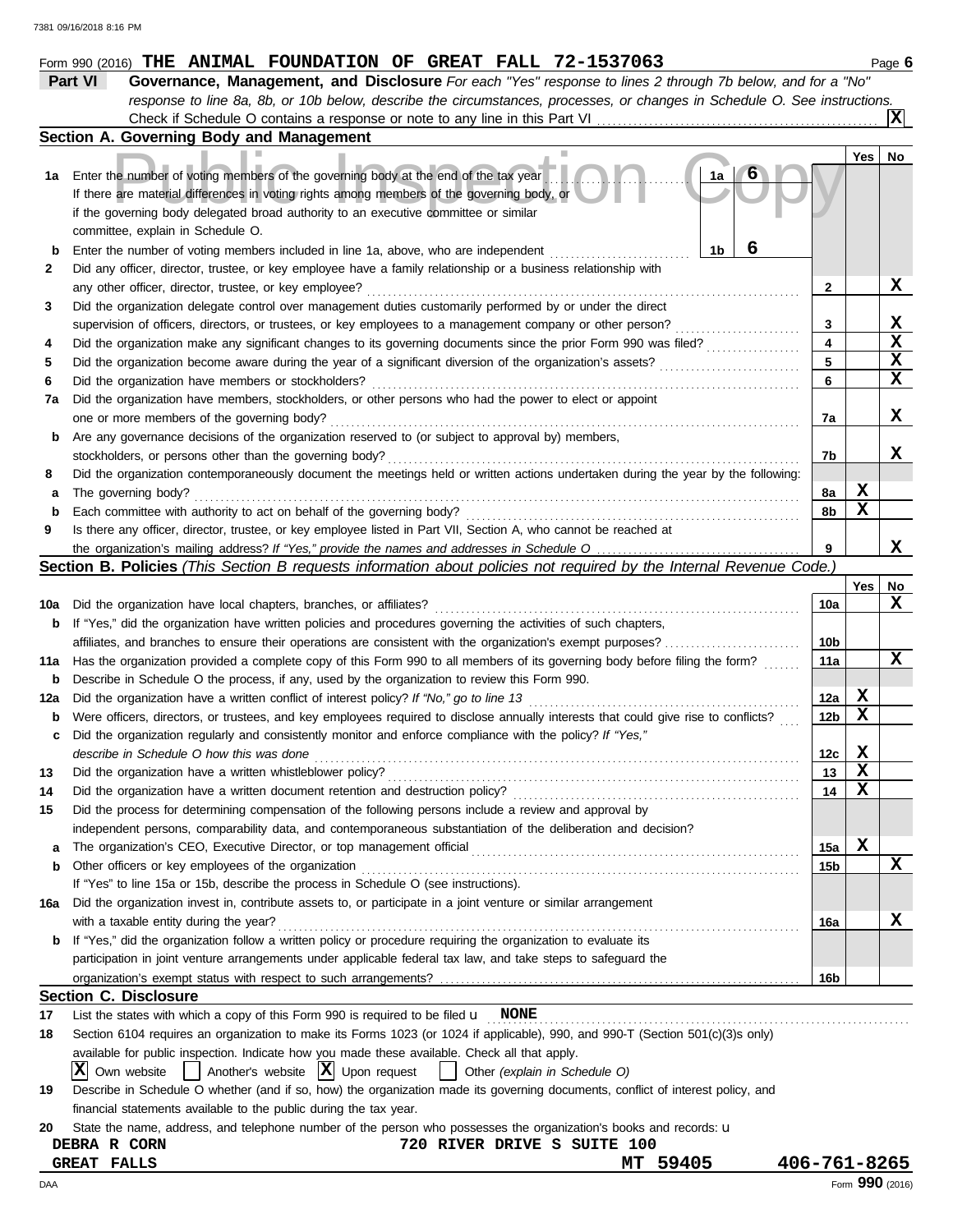| Form 990 (2016) THE ANIMAL FOUNDATION OF GREAT FALL 72-1537063<br>Page |  |
|------------------------------------------------------------------------|--|
|------------------------------------------------------------------------|--|

| <b>Part VII</b> | Compensation of Officers, Directors, Trustees, Key Employees, Highest Compensated Employees, and |
|-----------------|--------------------------------------------------------------------------------------------------|
|                 | Independent Contractors                                                                          |

Check if Schedule O contains a response or note to any line in this Part VII

#### **Section A. Officers, Directors, Trustees, Key Employees, and Highest Compensated Employees**

**1a** Complete this table for all persons required to be listed. Report compensation for the calendar year ending with or within the organization's tax year.

this table for all persons required to be listed. Report compensation for the calendar year ending with or within the<br>tax year.<br>of the organization's **current** officers, directors, trustees (whether individuals or organiza ■ List all of the organization's **current** officers, directors, trustees (whether individuals or organizations), regardless of amount of compensation. Enter -0- in columns (D), (E), and (F) if no compensation was paid.

● List all of the organization's **current** key employees, if any. See instructions for definition of "key employee."

■ List the organization's five **current** highest compensated employees (other than an officer, director, trustee, or key employee)<br> **•** Preceived reportable compensation (Box 5 of Form M/-2 and/or Box 7 of Form 1099-MISC)

who received reportable compensation (Box 5 of Form W-2 and/or Box 7 of Form 1099-MISC) of more than \$100,000 from the organization and any related organizations.

■ List all of the organization's **former** officers, key employees, and highest compensated employees who received more than<br>00,000 of reportable compensation from the organization and any related organizations \$100,000 of reportable compensation from the organization and any related organizations.

■ List all of the organization's **former directors or trustees** that received, in the capacity as a former director or trustee of the<br>enization more than \$10,000 of reportable compensation from the organization and any re organization, more than \$10,000 of reportable compensation from the organization and any related organizations.

List persons in the following order: individual trustees or directors; institutional trustees; officers; key employees; highest compensated employees; and former such persons.

Check this box if neither the organization nor any related organization compensated any current officer, director, or trustee.

| (A)<br>Name and Title               | (B)<br>Average<br>hours per<br>week<br>(list any               |                    |                       | (C)<br>Position |              | (do not check more than one<br>box, unless person is both an<br>officer and a director/trustee) |        | (D)<br>Reportable<br>compensation<br>from<br>the<br>organization | (E)<br>Reportable<br>compensation from<br>related<br>organizations<br>(W-2/1099-MISC) | (F)<br>Estimated<br>amount of<br>other<br>compensation<br>from the |  |  |
|-------------------------------------|----------------------------------------------------------------|--------------------|-----------------------|-----------------|--------------|-------------------------------------------------------------------------------------------------|--------|------------------------------------------------------------------|---------------------------------------------------------------------------------------|--------------------------------------------------------------------|--|--|
|                                     | hours for<br>related<br>organizations<br>below dotted<br>line) | Individual trustee | Institutional trustee | Officer         | Key employee | Highest compensated<br>employee                                                                 | Former | (W-2/1099-MISC)                                                  |                                                                                       | organization<br>and related<br>organizations                       |  |  |
| (1) STEVE TITCOMB                   | 15.00                                                          |                    |                       |                 |              |                                                                                                 |        |                                                                  |                                                                                       |                                                                    |  |  |
| VICE PRESIDENT                      | 0.00                                                           | $\mathbf x$        |                       | $\mathbf x$     |              |                                                                                                 |        | 0                                                                | 0                                                                                     | $\mathbf 0$                                                        |  |  |
| (2) DEBRA CORN                      |                                                                |                    |                       |                 |              |                                                                                                 |        |                                                                  |                                                                                       |                                                                    |  |  |
|                                     | 15.00                                                          |                    |                       |                 |              |                                                                                                 |        |                                                                  |                                                                                       |                                                                    |  |  |
| <b>TREASURER</b>                    | 0.00                                                           | $\mathbf x$        |                       | $\mathbf x$     |              |                                                                                                 |        | 0                                                                | 0                                                                                     | $\mathbf 0$                                                        |  |  |
| (3) GENE THAYER                     |                                                                |                    |                       |                 |              |                                                                                                 |        |                                                                  |                                                                                       |                                                                    |  |  |
|                                     | 15.00<br>0.00                                                  | $\mathbf x$        |                       |                 |              |                                                                                                 |        |                                                                  | 0                                                                                     | $\mathbf 0$                                                        |  |  |
| <b>TRUSTEE</b><br>(4) ROXANNE KLOSE |                                                                |                    |                       |                 |              |                                                                                                 |        | 0                                                                |                                                                                       |                                                                    |  |  |
|                                     | 15.00                                                          |                    |                       |                 |              |                                                                                                 |        |                                                                  |                                                                                       |                                                                    |  |  |
| PRESIDENT                           | 0.00                                                           | $\mathbf x$        |                       | $\mathbf x$     |              |                                                                                                 |        | 0                                                                | 0                                                                                     | $\mathbf 0$                                                        |  |  |
| (5) JOHN HUBER                      |                                                                |                    |                       |                 |              |                                                                                                 |        |                                                                  |                                                                                       |                                                                    |  |  |
|                                     | 15.00                                                          |                    |                       |                 |              |                                                                                                 |        |                                                                  |                                                                                       |                                                                    |  |  |
| <b>TRUSTEE</b>                      | 0.00                                                           | $\mathbf x$        |                       |                 |              |                                                                                                 |        | 0                                                                | 0                                                                                     | $\mathbf 0$                                                        |  |  |
| (6) JERAMY MYERS                    |                                                                |                    |                       |                 |              |                                                                                                 |        |                                                                  |                                                                                       |                                                                    |  |  |
|                                     | 15.00                                                          |                    |                       |                 |              |                                                                                                 |        |                                                                  |                                                                                       |                                                                    |  |  |
| <b>TRUSTEE</b>                      | 0.00                                                           | $\mathbf x$        |                       |                 |              |                                                                                                 |        | 0                                                                | 0                                                                                     | $\mathbf 0$                                                        |  |  |
| (7) PAM VOLK                        |                                                                |                    |                       |                 |              |                                                                                                 |        |                                                                  |                                                                                       |                                                                    |  |  |
|                                     | 40.00                                                          |                    |                       |                 |              |                                                                                                 |        |                                                                  |                                                                                       |                                                                    |  |  |
| EXECUTIVE DIRECTOR                  | 0.00                                                           |                    |                       | $\mathbf x$     |              |                                                                                                 |        | 59,845                                                           | 0                                                                                     | $\mathbf 0$                                                        |  |  |
| (8)                                 |                                                                |                    |                       |                 |              |                                                                                                 |        |                                                                  |                                                                                       |                                                                    |  |  |
|                                     |                                                                |                    |                       |                 |              |                                                                                                 |        |                                                                  |                                                                                       |                                                                    |  |  |
| (9)                                 |                                                                |                    |                       |                 |              |                                                                                                 |        |                                                                  |                                                                                       |                                                                    |  |  |
|                                     |                                                                |                    |                       |                 |              |                                                                                                 |        |                                                                  |                                                                                       |                                                                    |  |  |
|                                     |                                                                |                    |                       |                 |              |                                                                                                 |        |                                                                  |                                                                                       |                                                                    |  |  |
| (10)                                |                                                                |                    |                       |                 |              |                                                                                                 |        |                                                                  |                                                                                       |                                                                    |  |  |
|                                     |                                                                |                    |                       |                 |              |                                                                                                 |        |                                                                  |                                                                                       |                                                                    |  |  |
| (11)                                |                                                                |                    |                       |                 |              |                                                                                                 |        |                                                                  |                                                                                       |                                                                    |  |  |
|                                     |                                                                |                    |                       |                 |              |                                                                                                 |        |                                                                  |                                                                                       |                                                                    |  |  |
|                                     |                                                                |                    |                       |                 |              |                                                                                                 |        |                                                                  |                                                                                       |                                                                    |  |  |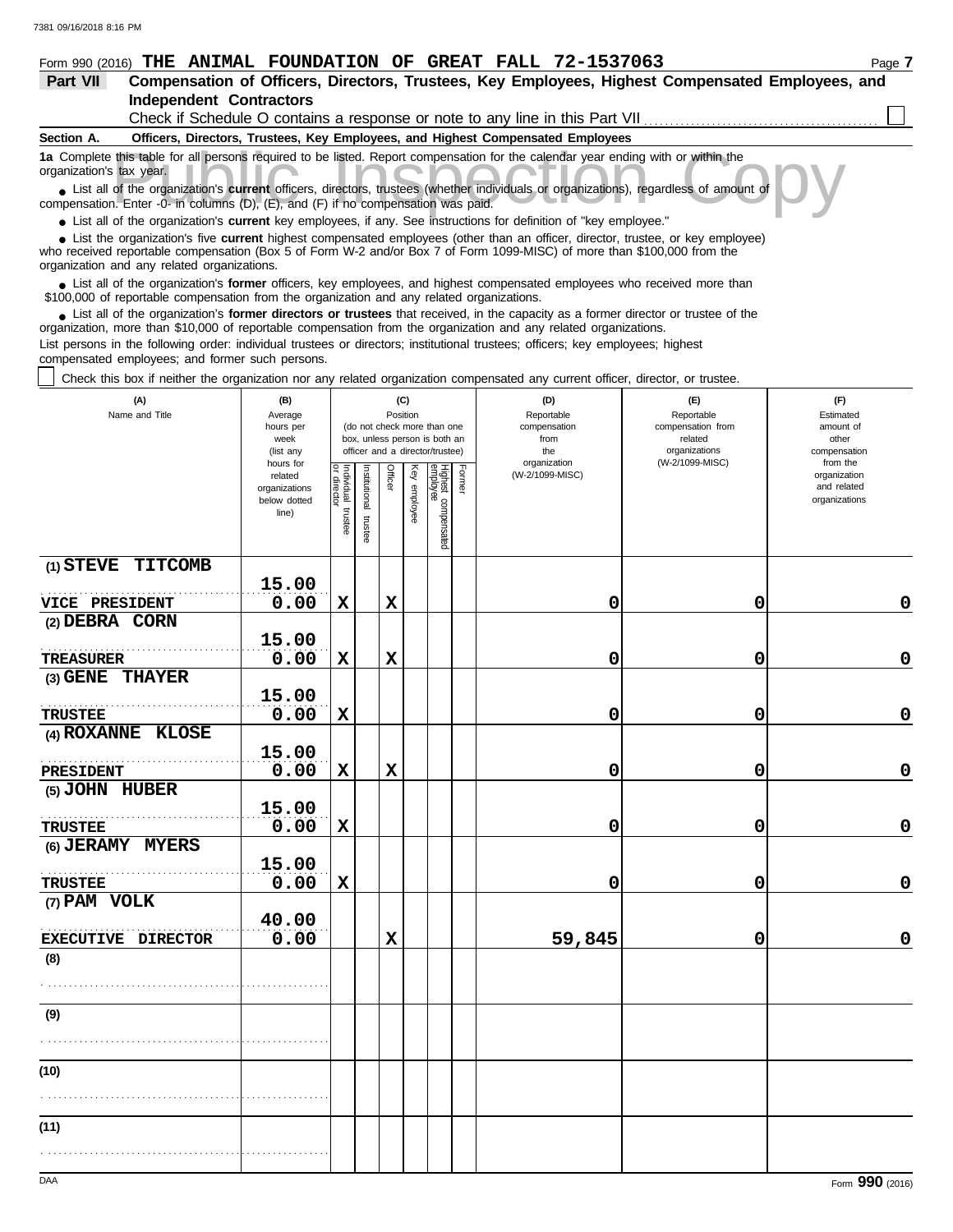|                       | Form 990 (2016)<br>Part VII                                                                                                                                                           |                                                                  |                                   |                       |                                                                                                                    |              |                                 |             | THE ANIMAL FOUNDATION OF GREAT FALL 72-1537063<br>Section A. Officers, Directors, Trustees, Key Employees, and Highest Compensated Employees (continued) |                                                                                       |                                                                    |                     | Page 8 |
|-----------------------|---------------------------------------------------------------------------------------------------------------------------------------------------------------------------------------|------------------------------------------------------------------|-----------------------------------|-----------------------|--------------------------------------------------------------------------------------------------------------------|--------------|---------------------------------|-------------|----------------------------------------------------------------------------------------------------------------------------------------------------------|---------------------------------------------------------------------------------------|--------------------------------------------------------------------|---------------------|--------|
| (A)<br>Name and title |                                                                                                                                                                                       | (B)<br>Average<br>hours per<br>week<br>(list any<br>hours for    |                                   |                       | (C)<br>Position<br>(do not check more than one<br>box, unless person is both an<br>officer and a director/trustee) |              |                                 |             | (D)<br>Reportable<br>compensation<br>from<br>the<br>organization                                                                                         | (E)<br>Reportable<br>compensation from<br>related<br>organizations<br>(W-2/1099-MISC) | (F)<br>Estimated<br>amount of<br>other<br>compensation<br>from the |                     |        |
|                       |                                                                                                                                                                                       | $\blacksquare$ related<br>organizations<br>below dotted<br>line) | Individual trustee<br>or director | Institutional trustee | Officer                                                                                                            | Key employee | Highest compensated<br>employee | Former      | (W-2/1099-MISC)                                                                                                                                          |                                                                                       | organization<br>and related<br>organizations                       |                     |        |
|                       |                                                                                                                                                                                       |                                                                  |                                   |                       |                                                                                                                    |              |                                 |             |                                                                                                                                                          |                                                                                       |                                                                    |                     |        |
|                       |                                                                                                                                                                                       |                                                                  |                                   |                       |                                                                                                                    |              |                                 |             |                                                                                                                                                          |                                                                                       |                                                                    |                     |        |
|                       |                                                                                                                                                                                       |                                                                  |                                   |                       |                                                                                                                    |              |                                 |             |                                                                                                                                                          |                                                                                       |                                                                    |                     |        |
|                       |                                                                                                                                                                                       |                                                                  |                                   |                       |                                                                                                                    |              |                                 |             |                                                                                                                                                          |                                                                                       |                                                                    |                     |        |
|                       |                                                                                                                                                                                       |                                                                  |                                   |                       |                                                                                                                    |              |                                 |             |                                                                                                                                                          |                                                                                       |                                                                    |                     |        |
|                       |                                                                                                                                                                                       |                                                                  |                                   |                       |                                                                                                                    |              |                                 |             |                                                                                                                                                          |                                                                                       |                                                                    |                     |        |
|                       |                                                                                                                                                                                       |                                                                  |                                   |                       |                                                                                                                    |              |                                 |             |                                                                                                                                                          |                                                                                       |                                                                    |                     |        |
|                       |                                                                                                                                                                                       |                                                                  |                                   |                       |                                                                                                                    |              |                                 |             |                                                                                                                                                          |                                                                                       |                                                                    |                     |        |
|                       | 1b Sub-total<br>Total from continuation sheets to Part VII, Section A                                                                                                                 |                                                                  |                                   |                       |                                                                                                                    |              |                                 | u<br>u      | 59,845                                                                                                                                                   |                                                                                       |                                                                    |                     |        |
| d                     |                                                                                                                                                                                       |                                                                  |                                   |                       |                                                                                                                    |              |                                 | $\mathbf u$ | 59,845                                                                                                                                                   |                                                                                       |                                                                    |                     |        |
| 2                     | Total number of individuals (including but not limited to those listed above) who received more than \$100,000 of                                                                     |                                                                  |                                   |                       |                                                                                                                    |              |                                 |             |                                                                                                                                                          |                                                                                       |                                                                    |                     |        |
|                       | reportable compensation from the organization $\bf{u}$ 0                                                                                                                              |                                                                  |                                   |                       |                                                                                                                    |              |                                 |             |                                                                                                                                                          |                                                                                       |                                                                    | Yes                 | No     |
| 3                     | Did the organization list any former officer, director, or trustee, key employee, or highest compensated                                                                              |                                                                  |                                   |                       |                                                                                                                    |              |                                 |             |                                                                                                                                                          |                                                                                       | 3                                                                  |                     | X      |
| 4                     | employee on line 1a? If "Yes," complete Schedule J for such individual<br>For any individual listed on line 1a, is the sum of reportable compensation and other compensation from the |                                                                  |                                   |                       |                                                                                                                    |              |                                 |             |                                                                                                                                                          |                                                                                       |                                                                    |                     |        |
|                       | organization and related organizations greater than \$150,000? If "Yes," complete Schedule J for such<br>individual                                                                   |                                                                  |                                   |                       |                                                                                                                    |              |                                 |             |                                                                                                                                                          |                                                                                       | 4                                                                  |                     | X      |
| 5                     | Did any person listed on line 1a receive or accrue compensation from any unrelated organization or individual                                                                         |                                                                  |                                   |                       |                                                                                                                    |              |                                 |             |                                                                                                                                                          |                                                                                       |                                                                    |                     |        |
|                       | <b>Section B. Independent Contractors</b>                                                                                                                                             |                                                                  |                                   |                       |                                                                                                                    |              |                                 |             |                                                                                                                                                          |                                                                                       | 5                                                                  |                     | x      |
| 1                     | Complete this table for your five highest compensated independent contractors that received more than \$100,000 of                                                                    |                                                                  |                                   |                       |                                                                                                                    |              |                                 |             |                                                                                                                                                          |                                                                                       |                                                                    |                     |        |
|                       | compensation from the organization. Report compensation for the calendar year ending with or within the organization's tax year.                                                      |                                                                  |                                   |                       |                                                                                                                    |              |                                 |             |                                                                                                                                                          |                                                                                       |                                                                    |                     |        |
|                       |                                                                                                                                                                                       | (A)<br>Name and business address                                 |                                   |                       |                                                                                                                    |              |                                 |             |                                                                                                                                                          | (B)<br>Description of services                                                        |                                                                    | (C)<br>Compensation |        |
|                       |                                                                                                                                                                                       |                                                                  |                                   |                       |                                                                                                                    |              |                                 |             |                                                                                                                                                          |                                                                                       |                                                                    |                     |        |
|                       |                                                                                                                                                                                       |                                                                  |                                   |                       |                                                                                                                    |              |                                 |             |                                                                                                                                                          |                                                                                       |                                                                    |                     |        |
|                       |                                                                                                                                                                                       |                                                                  |                                   |                       |                                                                                                                    |              |                                 |             |                                                                                                                                                          |                                                                                       |                                                                    |                     |        |
|                       |                                                                                                                                                                                       |                                                                  |                                   |                       |                                                                                                                    |              |                                 |             |                                                                                                                                                          |                                                                                       |                                                                    |                     |        |
|                       |                                                                                                                                                                                       |                                                                  |                                   |                       |                                                                                                                    |              |                                 |             |                                                                                                                                                          |                                                                                       |                                                                    |                     |        |
| 2                     | Total number of independent contractors (including but not limited to those listed above) who<br>received more than \$100,000 of compensation from the organization u                 |                                                                  |                                   |                       |                                                                                                                    |              |                                 |             |                                                                                                                                                          | 0                                                                                     |                                                                    |                     |        |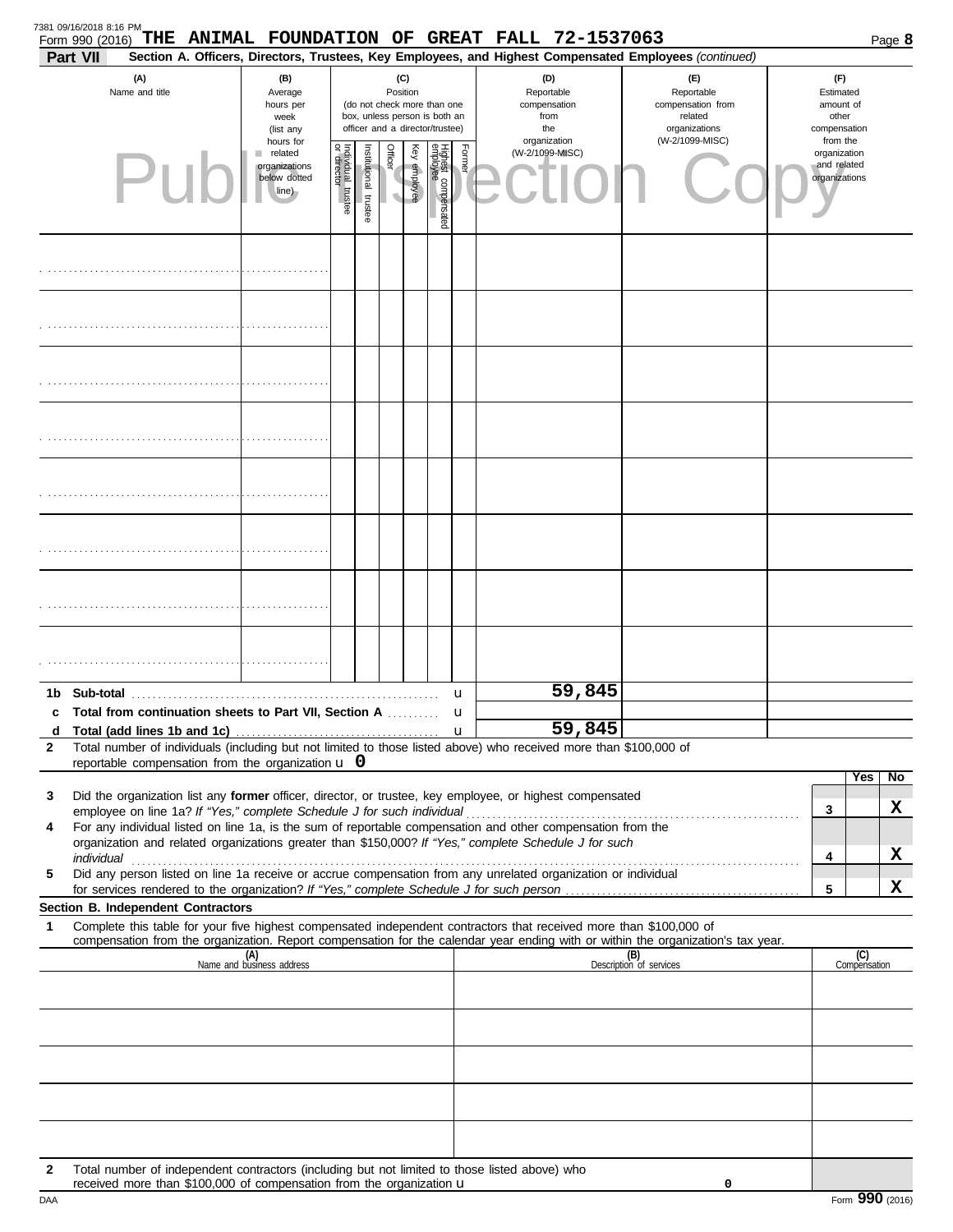# **Form 990 (2016) THE ANIMAL FOUNDATION OF GREAT FALL 72-1537063** Page 9

### **Part VIII Statement of Revenue**

|                                                     |     | שנמנפו ופות טו ו <i>נ</i> פעפו ומפ                                                                                                                                                  |                   |                      |                                                    |                                         |                                                                  |
|-----------------------------------------------------|-----|-------------------------------------------------------------------------------------------------------------------------------------------------------------------------------------|-------------------|----------------------|----------------------------------------------------|-----------------------------------------|------------------------------------------------------------------|
|                                                     |     |                                                                                                                                                                                     |                   | (A)<br>Total revenue | (B)<br>Related or<br>exempt<br>function<br>revenue | (C)<br>Unrelated<br>business<br>revenue | (D)<br>Revenue<br>excluded from tax<br>under sections<br>512-514 |
|                                                     |     | 1a Federated campaigns<br>1a<br><b>b</b> Membership dues<br>1 <sub>b</sub><br>1 <sub>c</sub><br>c Fundraising events                                                                | 1,787<br>116,355  |                      |                                                    |                                         |                                                                  |
| Service Revenue <b>Contributions, Gifts, Grants</b> |     | 1 <sub>d</sub><br>d Related organizations<br>e Government grants (contributions)<br>1e<br>f All other contributions, gifts, grants,<br>and similar amounts not included above<br>1f | 1,313,733         |                      |                                                    |                                         |                                                                  |
|                                                     |     | g Noncash contributions included in lines 1a-1f: \$ 138,198                                                                                                                         |                   | 1,431,875            |                                                    |                                         |                                                                  |
|                                                     |     |                                                                                                                                                                                     | <b>Busn. Code</b> |                      |                                                    |                                         |                                                                  |
|                                                     | 2a  | PET RESCUE AND ADOPTION                                                                                                                                                             | 812910            | 76,011               | 76,011                                             |                                         |                                                                  |
|                                                     | b   | EDUCATION CLASSES                                                                                                                                                                   | 812910            | 15,002               | 15,002                                             |                                         |                                                                  |
|                                                     |     |                                                                                                                                                                                     |                   |                      |                                                    |                                         |                                                                  |
|                                                     |     |                                                                                                                                                                                     |                   |                      |                                                    |                                         |                                                                  |
|                                                     |     |                                                                                                                                                                                     |                   |                      |                                                    |                                         |                                                                  |
| Program <sup>9</sup>                                |     | f All other program service revenue                                                                                                                                                 |                   |                      |                                                    |                                         |                                                                  |
|                                                     |     |                                                                                                                                                                                     |                   | 91,013               |                                                    |                                         |                                                                  |
|                                                     |     | 3 Investment income (including dividends, interest,                                                                                                                                 |                   |                      |                                                    |                                         |                                                                  |
|                                                     |     |                                                                                                                                                                                     |                   | 390                  |                                                    |                                         | 390                                                              |
|                                                     | 4   | Income from investment of tax-exempt bond proceeds u                                                                                                                                |                   |                      |                                                    |                                         |                                                                  |
|                                                     | 5   |                                                                                                                                                                                     |                   |                      |                                                    |                                         |                                                                  |
|                                                     |     | (i) Real                                                                                                                                                                            | (ii) Personal     |                      |                                                    |                                         |                                                                  |
|                                                     |     | <b>6a</b> Gross rents                                                                                                                                                               |                   |                      |                                                    |                                         |                                                                  |
|                                                     |     | <b>b</b> Less: rental exps.                                                                                                                                                         |                   |                      |                                                    |                                         |                                                                  |
|                                                     |     | <b>c</b> Rental inc. or (loss)                                                                                                                                                      |                   |                      |                                                    |                                         |                                                                  |
|                                                     |     |                                                                                                                                                                                     |                   |                      |                                                    |                                         |                                                                  |
|                                                     |     | <b>7a</b> Gross amount from<br>(i) Securities                                                                                                                                       | (ii) Other        |                      |                                                    |                                         |                                                                  |
|                                                     |     | sales of assets<br>25,751<br>other than inventory                                                                                                                                   |                   |                      |                                                    |                                         |                                                                  |
|                                                     |     | <b>b</b> Less: cost or other                                                                                                                                                        |                   |                      |                                                    |                                         |                                                                  |
|                                                     |     | 25,707<br>basis & sales exps.                                                                                                                                                       |                   |                      |                                                    |                                         |                                                                  |
|                                                     |     | 44<br>c Gain or (loss)                                                                                                                                                              |                   |                      |                                                    |                                         |                                                                  |
|                                                     |     |                                                                                                                                                                                     |                   | 44                   | 44                                                 |                                         |                                                                  |
| Φ                                                   |     | 8a Gross income from fundraising events                                                                                                                                             |                   |                      |                                                    |                                         |                                                                  |
| Other Revenu                                        |     | (not including $\sqrt[6]{}$ , 116, 355<br>of contributions reported on line 1c).<br>See Part IV, line $18$<br>a                                                                     | 79,905            |                      |                                                    |                                         |                                                                  |
|                                                     |     | <b>b</b> Less: direct expenses<br>b                                                                                                                                                 | 94,685            |                      |                                                    |                                         |                                                                  |
|                                                     |     | c Net income or (loss) from fundraising events  u                                                                                                                                   |                   | $-14,780$            |                                                    |                                         | $-14,780$                                                        |
|                                                     |     | 9a Gross income from gaming activities.                                                                                                                                             |                   |                      |                                                    |                                         |                                                                  |
|                                                     |     | See Part IV, line $19$<br>a                                                                                                                                                         |                   |                      |                                                    |                                         |                                                                  |
|                                                     |     | <b>b</b> Less: direct expenses                                                                                                                                                      |                   |                      |                                                    |                                         |                                                                  |
|                                                     |     | c Net income or (loss) from gaming activities  u                                                                                                                                    |                   |                      |                                                    |                                         |                                                                  |
|                                                     |     | 10a Gross sales of inventory, less                                                                                                                                                  |                   |                      |                                                    |                                         |                                                                  |
|                                                     |     | returns and allowances<br>a                                                                                                                                                         |                   |                      |                                                    |                                         |                                                                  |
|                                                     |     | <b>b</b> Less: cost of goods sold<br>b                                                                                                                                              |                   |                      |                                                    |                                         |                                                                  |
|                                                     |     | c Net income or (loss) from sales of inventory  u                                                                                                                                   |                   |                      |                                                    |                                         |                                                                  |
|                                                     |     | Miscellaneous Revenue                                                                                                                                                               | Busn. Code        |                      |                                                    |                                         |                                                                  |
|                                                     | 11a |                                                                                                                                                                                     |                   |                      |                                                    |                                         |                                                                  |
|                                                     | b   |                                                                                                                                                                                     |                   |                      |                                                    |                                         |                                                                  |
|                                                     | c   |                                                                                                                                                                                     |                   |                      |                                                    |                                         |                                                                  |
|                                                     |     | <b>d</b> All other revenue $\ldots, \ldots, \ldots, \ldots, \ldots, \ldots, \ldots$                                                                                                 |                   |                      |                                                    |                                         |                                                                  |
|                                                     |     |                                                                                                                                                                                     | u                 |                      |                                                    |                                         |                                                                  |
|                                                     |     |                                                                                                                                                                                     |                   | 1,508,542            | 91,057                                             | οI                                      | $-14,390$                                                        |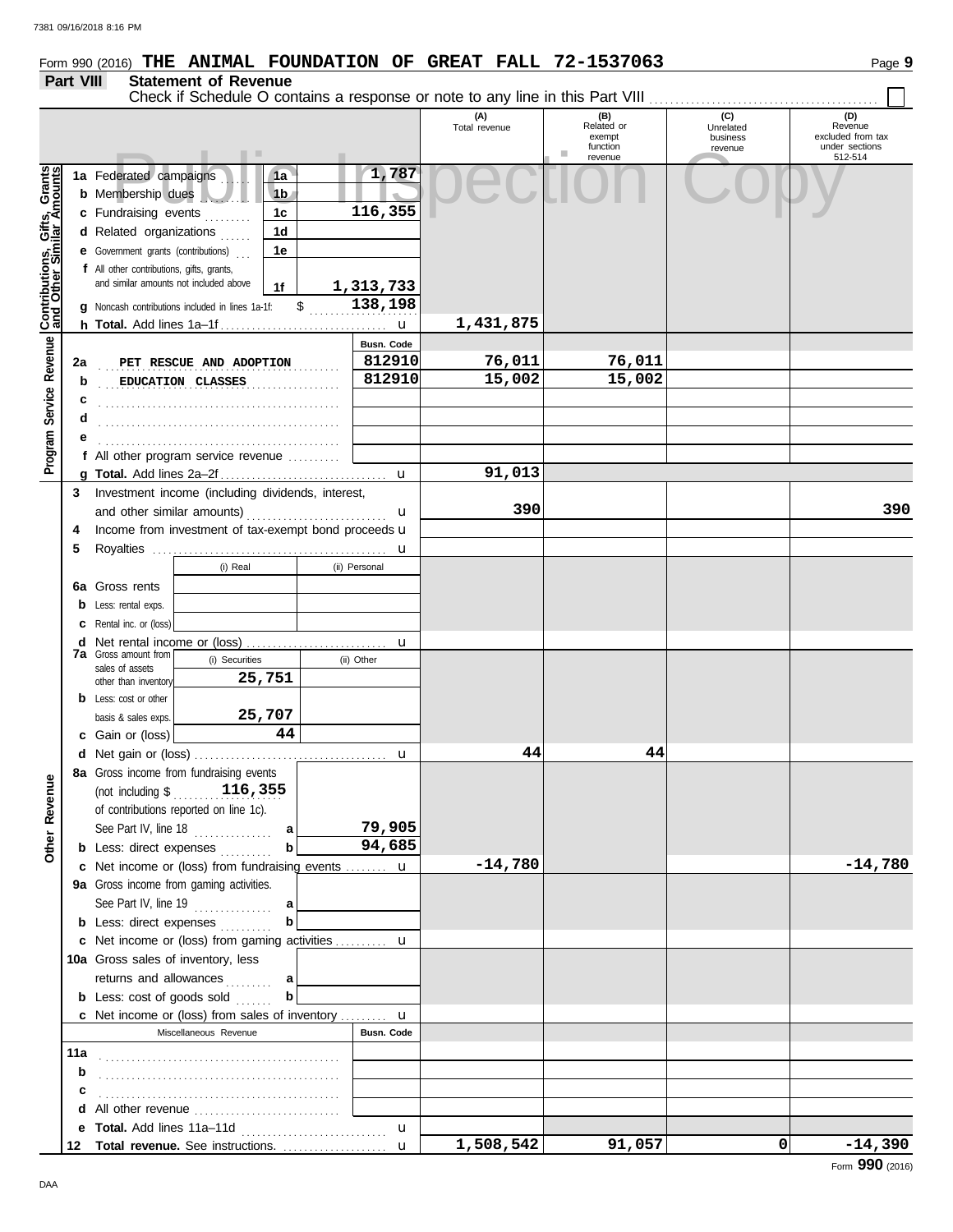#### nd 10b of Part VIII.<br>
dother assistance to domestic organizations<br>
and other assistance to domestic<br>
and other assistance to domestic **Part IX Statement of Functional Expenses Form 990 (2016) THE ANIMAL FOUNDATION OF GREAT FALL 72-1537063** Page 10 *Section 501(c)(3) and 501(c)(4) organizations must complete all columns. All other organizations must complete column (A). Do not include amounts reported on lines 6b, 7b, 8b, 9b, and 10b of Part VIII.* **1 2 3** Grants and other assistance to foreign **4 5 6 7 8 9 10** Payroll taxes . . . . . . . . . . . . . . . . . . . . . . . . . . . . . . . . . **11 a** Management ................................ **b** Legal **c** Accounting . . . . . . . . . . . . . . . . . . . . . . . . . . . . . . . . . . **d** Lobbying . . . . . . . . . . . . . . . . . . . . . . . . . . . . . . . . . . . . . **e** Professional fundraising services. See Part IV, line 17 **f g** Other. (If line 11g amount exceeds 10% of line 25, column **12** Advertising and promotion . . . . . . . . . . . . . . . . . . **13 14 15 16 17 18** Grants and other assistance to domestic organizations and domestic governments. See Part IV, line 21 Grants and other assistance to domestic individuals. See Part IV, line 22 organizations, foreign governments, and foreign individuals. See Part IV, lines 15 and 16 . . . . . . . . . . Benefits paid to or for members . . . . . . . . . . . . . Compensation of current officers, directors, trustees, and key employees Compensation not included above, to disqualified persons (as defined under section 4958(f)(1)) and persons described in section 4958(c)(3)(B) . . . . . . . Other salaries and wages .................... Pension plan accruals and contributions (include section 401(k) and 403(b) employer contributions) Other employee benefits .................... Fees for services (non-employees): . . . . . . . . . . . . . . . . . . . . . . . . . . . . . . . . . . . . . . . . . Investment management fees ................ Office expenses . . . . . . . . . . . . . . . . . . . . . . . . . . . . . Information technology ...................... Royalties . . . . . . . . . . . . . . . . . . . . . . . . . . . . . . . . . . . . . Occupancy . . . . . . . . . . . . . . . . . . . . . . . . . . . . . . . . . . Travel . . . . . . . . . . . . . . . . . . . . . . . . . . . . . . . . . . . . . . . . Payments of travel or entertainment expenses **(A) (B) (C) (D)** Total expenses Program service<br>
expenses Program service<br>
expenses Program service and general expenses expenses general expenses Check if Schedule O contains a response or note to any line in this Part IX (A) amount, list line 11g expenses on Schedule O.) . . . . . . . . **59,846 5,985 41,892 11,969 194,823 113,258 64,740 16,825 22,707 10,610 9,646 2,451 20,127 17,646 2,481 16,618 1,189 481 14,948 52,021 21,666 13,155 17,200 183,761 176,201 6,609 951 761 176 387 198** 7381 09/16/2018 8:16 PM

**168,074 162,659 5,415**

**765,813 535,980 162,810 67,023**

**19 20 21 22** Depreciation, depletion, and amortization **... 23 24** Other expenses. Itemize expenses not covered **a b c d** Conferences, conventions, and meetings Interest . . . . . . . . . . . . . . . . . . . . . . . . . . . . . . . . . . . . . . Payments to affiliates . . . . . . . . . . . . . . . . . . . . . . . Insurance . . . . . . . . . . . . . . . . . . . . . . . . . . . . . . . . . . . . above (List miscellaneous expenses in line 24e. If line 24e amount exceeds 10% of line 25, column (A) amount, list line 24e expenses on Schedule O.) **ANIMAL CARE AND SUPPLIES 44,236 44,236 8TAFF DEVELOPMENT** 2,839 2.839 . . . . . . . . . . . . . . . . . . . . . . . . . . . . . . . . . . . . . . . . . . . . . . .

. . . . . . . . . . . . . . . . . . . . . . . . . . . . . . . . . . . . . . . . . . . . . . .

for any federal, state, or local public officials

**e** All other expenses . . . . . . . . . . . . . . . . . . . . . . . . . . . 25 Total functional expenses. Add lines 1 through 24e ..... **26** fundraising solicitation. Check here  $\mathbf{u}$  | if organization reported in column (B) joint costs from a combined educational campaign and following SOP 98-2 (ASC 958-720) . **Joint costs.** Complete this line only if the

(D)<br>Fundraising expenses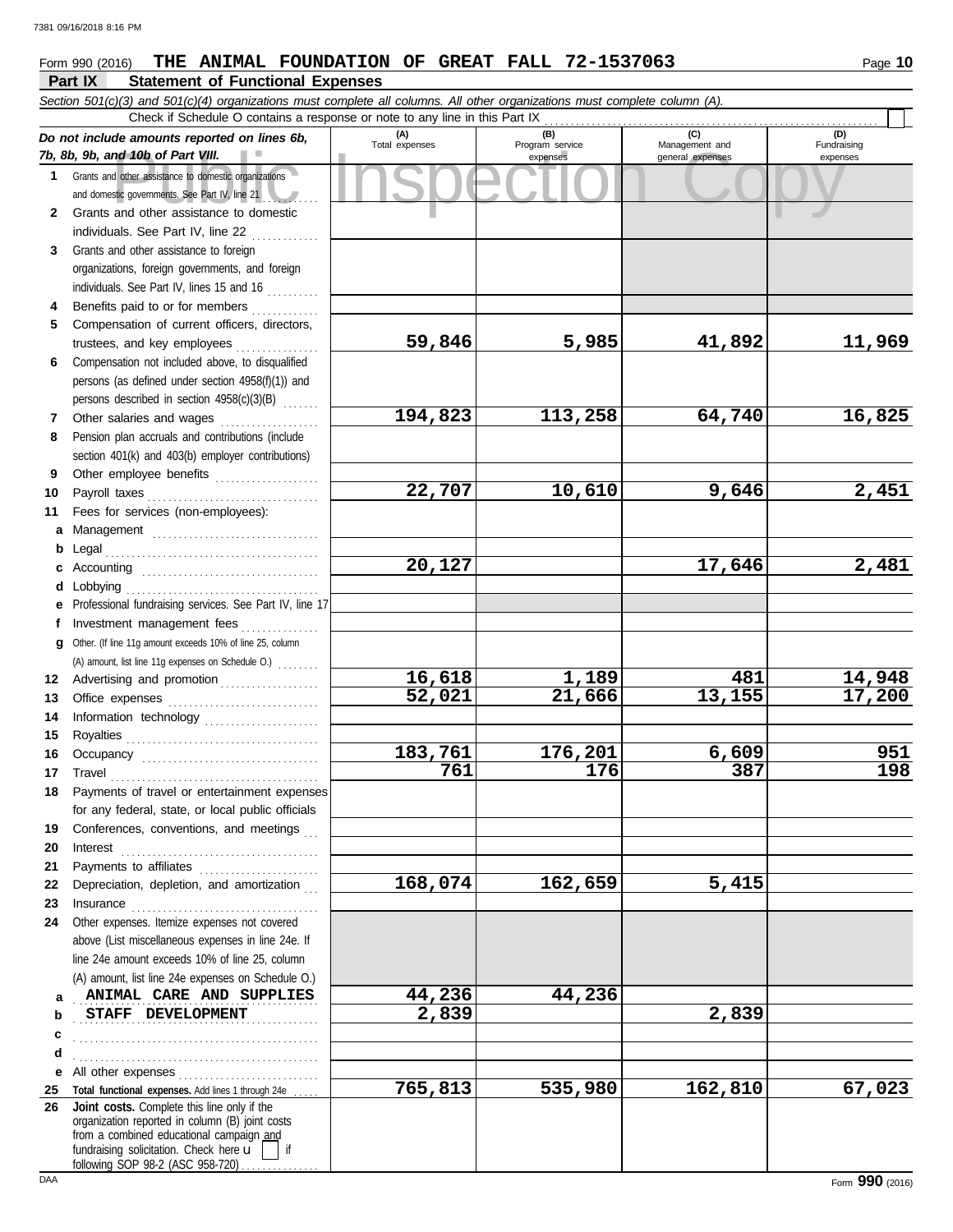## **Form 990 (2016) THE ANIMAL FOUNDATION OF GREAT FALL 72-1537063** Page 11

|                  | Part X   | <b>Balance Sheet</b>                                                                                                                                                                                                                |                    |                       |                         |                       |
|------------------|----------|-------------------------------------------------------------------------------------------------------------------------------------------------------------------------------------------------------------------------------------|--------------------|-----------------------|-------------------------|-----------------------|
|                  |          | Check if Schedule O contains a response or note to any line in this Part X                                                                                                                                                          |                    |                       |                         |                       |
|                  |          |                                                                                                                                                                                                                                     |                    | (A)                   |                         | (B)<br>End of year    |
|                  |          |                                                                                                                                                                                                                                     |                    | Beginning of year     |                         |                       |
|                  | 1        |                                                                                                                                                                                                                                     |                    | 73,378                | $\mathbf{1}$            | 287,201               |
|                  | 2        |                                                                                                                                                                                                                                     |                    |                       | $\overline{2}$          |                       |
|                  | 3        |                                                                                                                                                                                                                                     |                    | 327,502               | $\overline{\mathbf{3}}$ | 128,206               |
|                  | 4        |                                                                                                                                                                                                                                     |                    |                       | 4                       |                       |
|                  | 5        | Loans and other receivables from current and former officers, directors,                                                                                                                                                            |                    |                       |                         |                       |
|                  |          | trustees, key employees, and highest compensated employees.                                                                                                                                                                         |                    |                       |                         |                       |
|                  |          | Complete Part II of Schedule L                                                                                                                                                                                                      |                    |                       | 5                       |                       |
|                  | 6        | Loans and other receivables from other disqualified persons (as defined under section                                                                                                                                               |                    |                       |                         |                       |
|                  |          | $4958(f)(1)$ ), persons described in section $4958(c)(3)(B)$ , and contributing employers and                                                                                                                                       |                    |                       |                         |                       |
|                  |          | sponsoring organizations of section 501(c)(9) voluntary employees' beneficiary                                                                                                                                                      |                    |                       |                         |                       |
|                  |          | organizations (see instructions). Complete Part II of Schedule L                                                                                                                                                                    |                    |                       | 6                       |                       |
| Assets           | 7        |                                                                                                                                                                                                                                     |                    |                       | $\overline{7}$          |                       |
|                  | 8        | Inventories for sale or use <i>continuous continuous continuous</i> continuous continuous continuous continuous continuous continuous continuous continuous continuous continuous continuous continuous continuous continuous conti |                    | 3,687                 | 8<br>9                  | <u>7,350</u><br>3,212 |
|                  | 9        |                                                                                                                                                                                                                                     |                    |                       |                         |                       |
|                  |          | 10a Land, buildings, and equipment: cost or                                                                                                                                                                                         |                    |                       |                         |                       |
|                  | b        |                                                                                                                                                                                                                                     |                    | 5,267,486             | 10c                     | 5,130,516             |
|                  | 11       |                                                                                                                                                                                                                                     |                    |                       | 11                      |                       |
|                  | 12       |                                                                                                                                                                                                                                     |                    |                       | 12                      |                       |
|                  | 13       |                                                                                                                                                                                                                                     |                    |                       | 13                      |                       |
|                  | 14       | Intangible assets                                                                                                                                                                                                                   |                    |                       | 14                      |                       |
|                  | 15       |                                                                                                                                                                                                                                     |                    |                       | 15                      |                       |
|                  | 16       |                                                                                                                                                                                                                                     |                    | 5,672,053             | 16                      | <u>5,556,485</u>      |
|                  | 17       |                                                                                                                                                                                                                                     |                    | $\overline{50}$ , 740 | 17                      | 37,340                |
|                  | 18       |                                                                                                                                                                                                                                     |                    |                       | 18                      |                       |
|                  | 19       |                                                                                                                                                                                                                                     |                    |                       | 19                      |                       |
|                  | 20       |                                                                                                                                                                                                                                     |                    |                       | 20                      |                       |
|                  | 21       | Escrow or custodial account liability. Complete Part IV of Schedule D                                                                                                                                                               |                    |                       | 21                      |                       |
|                  | 22       | Loans and other payables to current and former officers, directors,                                                                                                                                                                 |                    |                       |                         |                       |
| Liabilities      |          | trustees, key employees, highest compensated employees, and                                                                                                                                                                         |                    |                       |                         |                       |
|                  |          | disqualified persons. Complete Part II of Schedule L                                                                                                                                                                                |                    |                       | 22                      |                       |
|                  | 23       | Secured mortgages and notes payable to unrelated third parties                                                                                                                                                                      |                    | 1,722,254             | 23                      | 1,070,531             |
|                  | 24       |                                                                                                                                                                                                                                     |                    |                       | 24                      |                       |
|                  | 25       | Other liabilities (including federal income tax, payables to related third                                                                                                                                                          |                    |                       |                         |                       |
|                  |          | parties, and other liabilities not included on lines 17-24). Complete Part X                                                                                                                                                        |                    |                       |                         |                       |
|                  |          | of Schedule D                                                                                                                                                                                                                       |                    |                       | 25                      |                       |
|                  | 26       |                                                                                                                                                                                                                                     | $\overline{X}$ and | 1,772,994             | 26                      | 1,107,871             |
|                  |          | Organizations that follow SFAS 117 (ASC 958), check here u                                                                                                                                                                          |                    |                       |                         |                       |
|                  |          | complete lines 27 through 29, and lines 33 and 34.                                                                                                                                                                                  |                    | 3,899,059             |                         |                       |
|                  | 27       | Unrestricted net assets                                                                                                                                                                                                             |                    |                       | 27                      | 4,216,002<br>232,612  |
| or Fund Balances | 28<br>29 |                                                                                                                                                                                                                                     |                    |                       | 28<br>29                |                       |
|                  |          | Organizations that do not follow SFAS 117 (ASC 958), check here u                                                                                                                                                                   | and                |                       |                         |                       |
|                  |          | complete lines 30 through 34.                                                                                                                                                                                                       |                    |                       |                         |                       |
|                  | 30       |                                                                                                                                                                                                                                     |                    |                       | 30                      |                       |
| Assets           | 31       |                                                                                                                                                                                                                                     |                    |                       | 31                      |                       |
| ğ                | 32       | Retained earnings, endowment, accumulated income, or other funds                                                                                                                                                                    |                    |                       | 32                      |                       |
|                  | 33       |                                                                                                                                                                                                                                     |                    | 3,899,059             | 33                      | 4,448,614             |
|                  | 34       |                                                                                                                                                                                                                                     |                    | 5,672,053             | 34                      | 5,556,485             |

Form **990** (2016)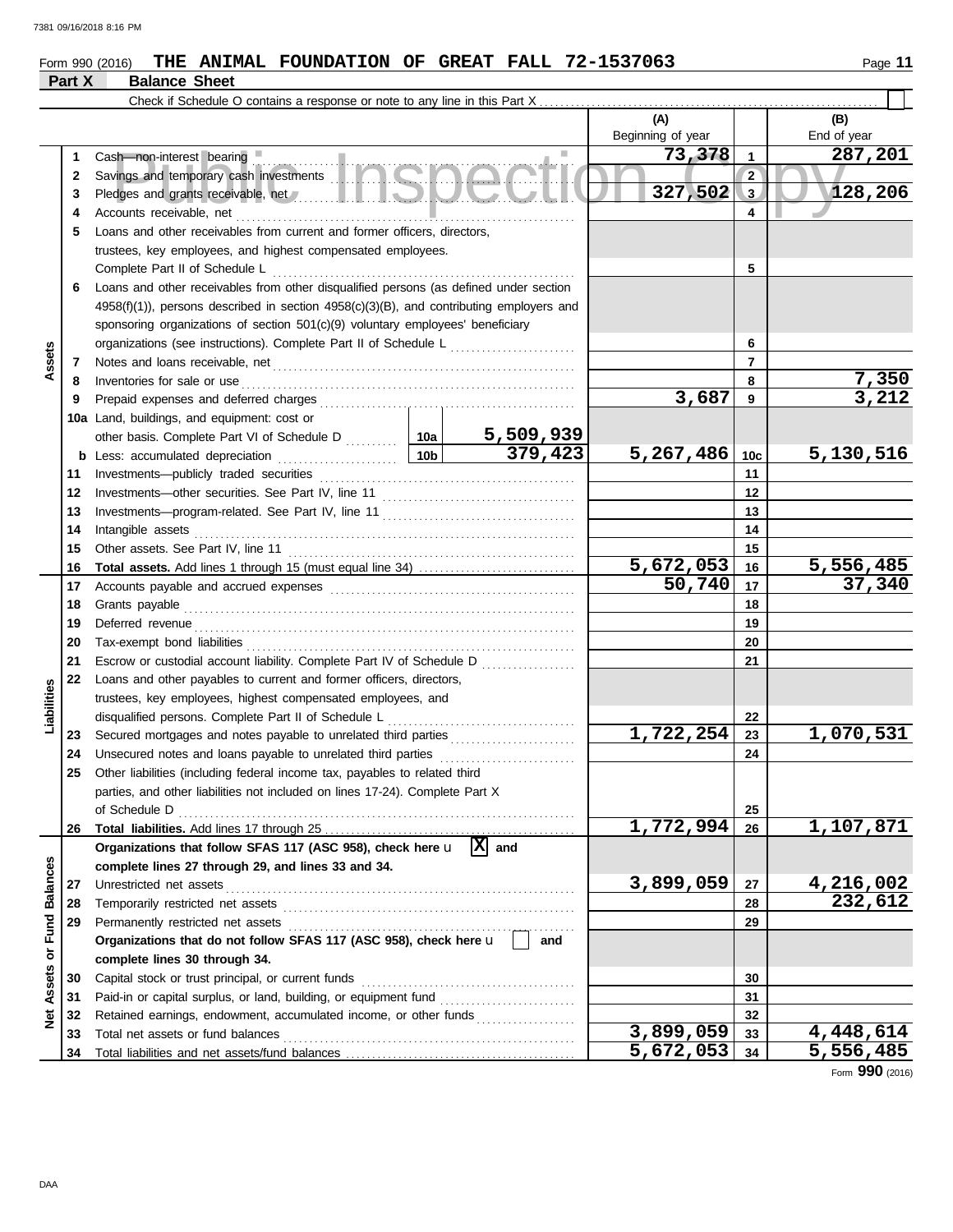|    | $Form$ 990 (2016) THE ANIMAL FOUNDATION OF GREAT FALL $72-1537063$                                                                                                                                                             |                |                |             | Page 12 |
|----|--------------------------------------------------------------------------------------------------------------------------------------------------------------------------------------------------------------------------------|----------------|----------------|-------------|---------|
|    | Part XI<br><b>Reconciliation of Net Assets</b>                                                                                                                                                                                 |                |                |             |         |
|    |                                                                                                                                                                                                                                |                |                |             |         |
| 1  |                                                                                                                                                                                                                                |                |                | 1,508,542   |         |
| 2  |                                                                                                                                                                                                                                | $\mathbf{2}$   |                | 765,813     |         |
| 3  | Revenue less expenses. Subtract line 2 from line 1                                                                                                                                                                             | $\mathbf{3}$   |                | 742,729     |         |
| 4  | Revenue less expenses. Subtract line 2 from line 1<br>Net assets or fund balances at beginning of year (must equal Part X, line 33, column (A))                                                                                | $\overline{4}$ |                | 3,899,059   |         |
| 5  |                                                                                                                                                                                                                                | 5.             |                |             |         |
| 6  |                                                                                                                                                                                                                                | 6              |                |             |         |
| 7  |                                                                                                                                                                                                                                | $\overline{7}$ |                |             |         |
| 8  | Prior period adjustments [11] production and the contract of the contract of the contract of the contract of the contract of the contract of the contract of the contract of the contract of the contract of the contract of t | 8              |                |             |         |
| 9  |                                                                                                                                                                                                                                | 9              |                | $-193, 174$ |         |
| 10 | Net assets or fund balances at end of year. Combine lines 3 through 9 (must equal Part X, line                                                                                                                                 |                |                |             |         |
|    | 33, column (B))                                                                                                                                                                                                                | 10             |                | 4,448,614   |         |
|    | <b>Financial Statements and Reporting</b><br>Part XII                                                                                                                                                                          |                |                |             |         |
|    |                                                                                                                                                                                                                                |                |                |             |         |
|    |                                                                                                                                                                                                                                |                |                | Yes         | No      |
| 1. | X Cash<br>Accounting method used to prepare the Form 990:<br>Accrual<br>Other                                                                                                                                                  |                |                |             |         |
|    | If the organization changed its method of accounting from a prior year or checked "Other," explain in                                                                                                                          |                |                |             |         |
|    | Schedule O.                                                                                                                                                                                                                    |                |                |             |         |
|    | 2a Were the organization's financial statements compiled or reviewed by an independent accountant?                                                                                                                             |                | 2a             |             | X       |
|    | If "Yes," check a box below to indicate whether the financial statements for the year were compiled or                                                                                                                         |                |                |             |         |
|    | reviewed on a separate basis, consolidated basis, or both:                                                                                                                                                                     |                |                |             |         |
|    | Separate basis<br>Consolidated basis<br>Both consolidated and separate basis                                                                                                                                                   |                |                |             |         |
|    |                                                                                                                                                                                                                                |                | 2 <sub>b</sub> | X           |         |
|    | If "Yes," check a box below to indicate whether the financial statements for the year were audited on a                                                                                                                        |                |                |             |         |
|    | separate basis, consolidated basis, or both:                                                                                                                                                                                   |                |                |             |         |
|    | IхI<br>Separate basis<br>Consolidated basis<br>Both consolidated and separate basis                                                                                                                                            |                |                |             |         |
|    | c If "Yes" to line 2a or 2b, does the organization have a committee that assumes responsibility for oversight                                                                                                                  |                |                |             |         |
|    | of the audit, review, or compilation of its financial statements and selection of an independent accountant?                                                                                                                   |                | 2c             | x           |         |
|    | If the organization changed either its oversight process or selection process during the tax year, explain in                                                                                                                  |                |                |             |         |
|    | Schedule O.                                                                                                                                                                                                                    |                |                |             |         |
|    | 3a As a result of a federal award, was the organization required to undergo an audit or audits as set forth in                                                                                                                 |                |                |             |         |
|    | the Single Audit Act and OMB Circular A-133?                                                                                                                                                                                   |                | 3a             |             | x       |
|    | <b>b</b> If "Yes," did the organization undergo the required audit or audits? If the organization did not undergo the                                                                                                          |                |                |             |         |
|    |                                                                                                                                                                                                                                |                | 3b             |             |         |
|    |                                                                                                                                                                                                                                |                |                | <b>OOO</b>  |         |

Form **990** (2016)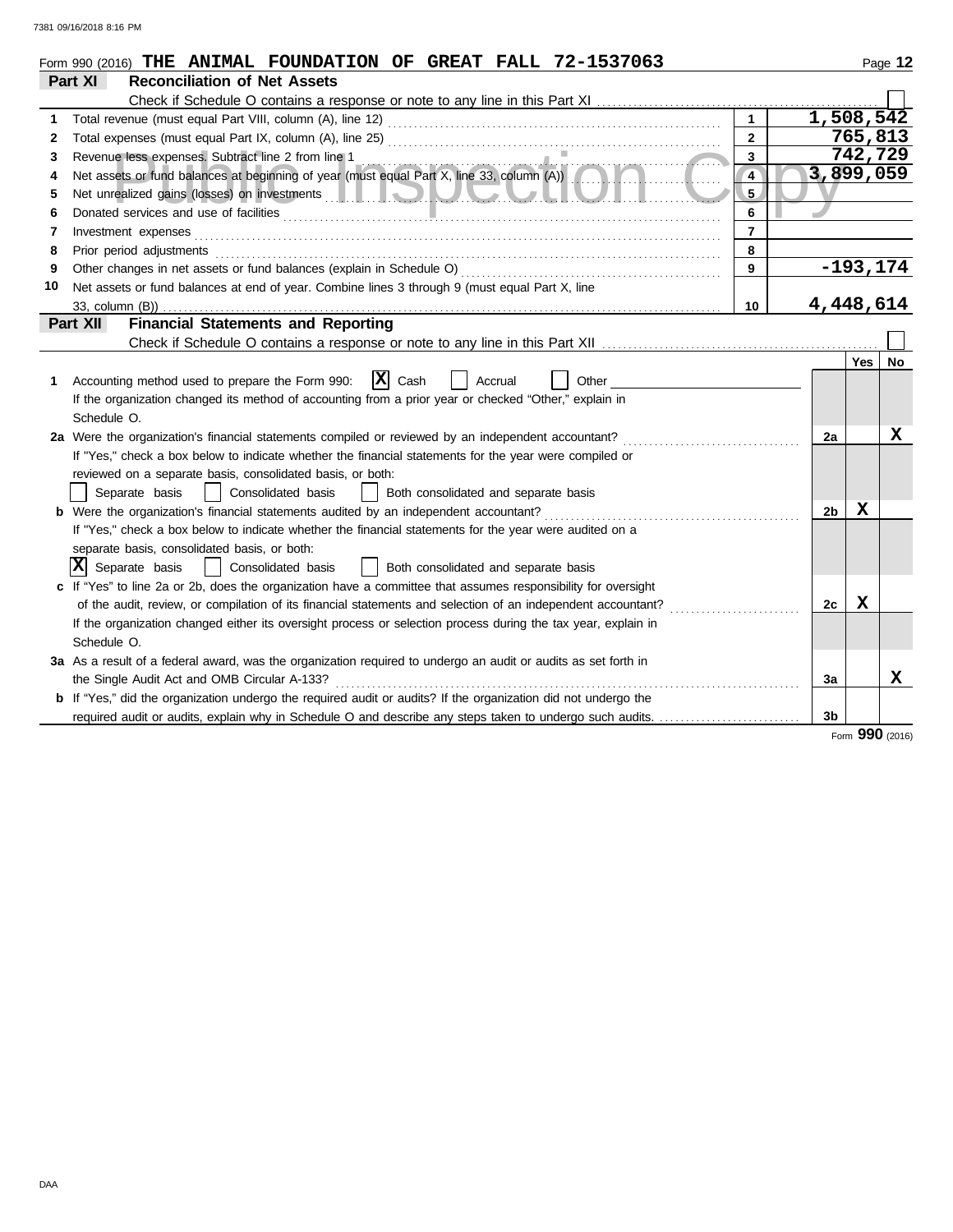| <b>SCHEDULE A</b>          |                                                                                                   | <b>Public Charity Status and Public Support</b>                                                                                                                                                                     |                                       |                                                                                                                                                                                                                                                                | OMB No. 1545-0047                          |  |  |  |  |  |
|----------------------------|---------------------------------------------------------------------------------------------------|---------------------------------------------------------------------------------------------------------------------------------------------------------------------------------------------------------------------|---------------------------------------|----------------------------------------------------------------------------------------------------------------------------------------------------------------------------------------------------------------------------------------------------------------|--------------------------------------------|--|--|--|--|--|
| (Form 990 or 990-EZ)       |                                                                                                   | Complete if the organization is a section 501(c)(3) organization or a section 4947(a)(1) nonexempt charitable trust.                                                                                                |                                       |                                                                                                                                                                                                                                                                | 2016                                       |  |  |  |  |  |
| Department of the Treasury | La Attach to Form 990 or Form 990-EZ.<br>Open to Public                                           |                                                                                                                                                                                                                     |                                       |                                                                                                                                                                                                                                                                |                                            |  |  |  |  |  |
| Internal Revenue Service   |                                                                                                   | <b>u</b> Information about Schedule A (Form 990 or 990-EZ) and its instructions is at www.irs.gov/form990.                                                                                                          |                                       |                                                                                                                                                                                                                                                                | Inspection                                 |  |  |  |  |  |
| Name of the organization   |                                                                                                   | THE ANIMAL FOUNDATION OF GREAT FALL                                                                                                                                                                                 |                                       | 72-1537063                                                                                                                                                                                                                                                     | Employer identification number             |  |  |  |  |  |
| Part I                     |                                                                                                   |                                                                                                                                                                                                                     |                                       | Reason for Public Charity Status (All organizations must complete this part.) See instructions.                                                                                                                                                                |                                            |  |  |  |  |  |
|                            |                                                                                                   | The organization is not a private foundation because it is: (For lines 1 through 12, check only one box.)                                                                                                           |                                       |                                                                                                                                                                                                                                                                |                                            |  |  |  |  |  |
| 1                          |                                                                                                   | A church, convention of churches, or association of churches described in section 170(b)(1)(A)(i).                                                                                                                  |                                       |                                                                                                                                                                                                                                                                |                                            |  |  |  |  |  |
| 2                          |                                                                                                   | A school described in section 170(b)(1)(A)(ii). (Attach Schedule E (Form 990 or 990-EZ).)                                                                                                                           |                                       |                                                                                                                                                                                                                                                                |                                            |  |  |  |  |  |
| 3                          | A hospital or a cooperative hospital service organization described in section 170(b)(1)(A)(iii). |                                                                                                                                                                                                                     |                                       |                                                                                                                                                                                                                                                                |                                            |  |  |  |  |  |
| 4<br>city, and state:      |                                                                                                   |                                                                                                                                                                                                                     |                                       | A medical research organization operated in conjunction with a hospital described in section 170(b)(1)(A)(iii). Enter the hospital's name,                                                                                                                     |                                            |  |  |  |  |  |
| 5                          |                                                                                                   |                                                                                                                                                                                                                     |                                       | An organization operated for the benefit of a college or university owned or operated by a governmental unit described in                                                                                                                                      |                                            |  |  |  |  |  |
|                            | section 170(b)(1)(A)(iv). (Complete Part II.)                                                     |                                                                                                                                                                                                                     |                                       |                                                                                                                                                                                                                                                                |                                            |  |  |  |  |  |
| 6                          |                                                                                                   | A federal, state, or local government or governmental unit described in section 170(b)(1)(A)(v).                                                                                                                    |                                       |                                                                                                                                                                                                                                                                |                                            |  |  |  |  |  |
| x <br>7                    | described in section 170(b)(1)(A)(vi). (Complete Part II.)                                        |                                                                                                                                                                                                                     |                                       | An organization that normally receives a substantial part of its support from a governmental unit or from the general public                                                                                                                                   |                                            |  |  |  |  |  |
| 8                          |                                                                                                   | A community trust described in section 170(b)(1)(A)(vi). (Complete Part II.)                                                                                                                                        |                                       |                                                                                                                                                                                                                                                                |                                            |  |  |  |  |  |
| 9                          |                                                                                                   | or university or a non-land grant college of agriculture (see instructions). Enter the name, city, and state of the college or                                                                                      |                                       | An agricultural research organization described in section 170(b)(1)(A)(ix) operated in conjunction with a land-grant college                                                                                                                                  |                                            |  |  |  |  |  |
| university:<br>10          |                                                                                                   |                                                                                                                                                                                                                     |                                       | An organization that normally receives: (1) more than 33 1/3% of its support from contributions, membership fees, and gross                                                                                                                                    |                                            |  |  |  |  |  |
|                            |                                                                                                   | support from gross investment income and unrelated business taxable income (less section 511 tax) from businesses                                                                                                   |                                       | receipts from activities related to its exempt functions—subject to certain exceptions, and (2) no more than 33 1/3% of its                                                                                                                                    |                                            |  |  |  |  |  |
|                            |                                                                                                   | acquired by the organization after June 30, 1975. See section 509(a)(2). (Complete Part III.)                                                                                                                       |                                       |                                                                                                                                                                                                                                                                |                                            |  |  |  |  |  |
| 11                         |                                                                                                   | An organization organized and operated exclusively to test for public safety. See section 509(a)(4).                                                                                                                |                                       |                                                                                                                                                                                                                                                                |                                            |  |  |  |  |  |
| 12                         |                                                                                                   |                                                                                                                                                                                                                     |                                       | An organization organized and operated exclusively for the benefit of, to perform the functions of, or to carry out the purposes                                                                                                                               |                                            |  |  |  |  |  |
|                            |                                                                                                   |                                                                                                                                                                                                                     |                                       | of one or more publicly supported organizations described in section 509(a)(1) or section 509(a)(2). See section 509(a)(3).<br>Check the box in lines 12a through 12d that describes the type of supporting organization and complete lines 12e, 12f, and 12g. |                                            |  |  |  |  |  |
| a                          |                                                                                                   |                                                                                                                                                                                                                     |                                       | Type I. A supporting organization operated, supervised, or controlled by its supported organization(s), typically by giving                                                                                                                                    |                                            |  |  |  |  |  |
|                            |                                                                                                   | the supported organization(s) the power to regularly appoint or elect a majority of the directors or trustees of the                                                                                                |                                       |                                                                                                                                                                                                                                                                |                                            |  |  |  |  |  |
|                            |                                                                                                   | supporting organization. You must complete Part IV, Sections A and B.                                                                                                                                               |                                       |                                                                                                                                                                                                                                                                |                                            |  |  |  |  |  |
| b                          |                                                                                                   |                                                                                                                                                                                                                     |                                       | Type II. A supporting organization supervised or controlled in connection with its supported organization(s), by having<br>control or management of the supporting organization vested in the same persons that control or manage the supported                |                                            |  |  |  |  |  |
| c                          |                                                                                                   | organization(s). You must complete Part IV, Sections A and C.                                                                                                                                                       |                                       | Type III functionally integrated. A supporting organization operated in connection with, and functionally integrated with,                                                                                                                                     |                                            |  |  |  |  |  |
| d                          |                                                                                                   | its supported organization(s) (see instructions). You must complete Part IV, Sections A, D, and E.                                                                                                                  |                                       | Type III non-functionally integrated. A supporting organization operated in connection with its supported organization(s)                                                                                                                                      |                                            |  |  |  |  |  |
|                            |                                                                                                   |                                                                                                                                                                                                                     |                                       | that is not functionally integrated. The organization generally must satisfy a distribution requirement and an attentiveness                                                                                                                                   |                                            |  |  |  |  |  |
| е                          |                                                                                                   | requirement (see instructions). You must complete Part IV, Sections A and D, and Part V.<br>Check this box if the organization received a written determination from the IRS that it is a Type I, Type II, Type III |                                       |                                                                                                                                                                                                                                                                |                                            |  |  |  |  |  |
|                            |                                                                                                   | functionally integrated, or Type III non-functionally integrated supporting organization.                                                                                                                           |                                       |                                                                                                                                                                                                                                                                |                                            |  |  |  |  |  |
| f                          | Enter the number of supported organizations                                                       |                                                                                                                                                                                                                     |                                       |                                                                                                                                                                                                                                                                |                                            |  |  |  |  |  |
| g                          |                                                                                                   | Provide the following information about the supported organization(s).                                                                                                                                              |                                       |                                                                                                                                                                                                                                                                |                                            |  |  |  |  |  |
| (i) Name of supported      | $(ii)$ EIN                                                                                        | (iii) Type of organization                                                                                                                                                                                          | (iv) Is the organization              | (v) Amount of monetary                                                                                                                                                                                                                                         | (vi) Amount of                             |  |  |  |  |  |
| organization               |                                                                                                   | (described on lines 1-10<br>above (see instructions))                                                                                                                                                               | listed in your governing<br>document? | support (see<br>instructions)                                                                                                                                                                                                                                  | other support (see<br>instructions)        |  |  |  |  |  |
|                            |                                                                                                   |                                                                                                                                                                                                                     | Yes<br>No                             |                                                                                                                                                                                                                                                                |                                            |  |  |  |  |  |
| (A)                        |                                                                                                   |                                                                                                                                                                                                                     |                                       |                                                                                                                                                                                                                                                                |                                            |  |  |  |  |  |
| (B)                        |                                                                                                   |                                                                                                                                                                                                                     |                                       |                                                                                                                                                                                                                                                                |                                            |  |  |  |  |  |
|                            |                                                                                                   |                                                                                                                                                                                                                     |                                       |                                                                                                                                                                                                                                                                |                                            |  |  |  |  |  |
| (C)                        |                                                                                                   |                                                                                                                                                                                                                     |                                       |                                                                                                                                                                                                                                                                |                                            |  |  |  |  |  |
| (D)                        |                                                                                                   |                                                                                                                                                                                                                     |                                       |                                                                                                                                                                                                                                                                |                                            |  |  |  |  |  |
| (E)                        |                                                                                                   |                                                                                                                                                                                                                     |                                       |                                                                                                                                                                                                                                                                |                                            |  |  |  |  |  |
|                            |                                                                                                   |                                                                                                                                                                                                                     |                                       |                                                                                                                                                                                                                                                                |                                            |  |  |  |  |  |
| Total                      |                                                                                                   |                                                                                                                                                                                                                     |                                       |                                                                                                                                                                                                                                                                | <b>Cohodule A (Ferm 000 or 000 EZ) 204</b> |  |  |  |  |  |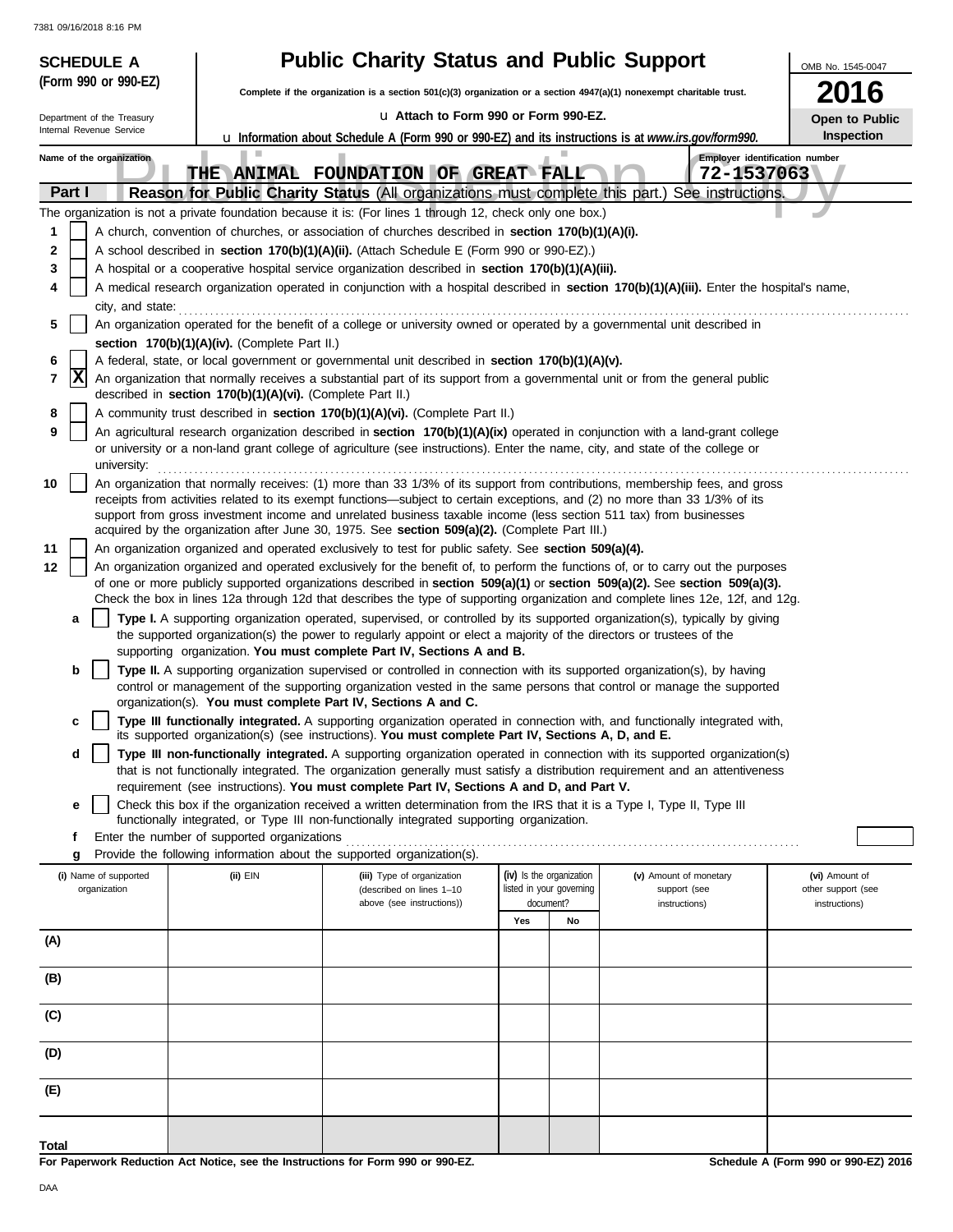|         | Schedule A (Form 990 or 990-EZ) 2016 |  |  |  | THE ANIMAL FOUNDATION OF GREAT FALL 72-1537063                                                 | Page 2 |
|---------|--------------------------------------|--|--|--|------------------------------------------------------------------------------------------------|--------|
| Part II |                                      |  |  |  | Support Schedule for Organizations Described in Sections 170(b)(1)(A)(iv) and 170(b)(1)(A)(vi) |        |

(Complete only if you checked the box on line 5, 7, or 8 of Part I or if the organization failed to qualify under Part III. If the organization fails to qualify under the tests listed below, please complete Part III.)

|              | <b>Section A. Public Support</b>                                                                                                                                                                                                                                                                                                                       |          |          |            |            |           |                                        |
|--------------|--------------------------------------------------------------------------------------------------------------------------------------------------------------------------------------------------------------------------------------------------------------------------------------------------------------------------------------------------------|----------|----------|------------|------------|-----------|----------------------------------------|
|              | Calendar year (or fiscal year beginning in)<br>u                                                                                                                                                                                                                                                                                                       | (a) 2012 | (b) 2013 | $(c)$ 2014 | $(d)$ 2015 | (e) 2016  | (f) Total                              |
| $\mathbf 1$  | Gifts, grants, contributions, and<br>membership fees received. (Do not                                                                                                                                                                                                                                                                                 |          |          |            |            |           |                                        |
|              | include any "unusual grants.")                                                                                                                                                                                                                                                                                                                         | 459,991  | 589,395  | 854,770    | 373,307    | 1,431,875 | 3,709,338                              |
| $\mathbf{2}$ | Tax revenues levied for the<br>organization's benefit and either paid<br>to or expended on its behalf                                                                                                                                                                                                                                                  |          |          |            |            |           |                                        |
| 3            | The value of services or facilities<br>furnished by a governmental unit to the<br>organization without charge                                                                                                                                                                                                                                          |          |          |            |            |           |                                        |
| 4            | Total. Add lines 1 through 3                                                                                                                                                                                                                                                                                                                           | 459,991  | 589,395  | 854,770    | 373,307    | 1,431,875 | 3,709,338                              |
| 5            | The portion of total contributions by<br>each person (other than a<br>governmental unit or publicly<br>supported organization) included on<br>line 1 that exceeds 2% of the amount                                                                                                                                                                     |          |          |            |            |           |                                        |
|              | shown on line 11, column (f)                                                                                                                                                                                                                                                                                                                           |          |          |            |            |           | 217,834                                |
| 6            | Public support. Subtract line 5 from line 4.<br><b>Section B. Total Support</b>                                                                                                                                                                                                                                                                        |          |          |            |            |           | 3,491,504                              |
|              | Calendar year (or fiscal year beginning in)<br>$\mathbf{u}$                                                                                                                                                                                                                                                                                            | (a) 2012 | (b) 2013 | $(c)$ 2014 | $(d)$ 2015 | (e) 2016  | (f) Total                              |
| 7            | Amounts from line 4                                                                                                                                                                                                                                                                                                                                    | 459,991  | 589,395  | 854,770    | 373,307    | 1,431,875 | 3,709,338                              |
| 8            | Gross income from interest, dividends,<br>payments received on securities loans,<br>rents, royalties and income from similar                                                                                                                                                                                                                           |          |          |            |            |           |                                        |
|              |                                                                                                                                                                                                                                                                                                                                                        | 323      | 393      | 40         | 111        | 390       | 1,257                                  |
| 9            | Net income from unrelated business<br>activities, whether or not the business<br>is regularly carried on                                                                                                                                                                                                                                               |          | 51,978   |            |            |           | 51,978                                 |
| 10           | Other income. Do not include gain or<br>loss from the sale of capital assets                                                                                                                                                                                                                                                                           |          |          |            |            |           |                                        |
|              | (Explain in Part VI.)                                                                                                                                                                                                                                                                                                                                  |          |          |            | 67,714     | 79,905    | 147,619                                |
| 11           | Total support. Add lines 7 through 10                                                                                                                                                                                                                                                                                                                  |          |          |            |            |           | 3,910,192                              |
| 12           | Gross receipts from related activities, etc. (see instructions)                                                                                                                                                                                                                                                                                        |          |          |            |            | 12        | 91,013                                 |
| 13           | First five years. If the Form 990 is for the organization's first, second, third, fourth, or fifth tax year as a section 501(c)(3)                                                                                                                                                                                                                     |          |          |            |            |           |                                        |
|              |                                                                                                                                                                                                                                                                                                                                                        |          |          |            |            |           |                                        |
|              | Section C. Computation of Public Support Percentage                                                                                                                                                                                                                                                                                                    |          |          |            |            |           |                                        |
| 14           | Public support percentage for 2016 (line 6, column (f) divided by line 11, column (f)) [[[[[[[[[[[[[[[[[[[[[[                                                                                                                                                                                                                                          |          |          |            |            | 14        | 89.29%                                 |
| 15           |                                                                                                                                                                                                                                                                                                                                                        |          |          |            |            | 15        | 78.31%                                 |
|              | 16a 33 1/3% support test-2016. If the organization did not check the box on line 13, and line 14 is 33 1/3% or more, check this                                                                                                                                                                                                                        |          |          |            |            |           |                                        |
|              | box and stop here. The organization qualifies as a publicly supported organization                                                                                                                                                                                                                                                                     |          |          |            |            |           | $\blacktriangleright \boxed{\text{X}}$ |
| b            | 33 1/3% support test-2015. If the organization did not check a box on line 13 or 16a, and line 15 is 33 1/3% or more, check                                                                                                                                                                                                                            |          |          |            |            |           |                                        |
|              |                                                                                                                                                                                                                                                                                                                                                        |          |          |            |            |           |                                        |
| 17a          | 10%-facts-and-circumstances test-2016. If the organization did not check a box on line 13, 16a, or 16b, and line 14 is                                                                                                                                                                                                                                 |          |          |            |            |           |                                        |
|              | 10% or more, and if the organization meets the "facts-and-circumstances" test, check this box and stop here. Explain in<br>Part VI how the organization meets the "facts-and-circumstances" test. The organization qualifies as a publicly supported                                                                                                   |          |          |            |            |           |                                        |
|              |                                                                                                                                                                                                                                                                                                                                                        |          |          |            |            |           |                                        |
|              | organization<br><u>expanization</u>                                                                                                                                                                                                                                                                                                                    |          |          |            |            |           |                                        |
| b            | 10%-facts-and-circumstances test-2015. If the organization did not check a box on line 13, 16a, 16b, or 17a, and line                                                                                                                                                                                                                                  |          |          |            |            |           |                                        |
|              | 15 is 10% or more, and if the organization meets the "facts-and-circumstances" test, check this box and stop here.<br>Explain in Part VI how the organization meets the "facts-and-circumstances" test. The organization qualifies as a publicly                                                                                                       |          |          |            |            |           |                                        |
|              |                                                                                                                                                                                                                                                                                                                                                        |          |          |            |            |           |                                        |
| 18           | supported organization contains and contains a supported organization contains a supported organization contains a supported organization contains a supported organization contains a supported or support of the support of<br>Private foundation. If the organization did not check a box on line 13, 16a, 16b, 17a, or 17b, check this box and see |          |          |            |            |           |                                        |
|              |                                                                                                                                                                                                                                                                                                                                                        |          |          |            |            |           |                                        |
|              | instructions<br><sub>contr</sub> ettions<br>and the contract of the contract of the contract of the contract of the contract of the contract of the contract of the contract of the contract of the contract of the contract of the contract                                                                                                           |          |          |            |            |           |                                        |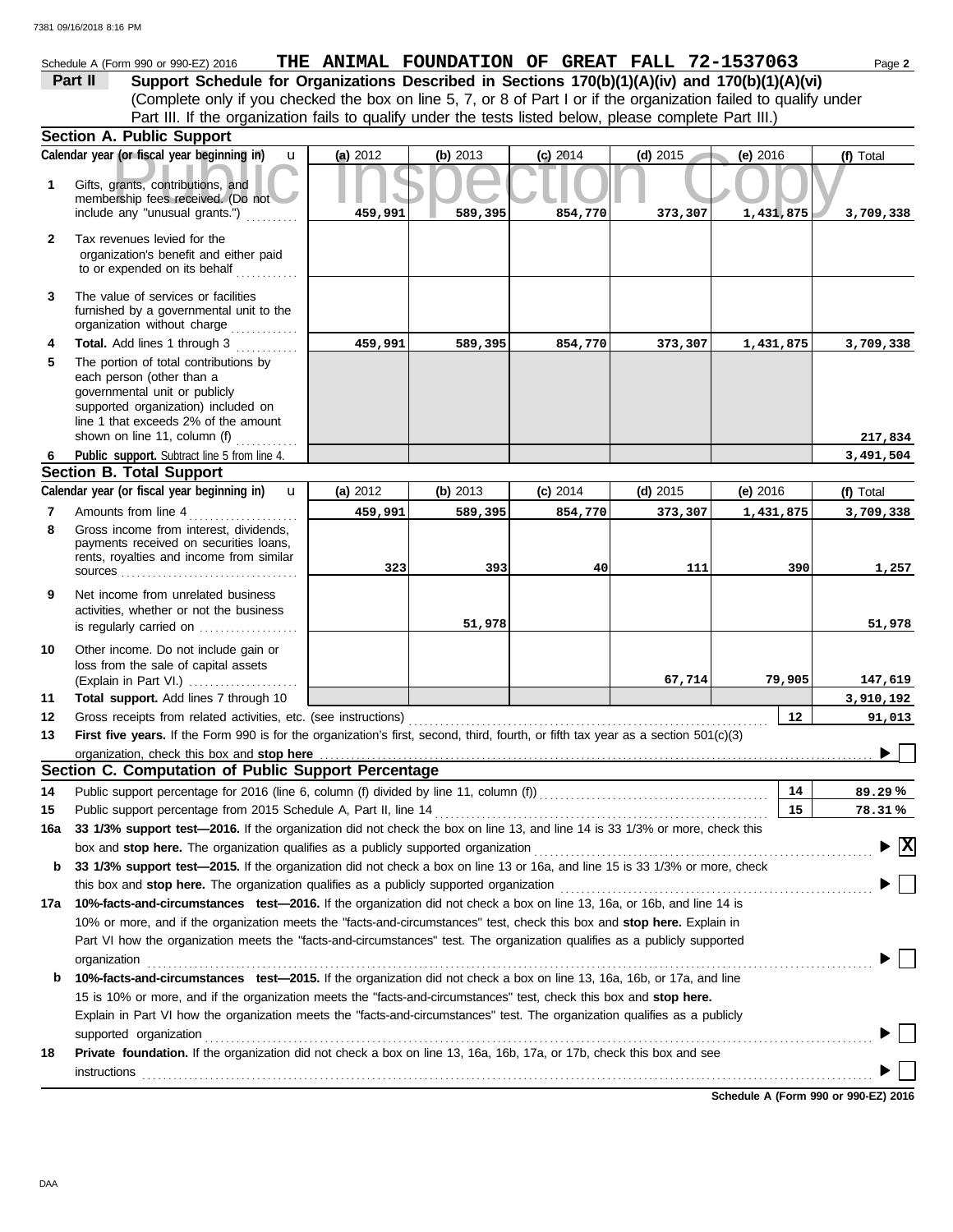## Schedule A (Form 990 or 990-EZ) 2016 **THE ANIMAL FOUNDATION OF GREAT FALL 72-1537063** Page 3

# **Part III Support Schedule for Organizations Described in Section 509(a)(2)**

(Complete only if you checked the box on line 10 of Part I or if the organization failed to qualify under Part II. If the organization fails to qualify under the tests listed below, please complete Part II.)

|              | <b>Section A. Public Support</b>                                                                                                                                                                                                     |          |          |            |            |            |           |
|--------------|--------------------------------------------------------------------------------------------------------------------------------------------------------------------------------------------------------------------------------------|----------|----------|------------|------------|------------|-----------|
|              | Calendar year (or fiscal year beginning in)<br>u                                                                                                                                                                                     | (a) 2012 | (b) 2013 | $(c)$ 2014 | $(d)$ 2015 | (e) 2016   | (f) Total |
| $\mathbf{1}$ | Gifts, grants, contributions, and membership<br>fees received. (Do not include any "unusual grants.")                                                                                                                                |          |          |            |            |            |           |
| $\mathbf{2}$ | Gross receipts from admissions, merchandise<br>sold or services performed, or facilities<br>furnished in any activity that is related to the<br>organization's tax-exempt purpose                                                    |          |          |            |            |            |           |
| 3            | Gross receipts from activities that are not an<br>unrelated trade or business under section 513                                                                                                                                      |          |          |            |            |            |           |
| 4            | Tax revenues levied for the<br>organization's benefit and either paid                                                                                                                                                                |          |          |            |            |            |           |
| 5            | The value of services or facilities<br>furnished by a governmental unit to the<br>organization without charge                                                                                                                        |          |          |            |            |            |           |
| 6            | Total. Add lines 1 through 5<br>.                                                                                                                                                                                                    |          |          |            |            |            |           |
| 7а           | Amounts included on lines 1, 2, and 3<br>received from disqualified persons                                                                                                                                                          |          |          |            |            |            |           |
| b            | Amounts included on lines 2 and 3<br>received from other than disqualified<br>persons that exceed the greater of \$5,000<br>or 1% of the amount on line 13 for the year                                                              |          |          |            |            |            |           |
| C            | Add lines 7a and 7b<br>.                                                                                                                                                                                                             |          |          |            |            |            |           |
| 8            | Public support. (Subtract line 7c from                                                                                                                                                                                               |          |          |            |            |            |           |
|              | line 6.) $\ldots$ $\ldots$ $\ldots$ $\ldots$ $\ldots$ $\ldots$<br><b>Section B. Total Support</b>                                                                                                                                    |          |          |            |            |            |           |
|              | Calendar year (or fiscal year beginning in)<br>$\mathbf{u}$                                                                                                                                                                          | (a) 2012 | (b) 2013 | $(c)$ 2014 | (d) $2015$ | (e) $2016$ | (f) Total |
| 9            | Amounts from line 6                                                                                                                                                                                                                  |          |          |            |            |            |           |
|              |                                                                                                                                                                                                                                      |          |          |            |            |            |           |
| 10a          | Gross income from interest, dividends,<br>payments received on securities loans, rents,<br>royalties and income from similar sources                                                                                                 |          |          |            |            |            |           |
| b            | Unrelated business taxable income (less<br>section 511 taxes) from businesses<br>acquired after June 30, 1975                                                                                                                        |          |          |            |            |            |           |
| C            | Add lines 10a and 10b                                                                                                                                                                                                                |          |          |            |            |            |           |
| 11           | Net income from unrelated business<br>activities not included in line 10b, whether<br>or not the business is regularly carried on                                                                                                    |          |          |            |            |            |           |
| 12           | Other income. Do not include gain or<br>loss from the sale of capital assets<br>(Explain in Part VI.)                                                                                                                                |          |          |            |            |            |           |
| 13           | Total support. (Add lines 9, 10c, 11,                                                                                                                                                                                                |          |          |            |            |            |           |
|              | and $12.$ )                                                                                                                                                                                                                          |          |          |            |            |            |           |
| 14           | First five years. If the Form 990 is for the organization's first, second, third, fourth, or fifth tax year as a section 501(c)(3)                                                                                                   |          |          |            |            |            |           |
|              | organization, check this box and stop here                                                                                                                                                                                           |          |          |            |            |            |           |
|              | Section C. Computation of Public Support Percentage                                                                                                                                                                                  |          |          |            |            |            |           |
| 15           | Public support percentage for 2016 (line 8, column (f) divided by line 13, column (f) [[[[[[[[[[[[[[[[[[[[[[[                                                                                                                        |          |          |            |            | 15         | %<br>℅    |
| 16           | Section D. Computation of Investment Income Percentage                                                                                                                                                                               |          |          |            |            | 16         |           |
| 17           |                                                                                                                                                                                                                                      |          |          |            |            | 17         | %         |
| 18           | Investment income percentage from 2015 Schedule A, Part III, line 17 [ <i>[[[[[[ [ [ [ ]]</i> [[[[ ]]] [[ ]] [[ ]] [[ ] [ ]] [[ ] [[ ] [[ ] [[ ]] [[ ] [[ ] [[ ] [[ ] [[ ] [[ ] [[ ] [[ ] [[ ] [[ ] [[ ] [[ ] [[ ] [[ ] [[ ] [[ ] [[ |          |          |            |            | 18         | %         |
| 19a          | 33 1/3% support tests—2016. If the organization did not check the box on line 14, and line 15 is more than 33 1/3%, and line                                                                                                         |          |          |            |            |            |           |
|              |                                                                                                                                                                                                                                      |          |          |            |            |            |           |
| b            | 33 1/3% support tests-2015. If the organization did not check a box on line 14 or line 19a, and line 16 is more than 33 1/3%, and                                                                                                    |          |          |            |            |            |           |
|              | line 18 is not more than 33 1/3%, check this box and stop here. The organization qualifies as a publicly supported organization                                                                                                      |          |          |            |            |            |           |
| 20           |                                                                                                                                                                                                                                      |          |          |            |            |            |           |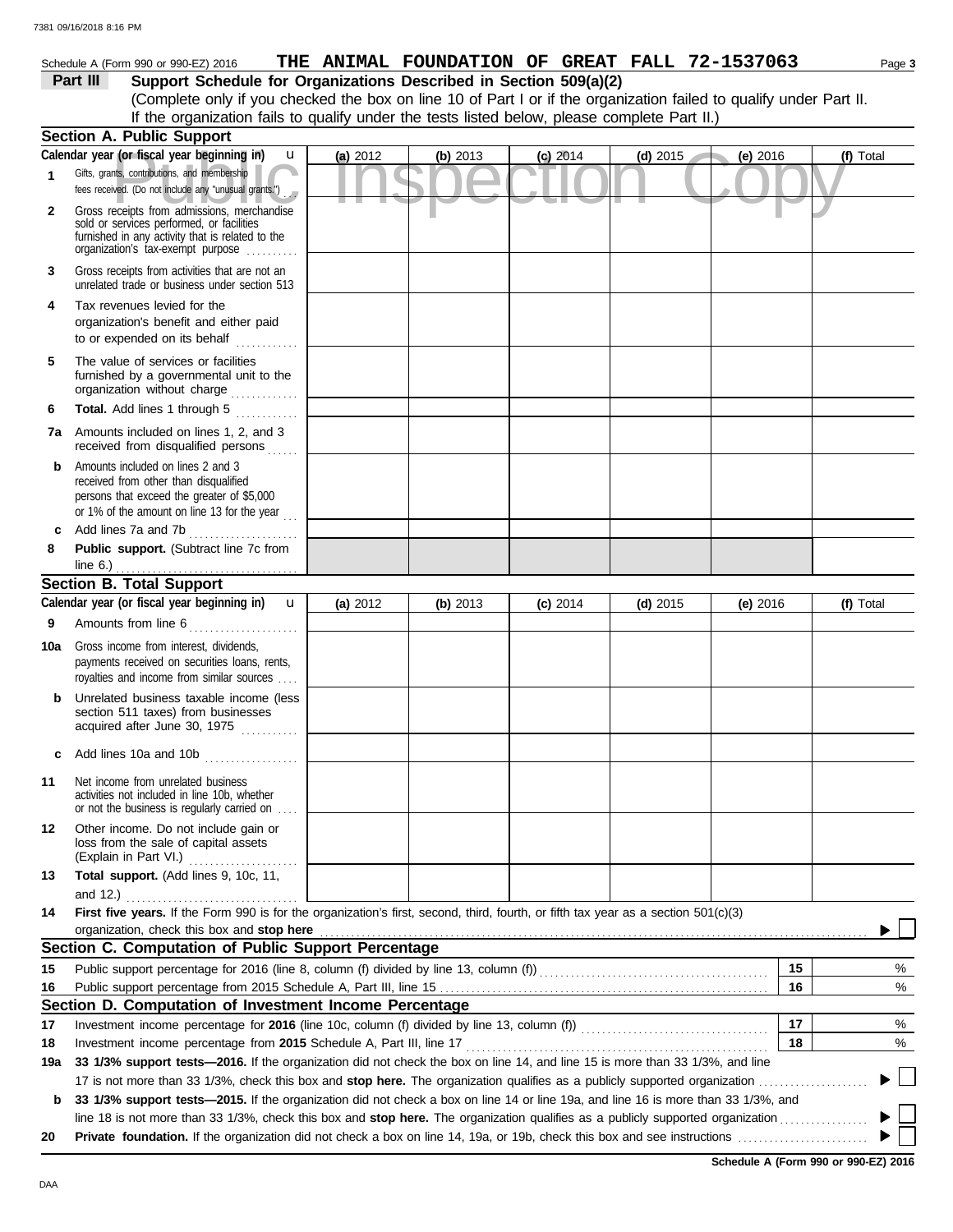|     | THE ANIMAL FOUNDATION OF GREAT FALL 72-1537063<br>Schedule A (Form 990 or 990-EZ) 2016                                                                                                                                |                 | Page 4    |
|-----|-----------------------------------------------------------------------------------------------------------------------------------------------------------------------------------------------------------------------|-----------------|-----------|
|     | Part IV<br><b>Supporting Organizations</b>                                                                                                                                                                            |                 |           |
|     | (Complete only if you checked a box in line 12 on Part I. If you checked 12a of Part I, complete Sections A                                                                                                           |                 |           |
|     | and B. If you checked 12b of Part I, complete Sections A and C. If you checked 12c of Part I, complete                                                                                                                |                 |           |
|     | Sections A, D, and E. If you checked 12d of Part I, complete Sections A and D, and complete Part V.)                                                                                                                  |                 |           |
|     | Section A. All Supporting Organizations                                                                                                                                                                               |                 |           |
|     |                                                                                                                                                                                                                       |                 | Yes<br>No |
| 1   | Are all of the organization's supported organizations listed by name in the organization's governing                                                                                                                  |                 |           |
|     | documents? If "No," describe in Part VI how the supported organizations are designated. If designated by                                                                                                              |                 |           |
|     | class or purpose, describe the designation. If historic and continuing relationship, explain.                                                                                                                         | 1               |           |
| 2   | Did the organization have any supported organization that does not have an IRS determination of status                                                                                                                |                 |           |
|     | under section 509(a)(1) or (2)? If "Yes," explain in Part VI how the organization determined that the supported                                                                                                       |                 |           |
|     | organization was described in section 509(a)(1) or (2).                                                                                                                                                               | 2               |           |
| За  | Did the organization have a supported organization described in section $501(c)(4)$ , (5), or (6)? If "Yes," answer                                                                                                   |                 |           |
|     | $(b)$ and $(c)$ below.                                                                                                                                                                                                | За              |           |
| b   | Did the organization confirm that each supported organization qualified under section $501(c)(4)$ , $(5)$ , or $(6)$ and                                                                                              |                 |           |
|     | satisfied the public support tests under section 509(a)(2)? If "Yes," describe in Part VI when and how the                                                                                                            |                 |           |
|     | organization made the determination.                                                                                                                                                                                  | 3b              |           |
| c   | Did the organization ensure that all support to such organizations was used exclusively for section $170(c)(2)(B)$                                                                                                    |                 |           |
|     | purposes? If "Yes," explain in Part VI what controls the organization put in place to ensure such use.                                                                                                                | 3c              |           |
| 4a  | Was any supported organization not organized in the United States ("foreign supported organization")? If                                                                                                              |                 |           |
|     | "Yes," and if you checked 12a or 12b in Part I, answer (b) and (c) below.                                                                                                                                             | 4a              |           |
| b   | Did the organization have ultimate control and discretion in deciding whether to make grants to the foreign                                                                                                           |                 |           |
|     | supported organization? If "Yes," describe in Part VI how the organization had such control and discretion                                                                                                            |                 |           |
|     | despite being controlled or supervised by or in connection with its supported organizations.                                                                                                                          | 4b              |           |
| c   | Did the organization support any foreign supported organization that does not have an IRS determination                                                                                                               |                 |           |
|     | under sections $501(c)(3)$ and $509(a)(1)$ or (2)? If "Yes," explain in Part VI what controls the organization used                                                                                                   |                 |           |
|     | to ensure that all support to the foreign supported organization was used exclusively for section $170(c)(2)(B)$                                                                                                      |                 |           |
|     | purposes.                                                                                                                                                                                                             | 4c              |           |
| 5a  | Did the organization add, substitute, or remove any supported organizations during the tax year? If "Yes,"                                                                                                            |                 |           |
|     | answer (b) and (c) below (if applicable). Also, provide detail in Part VI, including (i) the names and EIN                                                                                                            |                 |           |
|     | numbers of the supported organizations added, substituted, or removed; (ii) the reasons for each such action;                                                                                                         |                 |           |
|     | (iii) the authority under the organization's organizing document authorizing such action; and (iv) how the action                                                                                                     |                 |           |
|     | was accomplished (such as by amendment to the organizing document).                                                                                                                                                   | 5a              |           |
| b   | Type I or Type II only. Was any added or substituted supported organization part of a class already                                                                                                                   |                 |           |
|     | designated in the organization's organizing document?                                                                                                                                                                 | 5b              |           |
| c   | <b>Substitutions only.</b> Was the substitution the result of an event beyond the organization's control?                                                                                                             | 5c              |           |
| 6   | Did the organization provide support (whether in the form of grants or the provision of services or facilities) to                                                                                                    |                 |           |
|     | anyone other than (i) its supported organizations, (ii) individuals that are part of the charitable class benefited                                                                                                   |                 |           |
|     | by one or more of its supported organizations, or (iii) other supporting organizations that also support or                                                                                                           |                 |           |
|     | benefit one or more of the filing organization's supported organizations? If "Yes," provide detail in Part VI.                                                                                                        | 6               |           |
| 7   | Did the organization provide a grant, loan, compensation, or other similar payment to a substantial contributor                                                                                                       |                 |           |
|     | (defined in section $4958(c)(3)(C)$ ), a family member of a substantial contributor, or a 35% controlled entity with                                                                                                  |                 |           |
|     | regard to a substantial contributor? If "Yes," complete Part I of Schedule L (Form 990 or 990-EZ).                                                                                                                    | 7               |           |
| 8   | Did the organization make a loan to a disqualified person (as defined in section 4958) not described in line 7?                                                                                                       |                 |           |
|     | If "Yes," complete Part I of Schedule L (Form 990 or 990-EZ).                                                                                                                                                         | 8               |           |
| 9а  | Was the organization controlled directly or indirectly at any time during the tax year by one or more                                                                                                                 |                 |           |
|     | disqualified persons as defined in section 4946 (other than foundation managers and organizations described                                                                                                           |                 |           |
|     | in section $509(a)(1)$ or (2))? If "Yes," provide detail in Part VI.                                                                                                                                                  | 9а              |           |
| b   | Did one or more disqualified persons (as defined in line 9a) hold a controlling interest in any entity in which                                                                                                       |                 |           |
|     | the supporting organization had an interest? If "Yes," provide detail in Part VI.                                                                                                                                     | 9b              |           |
| c   | Did a disqualified person (as defined in line 9a) have an ownership interest in, or derive any personal benefit                                                                                                       |                 |           |
| 10a | from, assets in which the supporting organization also had an interest? If "Yes," provide detail in Part VI.<br>Was the organization subject to the excess business holdings rules of section 4943 because of section | 9c              |           |
|     | 4943(f) (regarding certain Type II supporting organizations, and all Type III non-functionally integrated                                                                                                             |                 |           |
|     | supporting organizations)? If "Yes," answer 10b below.                                                                                                                                                                | 10a             |           |
| b   | Did the organization have any excess business holdings in the tax year? (Use Schedule C, Form 4720, to                                                                                                                |                 |           |
|     | determine whether the organization had excess business holdings.)                                                                                                                                                     | 10 <sub>b</sub> |           |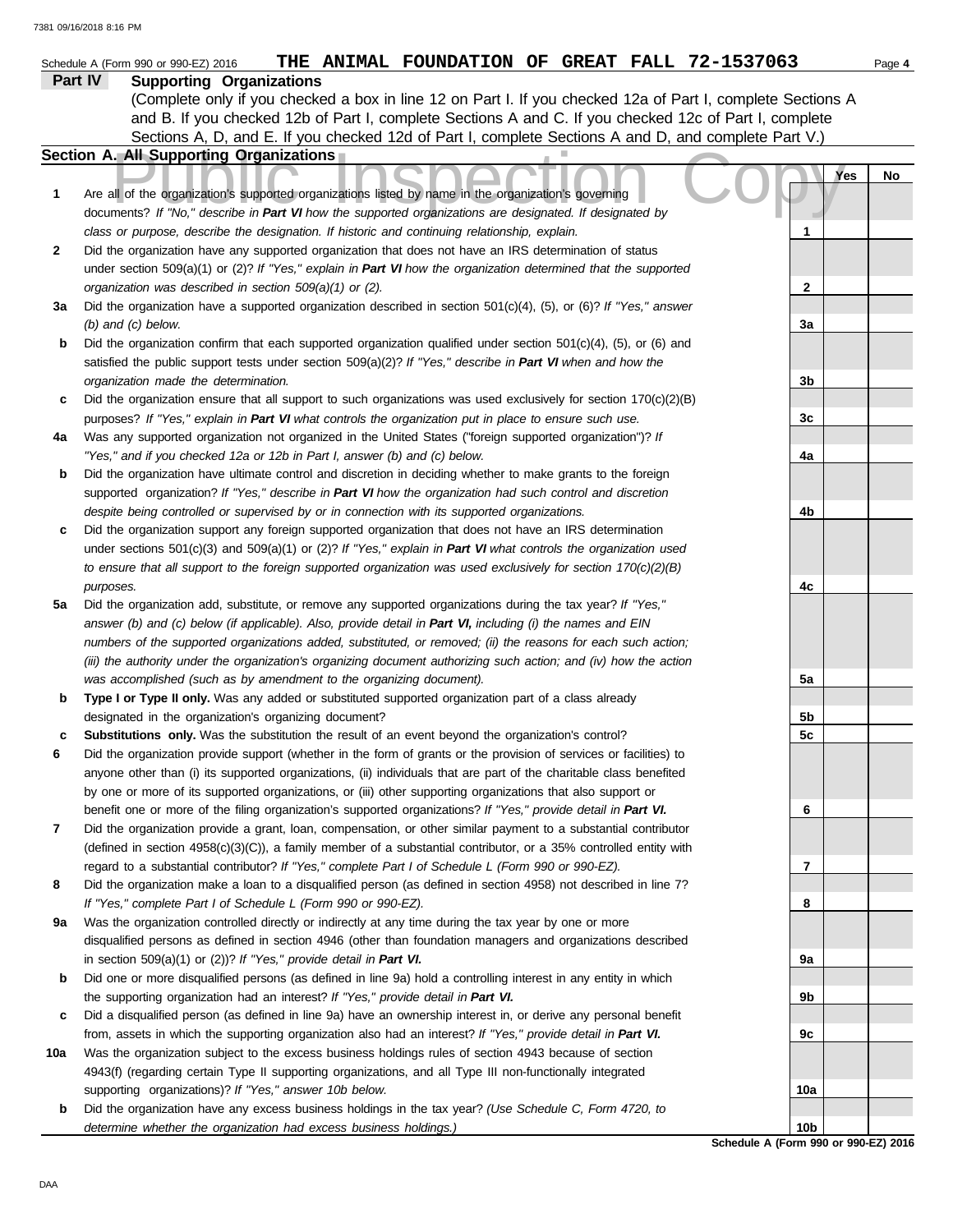|    | THE ANIMAL FOUNDATION OF GREAT FALL 72-1537063<br>Schedule A (Form 990 or 990-EZ) 2016                                                                                                                                     |                        |     | Page 5 |
|----|----------------------------------------------------------------------------------------------------------------------------------------------------------------------------------------------------------------------------|------------------------|-----|--------|
|    | Part IV<br><b>Supporting Organizations (continued)</b>                                                                                                                                                                     |                        |     |        |
|    |                                                                                                                                                                                                                            |                        | Yes | No     |
| 11 | Has the organization accepted a gift or contribution from any of the following persons?                                                                                                                                    |                        |     |        |
| a  | A person who directly or indirectly controls, either alone or together with persons described in (b) and (c)                                                                                                               |                        |     |        |
|    | below, the governing body of a supported organization?                                                                                                                                                                     | 11a                    |     |        |
| b  | A family member of a person described in (a) above?                                                                                                                                                                        | 11 <sub>b</sub><br>11c |     |        |
| с  | A 35% controlled entity of a person described in (a) or (b) above? If "Yes" to a, b, or c, provide detail in Part VI<br><b>Section B. Type I Supporting Organizations</b>                                                  |                        |     |        |
|    |                                                                                                                                                                                                                            |                        | Yes | No     |
| 1  | Did the directors, trustees, or membership of one or more supported organizations have the power to                                                                                                                        |                        |     |        |
|    | regularly appoint or elect at least a majority of the organization's directors or trustees at all times during the                                                                                                         |                        |     |        |
|    | tax year? If "No," describe in Part VI how the supported organization(s) effectively operated, supervised, or                                                                                                              |                        |     |        |
|    | controlled the organization's activities. If the organization had more than one supported organization,                                                                                                                    |                        |     |        |
|    | describe how the powers to appoint and/or remove directors or trustees were allocated among the supported                                                                                                                  |                        |     |        |
|    | organizations and what conditions or restrictions, if any, applied to such powers during the tax year.                                                                                                                     | 1                      |     |        |
| 2  | Did the organization operate for the benefit of any supported organization other than the supported                                                                                                                        |                        |     |        |
|    | organization(s) that operated, supervised, or controlled the supporting organization? If "Yes," explain in Part                                                                                                            |                        |     |        |
|    | VI how providing such benefit carried out the purposes of the supported organization(s) that operated,                                                                                                                     |                        |     |        |
|    | supervised, or controlled the supporting organization.                                                                                                                                                                     | $\mathbf{2}$           |     |        |
|    | Section C. Type II Supporting Organizations                                                                                                                                                                                |                        |     |        |
|    |                                                                                                                                                                                                                            |                        | Yes | No     |
| 1  | Were a majority of the organization's directors or trustees during the tax year also a majority of the directors                                                                                                           |                        |     |        |
|    | or trustees of each of the organization's supported organization(s)? If "No," describe in Part VI how control                                                                                                              |                        |     |        |
|    | or management of the supporting organization was vested in the same persons that controlled or managed                                                                                                                     |                        |     |        |
|    | the supported organization(s).                                                                                                                                                                                             | 1                      |     |        |
|    | Section D. All Type III Supporting Organizations                                                                                                                                                                           |                        |     |        |
|    |                                                                                                                                                                                                                            |                        | Yes | No     |
| 1  | Did the organization provide to each of its supported organizations, by the last day of the fifth month of the                                                                                                             |                        |     |        |
|    | organization's tax year, (i) a written notice describing the type and amount of support provided during the prior tax                                                                                                      |                        |     |        |
|    | year, (ii) a copy of the Form 990 that was most recently filed as of the date of notification, and (iii) copies of the                                                                                                     |                        |     |        |
|    | organization's governing documents in effect on the date of notification, to the extent not previously provided?                                                                                                           | 1                      |     |        |
| 2  | Were any of the organization's officers, directors, or trustees either (i) appointed or elected by the supported                                                                                                           |                        |     |        |
|    | organization(s) or (ii) serving on the governing body of a supported organization? If "No," explain in Part VI how                                                                                                         |                        |     |        |
|    | the organization maintained a close and continuous working relationship with the supported organization(s).                                                                                                                | $\mathbf{2}$           |     |        |
| 3  | By reason of the relationship described in (2), did the organization's supported organizations have a                                                                                                                      |                        |     |        |
|    | significant voice in the organization's investment policies and in directing the use of the organization's<br>income or assets at all times during the tax year? If "Yes," describe in Part VI the role the organization's |                        |     |        |
|    | supported organizations played in this regard.                                                                                                                                                                             | 3                      |     |        |
|    | Section E. Type III Functionally-Integrated Supporting Organizations                                                                                                                                                       |                        |     |        |
| 1  | Check the box next to the method that the organization used to satisfy the Integral Part Test during the year (see instructions).                                                                                          |                        |     |        |
| а  | The organization satisfied the Activities Test. Complete line 2 below.                                                                                                                                                     |                        |     |        |
| b  | The organization is the parent of each of its supported organizations. Complete line 3 below.                                                                                                                              |                        |     |        |
| с  | The organization supported a governmental entity. Describe in Part VI how you supported a government entity (see instructions).                                                                                            |                        |     |        |
|    |                                                                                                                                                                                                                            |                        |     |        |
| 2  | Activities Test. Answer (a) and (b) below.                                                                                                                                                                                 |                        | Yes | No     |
| а  | Did substantially all of the organization's activities during the tax year directly further the exempt purposes of                                                                                                         |                        |     |        |
|    | the supported organization(s) to which the organization was responsive? If "Yes," then in Part VI identify                                                                                                                 |                        |     |        |
|    | those supported organizations and explain how these activities directly furthered their exempt purposes,                                                                                                                   |                        |     |        |
|    | how the organization was responsive to those supported organizations, and how the organization determined                                                                                                                  |                        |     |        |
|    | that these activities constituted substantially all of its activities.                                                                                                                                                     | 2a                     |     |        |
| b  | Did the activities described in (a) constitute activities that, but for the organization's involvement, one or more                                                                                                        |                        |     |        |
|    | of the organization's supported organization(s) would have been engaged in? If "Yes," explain in Part VI the                                                                                                               |                        |     |        |
|    | reasons for the organization's position that its supported organization(s) would have engaged in these                                                                                                                     |                        |     |        |
|    | activities but for the organization's involvement.                                                                                                                                                                         | 2b                     |     |        |
| 3  | Parent of Supported Organizations. Answer (a) and (b) below.                                                                                                                                                               |                        |     |        |
| а  | Did the organization have the power to regularly appoint or elect a majority of the officers, directors, or                                                                                                                |                        |     |        |
|    | trustees of each of the supported organizations? Provide details in Part VI.                                                                                                                                               | 3a                     |     |        |

**b** Did the organization exercise a substantial degree of direction over the policies, programs, and activities of each of its supported organizations? *If "Yes," describe in Part VI the role played by the organization in this regard.*

DAA **Schedule A (Form 990 or 990-EZ) 2016 3b**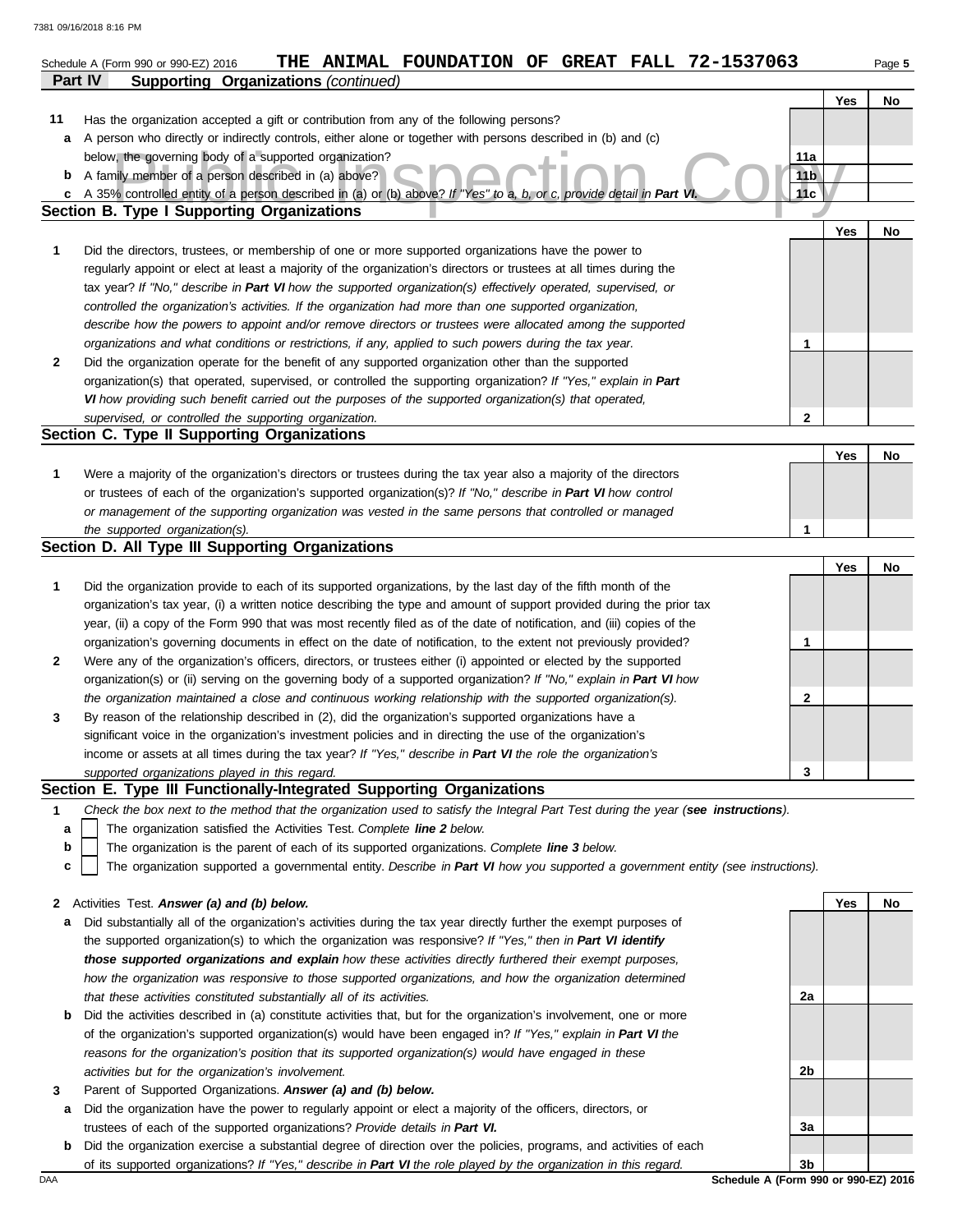| THE ANIMAL FOUNDATION OF GREAT FALL 72-1537063<br>Schedule A (Form 990 or 990-EZ) 2016                                                           |                      |                | Page 6                         |
|--------------------------------------------------------------------------------------------------------------------------------------------------|----------------------|----------------|--------------------------------|
| <b>Part V</b><br>Type III Non-Functionally Integrated 509(a)(3) Supporting Organizations                                                         |                      |                |                                |
| $\mathbf{1}$<br>Check here if the organization satisfied the Integral Part Test as a qualifying trust on Nov. 20, 1970 (explain in Part VI). See |                      |                |                                |
| instructions. All other Type III non-functionally integrated supporting organizations must complete Sections A through E.                        |                      |                |                                |
| Section A - Adjusted Net Income                                                                                                                  |                      | (A) Prior Year | (B) Current Year               |
|                                                                                                                                                  |                      |                | (optional)                     |
| Net short-term capital gain<br>1                                                                                                                 | $\ddot{\phantom{a}}$ |                |                                |
| Recoveries of prior-year distributions<br>2                                                                                                      | $\overline{2}$       |                |                                |
| 3<br>Other gross income (see instructions)                                                                                                       | 3                    |                |                                |
| Add lines 1 through 3.<br>4                                                                                                                      | 4                    |                |                                |
| 5<br>Depreciation and depletion                                                                                                                  | 5                    |                |                                |
| Portion of operating expenses paid or incurred for production or<br>6                                                                            |                      |                |                                |
| collection of gross income or for management, conservation, or                                                                                   |                      |                |                                |
| maintenance of property held for production of income (see instructions)                                                                         | 6                    |                |                                |
| $\mathbf{7}$<br>Other expenses (see instructions)                                                                                                | $\overline{7}$       |                |                                |
| 8<br><b>Adjusted Net Income</b> (subtract lines 5, 6 and 7 from line 4).                                                                         | 8                    |                |                                |
| <b>Section B - Minimum Asset Amount</b>                                                                                                          |                      | (A) Prior Year | (B) Current Year<br>(optional) |
| Aggregate fair market value of all non-exempt-use assets (see<br>1                                                                               |                      |                |                                |
| instructions for short tax year or assets held for part of year):                                                                                |                      |                |                                |
| <b>a</b> Average monthly value of securities                                                                                                     | 1a                   |                |                                |
| <b>b</b> Average monthly cash balances                                                                                                           | 1b                   |                |                                |
| Fair market value of other non-exempt-use assets<br>C                                                                                            | 1c                   |                |                                |
| <b>Total</b> (add lines 1a, 1b, and 1c)<br>d                                                                                                     | 1d                   |                |                                |
| Discount claimed for blockage or other<br>е                                                                                                      |                      |                |                                |
| factors (explain in detail in <b>Part VI</b> ):                                                                                                  |                      |                |                                |
| $\mathbf{2}$<br>Acquisition indebtedness applicable to non-exempt-use assets                                                                     | $\mathbf{2}$         |                |                                |
| 3<br>Subtract line 2 from line 1d.                                                                                                               | 3                    |                |                                |
| Cash deemed held for exempt use. Enter 1-1/2% of line 3 (for greater amount,<br>4                                                                |                      |                |                                |
| see instructions).                                                                                                                               | 4                    |                |                                |
| 5<br>Net value of non-exempt-use assets (subtract line 4 from line 3)                                                                            | 5                    |                |                                |
| 6<br>Multiply line 5 by .035.                                                                                                                    | 6                    |                |                                |
| $\overline{7}$<br>Recoveries of prior-year distributions                                                                                         | $\overline{7}$       |                |                                |
| Minimum Asset Amount (add line 7 to line 6)<br>8                                                                                                 | 8                    |                |                                |
| Section C - Distributable Amount                                                                                                                 |                      |                | <b>Current Year</b>            |
| 1<br>Adjusted net income for prior year (from Section A, line 8, Column A)                                                                       | 1                    |                |                                |
| $\mathbf{2}$<br>Enter 85% of line 1.                                                                                                             | $\mathbf{2}$         |                |                                |
| 3<br>Minimum asset amount for prior year (from Section B, line 8, Column A)                                                                      | 3                    |                |                                |
| 4<br>Enter greater of line 2 or line 3.                                                                                                          | 4                    |                |                                |
| 5<br>Income tax imposed in prior year                                                                                                            | 5                    |                |                                |
| <b>Distributable Amount.</b> Subtract line 5 from line 4, unless subject to<br>6                                                                 |                      |                |                                |
| emergency temporary reduction (see instructions).                                                                                                | 6                    |                |                                |

**7** instructions). Check here if the current year is the organization's first as a non-functionally integrated Type III supporting organization (see

**Schedule A (Form 990 or 990-EZ) 2016**

DAA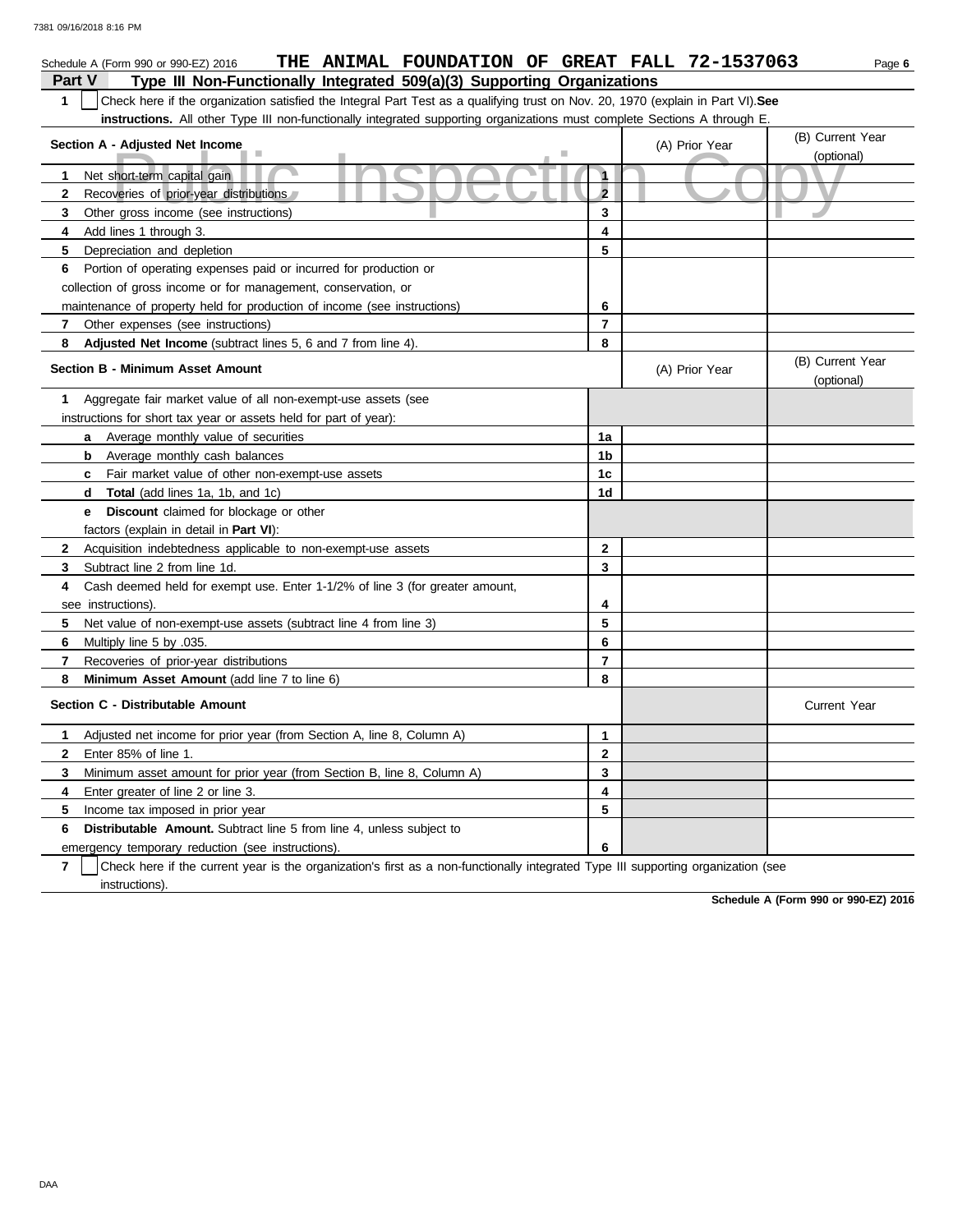#### nizations, in excess of income from activity<br>
mistrative expenses paid to accomplish exempt purposes of supported organizations<br>
unts paid to acquire exempt-use assets<br>
fied set-aside amounts (prior IRS approval required) Schedule A (Form 990 or 990-EZ) 2016 **THE ANIMAL FOUNDATION OF GREAT FALL 72-1537063** Page 7 **Part V Type III Non-Functionally Integrated 509(a)(3) Supporting Organizations** *(continued)* **Section D - Distributions Current Year 1 2 3 4 5 6 7 8 9 10** Amounts paid to supported organizations to accomplish exempt purposes Amounts paid to perform activity that directly furthers exempt purposes of supported organizations, in excess of income from activity Administrative expenses paid to accomplish exempt purposes of supported organizations Amounts paid to acquire exempt-use assets Qualified set-aside amounts (prior IRS approval required) Other distributions (describe in **Part VI**). See instructions. **Total annual distributions.** Add lines 1 through 6. Distributions to attentive supported organizations to which the organization is responsive (provide details in **Part VI**). See instructions. Distributable amount for 2016 from Section C, line 6 Line 8 amount divided by Line 9 amount **Section E - Distribution Allocations (see instructions) Excess Distributions (i) (ii) Underdistributions Pre-2016 (iii) Distributable Amount for 2016 8 7 6 5 4** Distributions for 2016 from **3 2 1 a b c** From 2013 . . . . . . . . . . . . . . . . . . . . . . . . . . . . . . . . . . **d** From 2014 . . . . . . . . . . . . . . . . . . . . . . . . . . . . . . . . . . . **e** From 2015 . . . . . . . . . . . . . . . . . . . . . . . . . . . . . . . . . . . **f Total** of lines 3a through e **g** Applied to underdistributions of prior years **h** Applied to 2016 distributable amount **i** Carryover from 2011 not applied (see instructions) **j a** Applied to underdistributions of prior years **b** Applied to 2016 distributable amount **c** Remainder. Subtract lines 4a and 4b from 4. **a b** Excess from 2013 . . . . . . . . . . . . . . . . . . . . . . . . . . **c** Excess from 2014 . . . . . . . . . . . . . . . . . . . . . . . . . . . **d** Excess from 2015 . . . . . . . . . . . . . . . . . . . . . . . . . . . Distributable amount for 2016 from Section C, line 6 Underdistributions, if any, for years prior to 2016 (reasonable cause required-explain in Part VI). See Excess distributions carryover, if any, to 2016: Remainder. Subtract lines 3g, 3h, and 3i from 3f. Section D, line 7: \$ Remaining underdistributions for years prior to 2016, if any. Subtract lines 3g and 4a from line 2. For result greater than zero, explain in Part VI. See instructions. Remaining underdistributions for 2016. Subtract lines 3h and 4b from line 1. For result greater than zero, explain in Part VI. See instructions. **Excess distributions carryover to 2017.** Add lines 3j and 4c. Breakdown of line 7: instructions.

**Schedule A (Form 990 or 990-EZ) 2016**

**e** Excess from 2016 . . . . . . . . . . . . . . . . . . . . . . . . . . .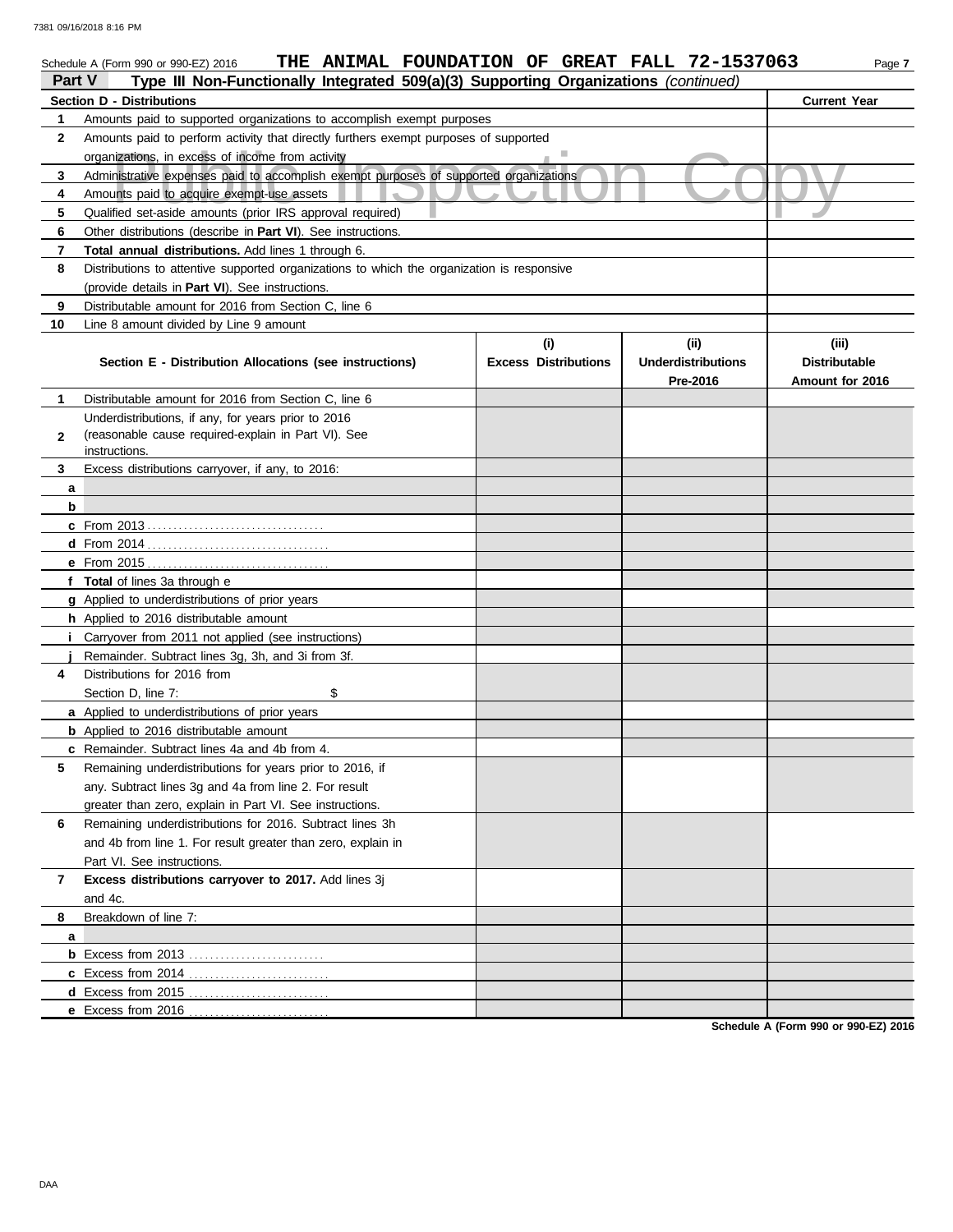|         | Schedule A (Form 990 or 990-EZ) 2016                                                           |  |     |         | THE ANIMAL FOUNDATION OF GREAT FALL 72-1537063                                                                         | Page 8 |
|---------|------------------------------------------------------------------------------------------------|--|-----|---------|------------------------------------------------------------------------------------------------------------------------|--------|
| Part VI |                                                                                                |  |     |         | Supplemental Information. Provide the explanations required by Part II, line 10; Part II, line 17a or 17b; Part        |        |
|         |                                                                                                |  |     |         | III, line 12; Part IV, Section A, lines 1, 2, 3b, 3c, 4b, 4c, 5a, 6, 9a, 9b, 9c, 11a, 11b, and 11c; Part IV, Section   |        |
|         |                                                                                                |  |     |         | B, lines 1 and 2; Part IV, Section C, line 1; Part IV, Section D, lines 2 and 3; Part IV, Section E, lines 1c, 2a, 2b, |        |
|         |                                                                                                |  |     |         | 3a and 3b; Part V, line 1; Part V, Section B, line 1e; Part V, Section D, lines 5, 6, and 8; and Part V, Section E,    |        |
|         | lines 2, 5, and 6. Also complete this part for any additional information. (See instructions.) |  |     |         |                                                                                                                        |        |
|         |                                                                                                |  |     |         |                                                                                                                        |        |
|         | PART II, LINE 10 - OTHER INCOME DETAIL                                                         |  |     |         |                                                                                                                        |        |
|         |                                                                                                |  |     |         |                                                                                                                        |        |
|         | SPECIAL EVENTS                                                                                 |  | \$. | 147,619 |                                                                                                                        |        |
|         |                                                                                                |  |     |         |                                                                                                                        |        |
|         |                                                                                                |  |     |         |                                                                                                                        |        |
|         |                                                                                                |  |     |         |                                                                                                                        |        |
|         |                                                                                                |  |     |         |                                                                                                                        |        |
|         |                                                                                                |  |     |         |                                                                                                                        |        |
|         |                                                                                                |  |     |         |                                                                                                                        |        |
|         |                                                                                                |  |     |         |                                                                                                                        |        |
|         |                                                                                                |  |     |         |                                                                                                                        |        |
|         |                                                                                                |  |     |         |                                                                                                                        |        |
|         |                                                                                                |  |     |         |                                                                                                                        |        |
|         |                                                                                                |  |     |         |                                                                                                                        |        |
|         |                                                                                                |  |     |         |                                                                                                                        |        |
|         |                                                                                                |  |     |         |                                                                                                                        |        |
|         |                                                                                                |  |     |         |                                                                                                                        |        |
|         |                                                                                                |  |     |         |                                                                                                                        |        |
|         |                                                                                                |  |     |         |                                                                                                                        |        |
|         |                                                                                                |  |     |         |                                                                                                                        |        |
|         |                                                                                                |  |     |         |                                                                                                                        |        |
|         |                                                                                                |  |     |         |                                                                                                                        |        |
|         |                                                                                                |  |     |         |                                                                                                                        |        |
|         |                                                                                                |  |     |         |                                                                                                                        |        |
|         |                                                                                                |  |     |         |                                                                                                                        |        |
|         |                                                                                                |  |     |         |                                                                                                                        |        |
|         |                                                                                                |  |     |         |                                                                                                                        |        |
|         |                                                                                                |  |     |         |                                                                                                                        |        |
|         |                                                                                                |  |     |         |                                                                                                                        |        |
|         |                                                                                                |  |     |         |                                                                                                                        |        |
|         |                                                                                                |  |     |         |                                                                                                                        |        |
|         |                                                                                                |  |     |         |                                                                                                                        |        |
|         |                                                                                                |  |     |         |                                                                                                                        |        |
|         |                                                                                                |  |     |         |                                                                                                                        |        |
|         |                                                                                                |  |     |         |                                                                                                                        |        |
|         |                                                                                                |  |     |         |                                                                                                                        |        |
|         |                                                                                                |  |     |         |                                                                                                                        |        |
|         |                                                                                                |  |     |         |                                                                                                                        |        |
|         |                                                                                                |  |     |         |                                                                                                                        |        |
|         |                                                                                                |  |     |         |                                                                                                                        |        |
|         |                                                                                                |  |     |         |                                                                                                                        |        |
|         |                                                                                                |  |     |         |                                                                                                                        |        |
|         |                                                                                                |  |     |         |                                                                                                                        |        |
|         |                                                                                                |  |     |         |                                                                                                                        |        |
|         |                                                                                                |  |     |         |                                                                                                                        |        |
|         |                                                                                                |  |     |         |                                                                                                                        |        |
|         |                                                                                                |  |     |         |                                                                                                                        |        |
|         |                                                                                                |  |     |         |                                                                                                                        |        |
|         |                                                                                                |  |     |         |                                                                                                                        |        |
|         |                                                                                                |  |     |         |                                                                                                                        |        |
|         |                                                                                                |  |     |         |                                                                                                                        |        |
|         |                                                                                                |  |     |         |                                                                                                                        |        |
|         |                                                                                                |  |     |         |                                                                                                                        |        |
|         |                                                                                                |  |     |         |                                                                                                                        |        |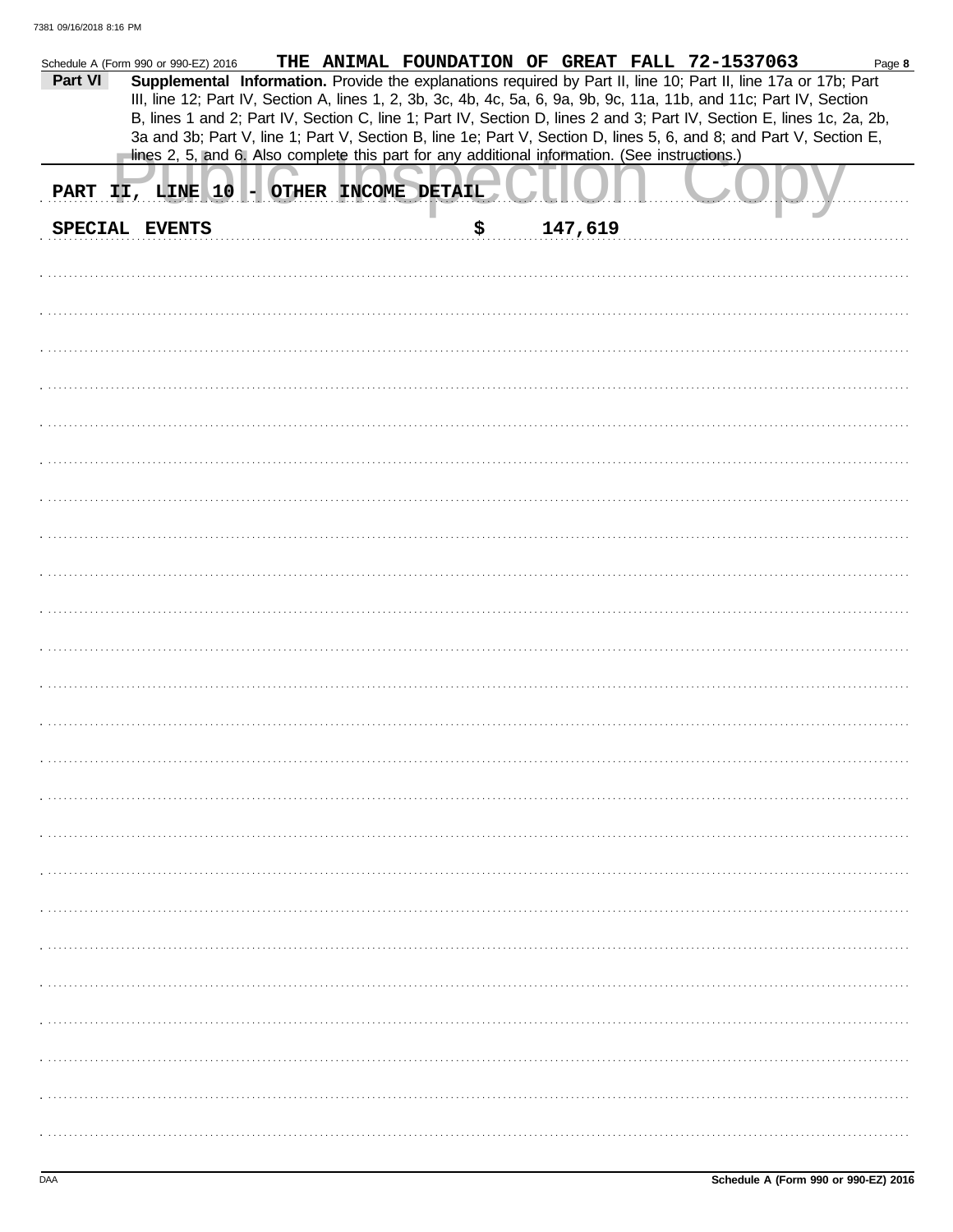| <b>Schedule B</b>                                                                          | <b>Schedule of Contributors</b>                                                                                                                                      |            | OMB No. 1545-0047              |
|--------------------------------------------------------------------------------------------|----------------------------------------------------------------------------------------------------------------------------------------------------------------------|------------|--------------------------------|
| (Form 990, 990-EZ,<br>or 990-PF)<br>Department of the Treasury<br>Internal Revenue Service | La Attach to Form 990, Form 990-EZ, or Form 990-PF.<br>La Information about Schedule B (Form 990, 990-EZ, or 990-PF) and its instructions is at www.irs.gov/form990. |            | 2016                           |
| Name of the organization                                                                   |                                                                                                                                                                      |            | Employer identification number |
| <b>ANIMAL</b><br>THE<br>Organization type (check one):                                     | <b>FOUNDATION OF</b><br><b>GREAT</b><br><b>FALL</b>                                                                                                                  | 72-1537063 |                                |
| Filers of:                                                                                 | Section:                                                                                                                                                             |            |                                |
| Form 990 or 990-EZ                                                                         | X <br>) (enter number) organization<br>501(c)<br>3                                                                                                                   |            |                                |
|                                                                                            | $4947(a)(1)$ nonexempt charitable trust not treated as a private foundation                                                                                          |            |                                |
|                                                                                            | 527 political organization                                                                                                                                           |            |                                |
| Form 990-PF                                                                                | 501(c)(3) exempt private foundation                                                                                                                                  |            |                                |
|                                                                                            | 4947(a)(1) nonexempt charitable trust treated as a private foundation                                                                                                |            |                                |
|                                                                                            | 501(c)(3) taxable private foundation                                                                                                                                 |            |                                |
|                                                                                            |                                                                                                                                                                      |            |                                |
|                                                                                            | Check if your organization is covered by the <b>General Rule</b> or a <b>Special Rule.</b>                                                                           |            |                                |

**Note:** Only a section 501(c)(7), (8), or (10) organization can check boxes for both the General Rule and a Special Rule. See instructions.

### **General Rule**

For an organization filing Form 990, 990-EZ, or 990-PF that received, during the year, contributions totaling \$5,000 or more (in money or property) from any one contributor. Complete Parts I and II. See instructions for determining a contributor's total contributions.

### **Special Rules**

| $\overline{X}$ For an organization described in section 501(c)(3) filing Form 990 or 990-EZ that met the 331/3 % support test of the |
|--------------------------------------------------------------------------------------------------------------------------------------|
| regulations under sections 509(a)(1) and 170(b)(1)(A)(vi), that checked Schedule A (Form 990 or 990-EZ), Part II, line               |
| 13, 16a, or 16b, and that received from any one contributor, during the year, total contributions of the greater of (1)              |
| \$5,000 or (2) 2% of the amount on (i) Form 990, Part VIII, line 1h, or (ii) Form 990-EZ, line 1. Complete Parts I and II.           |

literary, or educational purposes, or for the prevention of cruelty to children or animals. Complete Parts I, II, and III. For an organization described in section  $501(c)(7)$ ,  $(8)$ , or  $(10)$  filing Form 990 or 990-EZ that received from any one contributor, during the year, total contributions of more than \$1,000 exclusively for religious, charitable, scientific,

For an organization described in section 501(c)(7), (8), or (10) filing Form 990 or 990-EZ that received from any one contributor, during the year, contributions *exclusively* for religious, charitable, etc., purposes, but no such contributions totaled more than \$1,000. If this box is checked, enter here the total contributions that were received during the year for an *exclusively* religious, charitable, etc., purpose. Don't complete any of the parts unless the **General Rule** applies to this organization because it received *nonexclusively* religious, charitable, etc., contributions totaling \$5,000 or more during the year . . . . . . . . . . . . . . . . . . . . . . . . . . . . . . . . . . . . . . . . . . . . . . . . . . . . . . . . . . . . . . . . . . . . . . . . . . . . . . . .

990-EZ, or 990-PF), but it **must** answer "No" on Part IV, line 2, of its Form 990; or check the box on line H of its Form 990-EZ or on its Form 990-PF, Part I, line 2, to certify that it doesn't meet the filing requirements of Schedule B (Form 990, 990-EZ, or 990-PF). **Caution:** An organization that isn't covered by the General Rule and/or the Special Rules doesn't file Schedule B (Form 990,

**For Paperwork Reduction Act Notice, see the Instructions for Form 990, 990-EZ, or 990-PF.**

 $\triangleright$  \$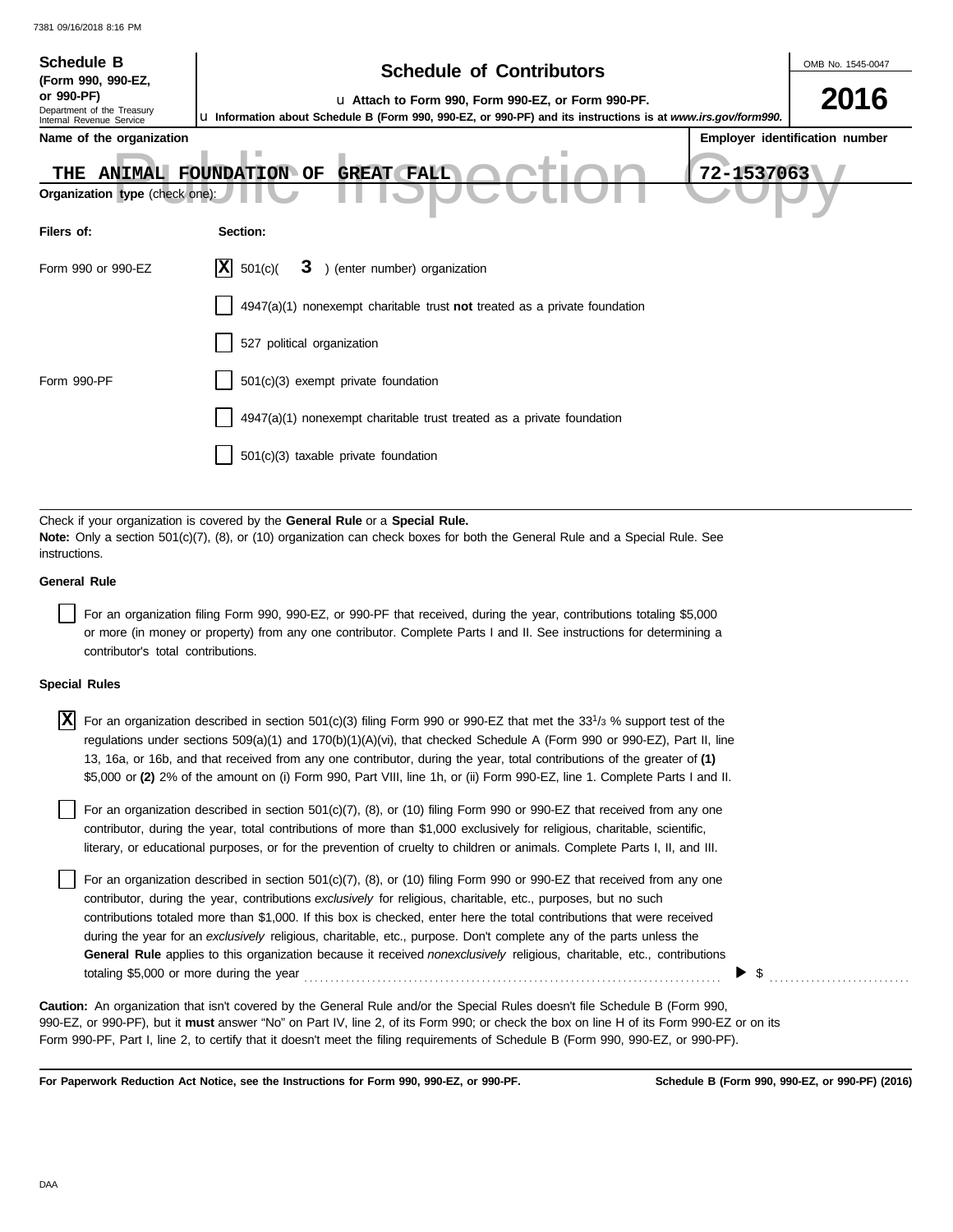|                             | Schedule B (Form 990, 990-EZ, or 990-PF) (2016)                                                |                                                   | PAGE 1 OF 2<br>Page 2                                                                                                               |
|-----------------------------|------------------------------------------------------------------------------------------------|---------------------------------------------------|-------------------------------------------------------------------------------------------------------------------------------------|
|                             | Name of organization<br>THE ANIMAL FOUNDATION OF<br><b>GREAT FALL</b>                          |                                                   | Employer identification number<br>72-1537063                                                                                        |
| Part I                      | Contributors (See instructions). Use duplicate copies of Part I if additional space is needed. |                                                   |                                                                                                                                     |
| (a)<br>No.<br>$\frac{1}{2}$ | (b)<br>Name, address, and ZIP + 4                                                              | (c)<br><b>Total contributions</b><br>50,100<br>\$ | (d)<br>Type of contribution<br> x<br><b>Person</b><br>Payroll<br><b>Noncash</b><br>(Complete Part II for<br>noncash contributions.) |
| (a)<br>No.                  | (b)<br>Name, address, and ZIP + 4                                                              | (c)<br><b>Total contributions</b>                 | (d)<br>Type of contribution                                                                                                         |
| $\frac{2}{3}$               |                                                                                                | 5,287<br>\$                                       | X<br>Person<br>Payroll<br><b>Noncash</b><br>(Complete Part II for<br>noncash contributions.)                                        |
| (a)<br>No.                  | (b)<br>Name, address, and ZIP + 4                                                              | (c)<br><b>Total contributions</b>                 | (d)<br>Type of contribution                                                                                                         |
| $\overline{3}$              |                                                                                                | 6,000<br>\$                                       | X<br>Person<br>Payroll<br>Noncash<br>(Complete Part II for<br>noncash contributions.)                                               |
| (a)<br>No.                  | (b)<br>Name, address, and ZIP + 4                                                              | (c)<br><b>Total contributions</b>                 | (d)<br>Type of contribution                                                                                                         |
| $\frac{4}{3}$               |                                                                                                | 10,000<br>\$                                      | x<br>Person<br>Payroll<br>Noncash<br>(Complete Part II for<br>noncash contributions.)                                               |
| (a)<br>No.                  | (b)<br>Name, address, and ZIP + 4                                                              | (c)<br><b>Total contributions</b>                 | (d)<br>Type of contribution                                                                                                         |
| 5 <sub>1</sub>              |                                                                                                | 20,148<br>\$                                      | Person<br>Payroll<br>X<br>Noncash<br>(Complete Part II for<br>noncash contributions.)                                               |
| (a)<br>No.                  | (b)<br>Name, address, and ZIP + 4                                                              | (c)<br><b>Total contributions</b>                 | (d)<br>Type of contribution                                                                                                         |
| $6 \frac{6}{3}$             |                                                                                                | 275,398<br>\$                                     | Person<br>Payroll<br>Noncash<br>(Complete Part II for<br>noncash contributions.)                                                    |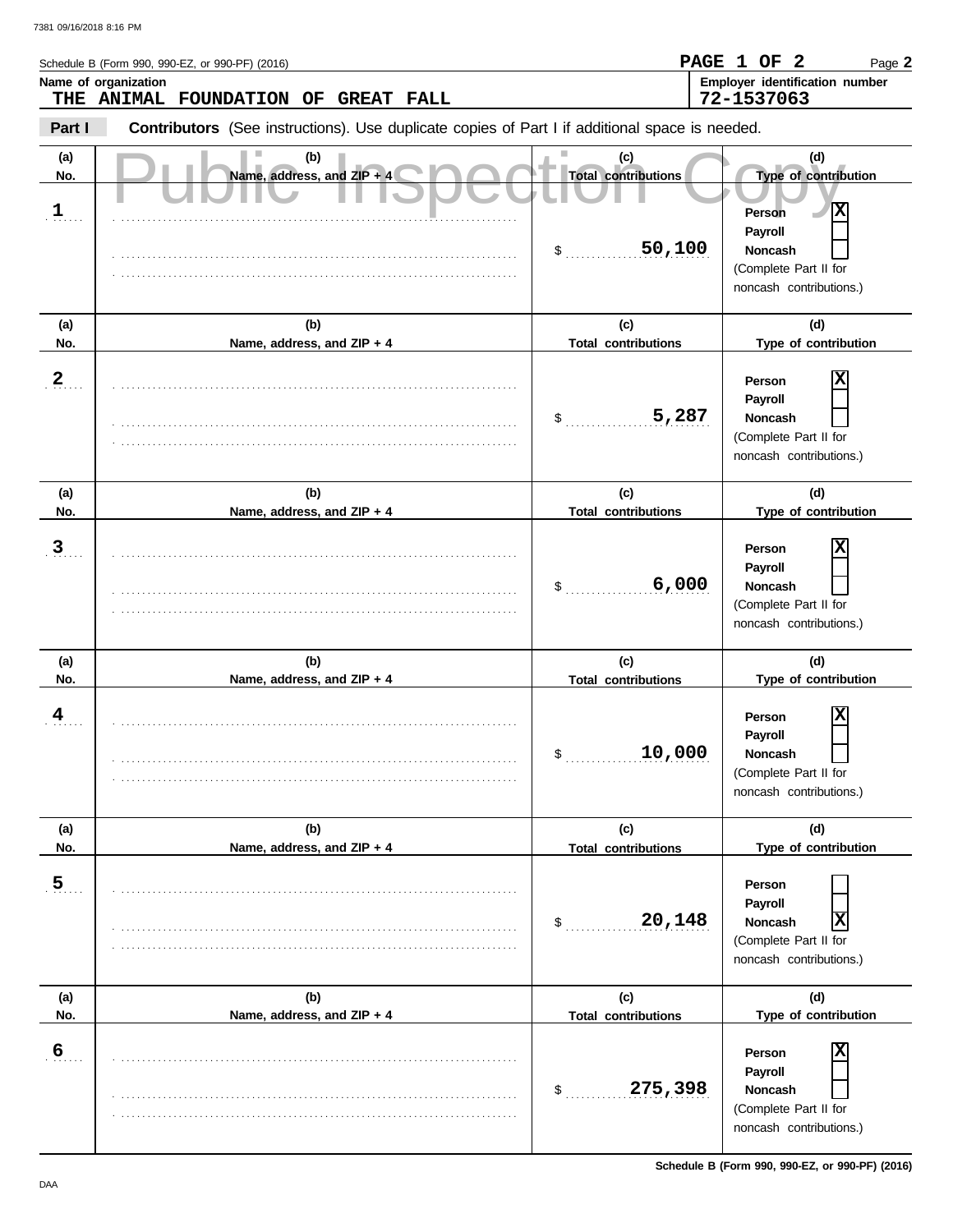|                 | Schedule B (Form 990, 990-EZ, or 990-PF) (2016)                                                       |                                                   | PAGE 2 OF 2<br>Page 2                                                                                                                           |
|-----------------|-------------------------------------------------------------------------------------------------------|---------------------------------------------------|-------------------------------------------------------------------------------------------------------------------------------------------------|
|                 | Name of organization<br>THE ANIMAL FOUNDATION OF<br><b>GREAT FALL</b>                                 |                                                   | Employer identification number<br>72-1537063                                                                                                    |
| Part I          | <b>Contributors</b> (See instructions). Use duplicate copies of Part I if additional space is needed. |                                                   |                                                                                                                                                 |
| (a)<br>No.<br>7 | (b)<br>Name, address, and ZIP + 4                                                                     | (c)<br><b>Total contributions</b><br>59,961<br>\$ | (d)<br>Type of contribution<br>$ \mathbf{x} $<br><b>Person</b><br>Payroll<br><b>Noncash</b><br>(Complete Part II for<br>noncash contributions.) |
| (a)<br>No.      | (b)<br>Name, address, and ZIP + 4                                                                     | (c)<br><b>Total contributions</b>                 | (d)<br>Type of contribution                                                                                                                     |
| 8               |                                                                                                       | 52,500<br>$\sim$                                  | X<br>Person<br>Payroll<br><b>Noncash</b><br>(Complete Part II for<br>noncash contributions.)                                                    |
| (a)<br>No.      | (b)<br>Name, address, and ZIP + 4                                                                     | (c)<br><b>Total contributions</b>                 | (d)<br>Type of contribution                                                                                                                     |
| <u>9</u>        |                                                                                                       | 6,260<br>\$                                       | x<br>Person<br>Payroll<br><b>Noncash</b><br>(Complete Part II for<br>noncash contributions.)                                                    |
| (a)<br>No.      | (b)<br>Name, address, and ZIP + 4                                                                     | (c)<br><b>Total contributions</b>                 | (d)<br>Type of contribution                                                                                                                     |
| 10              |                                                                                                       | 101,000<br>\$                                     | $\mathbf x$<br>Person<br><b>Payroll</b><br>Noncash<br>(Complete Part II for<br>noncash contributions.)                                          |
| (a)<br>No.      | (b)<br>Name, address, and ZIP + 4                                                                     | (c)<br><b>Total contributions</b>                 | (d)<br>Type of contribution                                                                                                                     |
| 11              |                                                                                                       | 300,000<br>$\mathsf{S}$                           | Person<br><b>Payroll</b><br>Noncash<br>(Complete Part II for<br>noncash contributions.)                                                         |
| (a)<br>No.      | (b)<br>Name, address, and ZIP + 4                                                                     | (c)                                               | (d)<br>Type of contribution                                                                                                                     |
|                 |                                                                                                       | <b>Total contributions</b><br>\$                  | Person<br>Payroll<br>Noncash<br>(Complete Part II for<br>noncash contributions.)                                                                |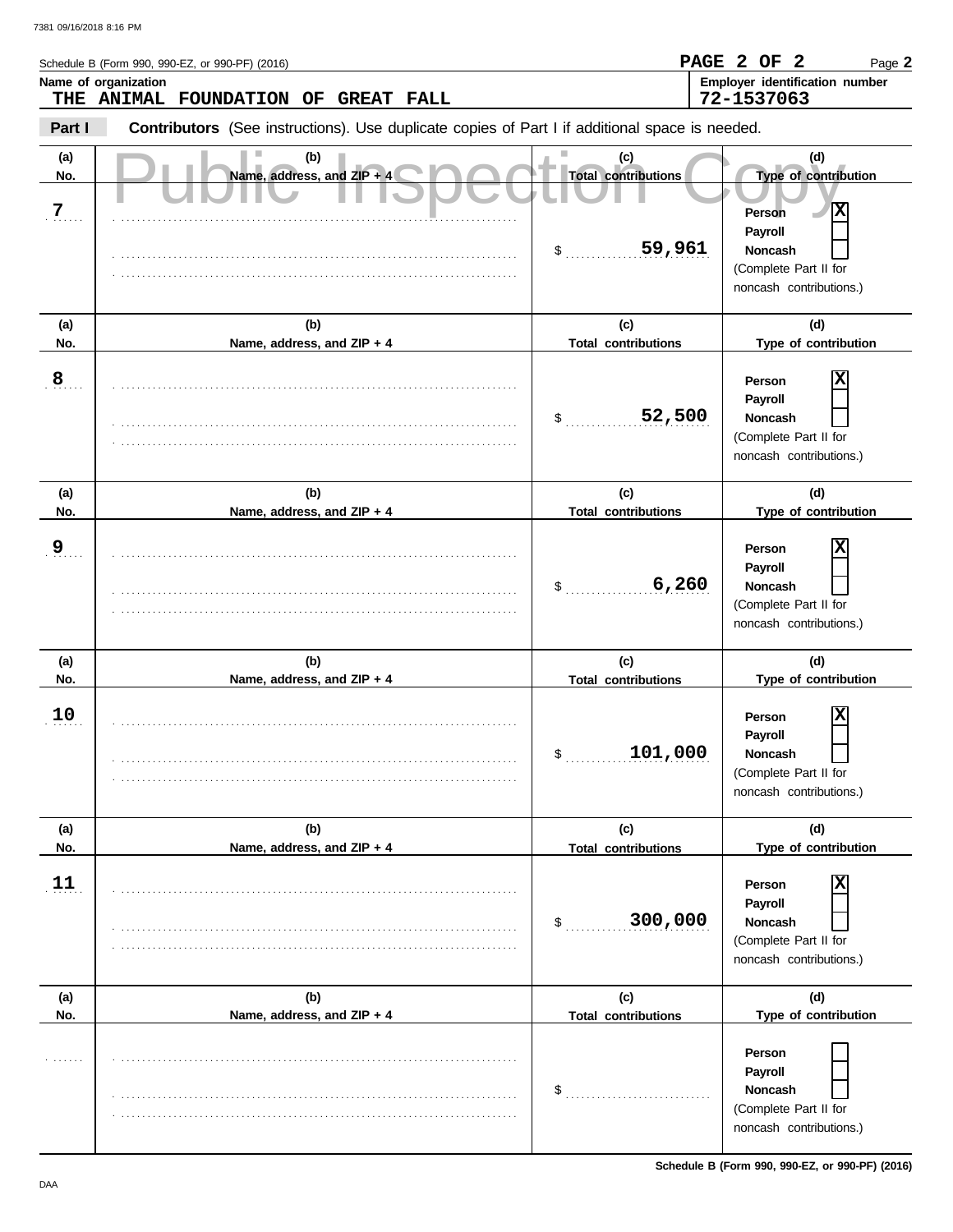|                           | Schedule B (Form 990, 990-EZ, or 990-PF) (2016)<br>Name of organization                             |                                                 | PAGE 1 OF 1<br>Page 3<br>Employer identification number |
|---------------------------|-----------------------------------------------------------------------------------------------------|-------------------------------------------------|---------------------------------------------------------|
|                           | THE ANIMAL FOUNDATION OF<br><b>GREAT FALL</b>                                                       |                                                 | 72-1537063                                              |
| Part II                   | Noncash Property (See instructions). Use duplicate copies of Part II if additional space is needed. |                                                 |                                                         |
| (a) No.<br>from<br>Part I | (b)<br>Description of noncash property given                                                        | (c).<br>FMV (or estimate)<br>(See instructions) | (d)<br>Date received                                    |
| $\overline{5}$            | PHILIP MORRIS 200 SH                                                                                |                                                 |                                                         |
|                           |                                                                                                     | 20,148<br>\$                                    | .                                                       |
| (a) No.<br>from<br>Part I | (b)<br>Description of noncash property given                                                        | (c)<br>FMV (or estimate)<br>(See instructions)  | (d)<br>Date received                                    |
|                           |                                                                                                     | \$                                              |                                                         |
| (a) No.<br>from<br>Part I | (b)<br>Description of noncash property given                                                        | (c)<br>FMV (or estimate)<br>(See instructions)  | (d)<br>Date received                                    |
|                           |                                                                                                     | \$                                              |                                                         |
| (a) No.<br>from<br>Part I | (b)<br>Description of noncash property given                                                        | (c)<br>FMV (or estimate)<br>(See instructions)  | (d)<br>Date received                                    |
| .                         |                                                                                                     | \$                                              | .                                                       |
| (a) No.<br>from<br>Part I | (b)<br>Description of noncash property given                                                        | (c)<br>FMV (or estimate)<br>(See instructions)  | (d)<br>Date received                                    |
| .                         |                                                                                                     | \$                                              | .                                                       |
| (a) No.<br>from<br>Part I | (b)<br>Description of noncash property given                                                        | (c)<br>FMV (or estimate)<br>(See instructions)  | (d)<br>Date received                                    |
| .                         |                                                                                                     | \$                                              | .                                                       |

Schedule B (Form 990, 990-EZ, or 990-PF) (2016)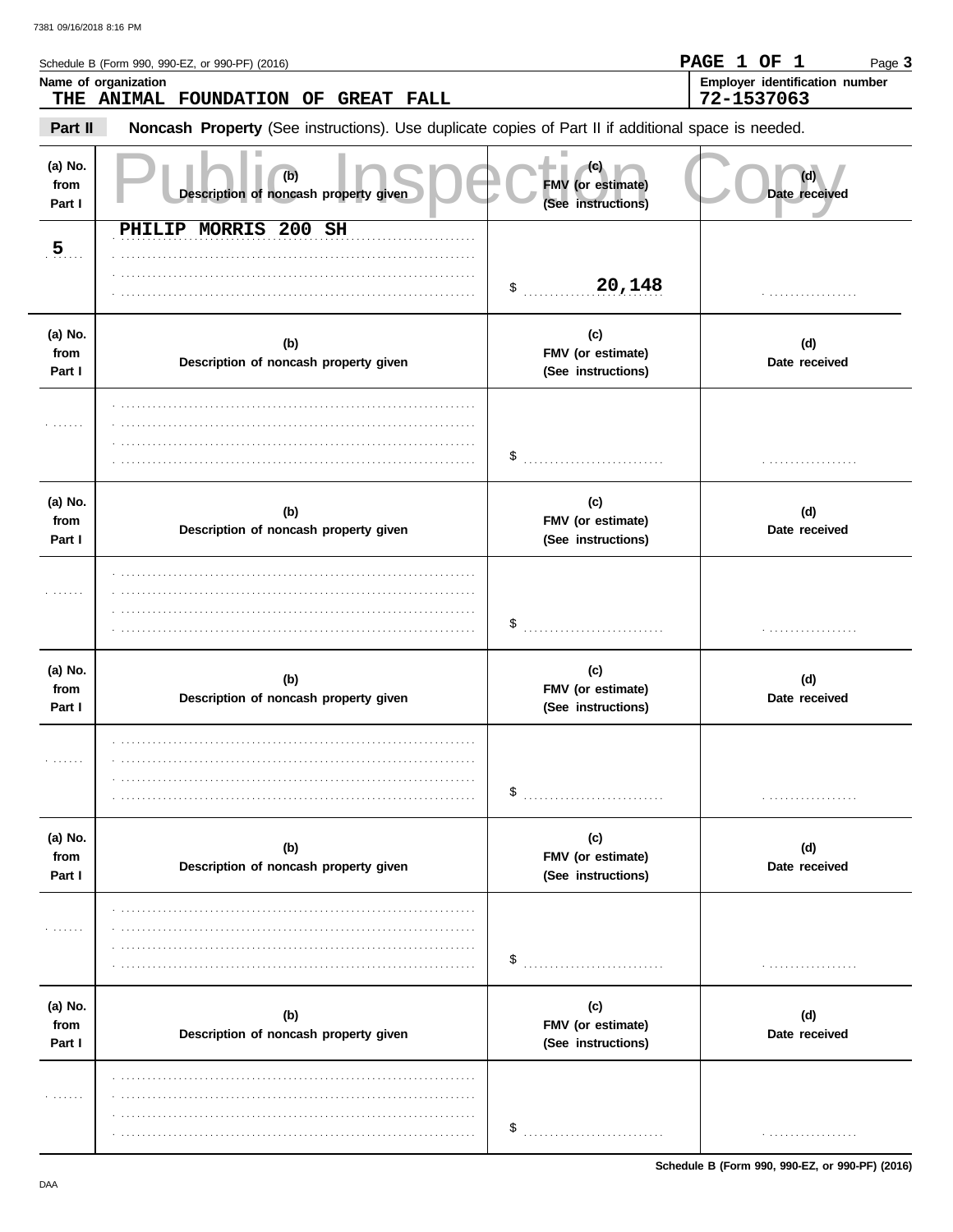|   | <b>SCHEDULE D</b>                         | <b>Supplemental Financial Statements</b>                                                                                                                                  |                       |                                                    |    |                                | OMB No. 1545-0047               |
|---|-------------------------------------------|---------------------------------------------------------------------------------------------------------------------------------------------------------------------------|-----------------------|----------------------------------------------------|----|--------------------------------|---------------------------------|
|   | (Form 990)                                | u Complete if the organization answered "Yes" on Form 990,<br>Part IV, line 6, 7, 8, 9, 10, 11a, 11b, 11c, 11d, 11e, 11f, 12a, or 12b.                                    |                       |                                                    |    |                                | 6                               |
|   | Department of the Treasury                |                                                                                                                                                                           | u Attach to Form 990. |                                                    |    |                                | <b>Open to Public</b>           |
|   | Internal Revenue Service                  | <b>u Information about Schedule D (Form 990) and its instructions is at www.irs.gov/form990.</b>                                                                          |                       |                                                    |    |                                | <b>Inspection</b>               |
|   | Name of the organization                  |                                                                                                                                                                           |                       |                                                    |    | Employer identification number |                                 |
|   |                                           | THE ANIMAL FOUNDATION OF GREAT FALL                                                                                                                                       |                       |                                                    |    | 72-1537063                     |                                 |
|   | Part I                                    | Organizations Maintaining Donor Advised Funds or Other Similar Funds or Accounts.                                                                                         |                       |                                                    |    |                                |                                 |
|   |                                           | Complete if the organization answered "Yes" on Form 990, Part IV, line 6.                                                                                                 |                       |                                                    |    |                                |                                 |
|   |                                           |                                                                                                                                                                           |                       | (a) Donor advised funds                            |    |                                | (b) Funds and other accounts    |
| 1 | Total number at end of year               |                                                                                                                                                                           |                       |                                                    |    |                                |                                 |
| 2 |                                           |                                                                                                                                                                           |                       |                                                    |    |                                |                                 |
| 3 |                                           |                                                                                                                                                                           |                       |                                                    |    |                                |                                 |
| 4 |                                           |                                                                                                                                                                           |                       |                                                    |    |                                |                                 |
| 5 |                                           | Did the organization inform all donors and donor advisors in writing that the assets held in donor advised                                                                |                       |                                                    |    |                                |                                 |
|   |                                           |                                                                                                                                                                           |                       |                                                    |    |                                | Yes<br>No                       |
| 6 |                                           | Did the organization inform all grantees, donors, and donor advisors in writing that grant funds can be used                                                              |                       |                                                    |    |                                |                                 |
|   |                                           | only for charitable purposes and not for the benefit of the donor or donor advisor, or for any other purpose                                                              |                       |                                                    |    |                                |                                 |
|   |                                           |                                                                                                                                                                           |                       |                                                    |    |                                | Yes<br>No                       |
|   | Part II                                   | <b>Conservation Easements.</b>                                                                                                                                            |                       |                                                    |    |                                |                                 |
|   |                                           | Complete if the organization answered "Yes" on Form 990, Part IV, line 7.                                                                                                 |                       |                                                    |    |                                |                                 |
| 1 |                                           | Purpose(s) of conservation easements held by the organization (check all that apply).                                                                                     |                       |                                                    |    |                                |                                 |
|   |                                           | Preservation of land for public use (e.g., recreation or education)                                                                                                       |                       | Preservation of a historically important land area |    |                                |                                 |
|   | Protection of natural habitat             |                                                                                                                                                                           |                       | Preservation of a certified historic structure     |    |                                |                                 |
|   | Preservation of open space                | Complete lines 2a through 2d if the organization held a qualified conservation contribution in the form of a conservation                                                 |                       |                                                    |    |                                |                                 |
| 2 | easement on the last day of the tax year. |                                                                                                                                                                           |                       |                                                    |    |                                | Held at the End of the Tax Year |
|   |                                           |                                                                                                                                                                           |                       |                                                    | 2a |                                |                                 |
| a |                                           |                                                                                                                                                                           |                       |                                                    | 2b |                                |                                 |
| b |                                           |                                                                                                                                                                           |                       |                                                    | 2c |                                |                                 |
|   |                                           | d Number of conservation easements included in (c) acquired after 8/17/06, and not on a                                                                                   |                       |                                                    |    |                                |                                 |
|   |                                           |                                                                                                                                                                           |                       |                                                    | 2d |                                |                                 |
| 3 |                                           | Number of conservation easements modified, transferred, released, extinguished, or terminated by the organization during the                                              |                       |                                                    |    |                                |                                 |
|   | tax year $\mathbf{u}$                     |                                                                                                                                                                           |                       |                                                    |    |                                |                                 |
|   |                                           | Number of states where property subject to conservation easement is located u                                                                                             |                       |                                                    |    |                                |                                 |
| 5 |                                           | Does the organization have a written policy regarding the periodic monitoring, inspection, handling of                                                                    |                       |                                                    |    |                                |                                 |
|   |                                           | violations, and enforcement of the conservation easements it holds?                                                                                                       |                       |                                                    |    |                                | Yes<br>No                       |
| 6 |                                           | Staff and volunteer hours devoted to monitoring, inspecting, handling of violations, and enforcing conservation easements during the year                                 |                       |                                                    |    |                                |                                 |
|   | ${\bf u}$                                 |                                                                                                                                                                           |                       |                                                    |    |                                |                                 |
| 7 |                                           | Amount of expenses incurred in monitoring, inspecting, handling of violations, and enforcing conservation easements during the year                                       |                       |                                                    |    |                                |                                 |
|   |                                           |                                                                                                                                                                           |                       |                                                    |    |                                |                                 |
| 8 |                                           | Does each conservation easement reported on line 2(d) above satisfy the requirements of section 170(h)(4)(B)(i)                                                           |                       |                                                    |    |                                |                                 |
|   |                                           |                                                                                                                                                                           |                       |                                                    |    |                                | Yes  <br>No                     |
| 9 |                                           | In Part XIII, describe how the organization reports conservation easements in its revenue and expense statement, and                                                      |                       |                                                    |    |                                |                                 |
|   |                                           | balance sheet, and include, if applicable, the text of the footnote to the organization's financial statements that describes the                                         |                       |                                                    |    |                                |                                 |
|   |                                           | organization's accounting for conservation easements.                                                                                                                     |                       |                                                    |    |                                |                                 |
|   | Part III                                  | Organizations Maintaining Collections of Art, Historical Treasures, or Other Similar Assets.<br>Complete if the organization answered "Yes" on Form 990, Part IV, line 8. |                       |                                                    |    |                                |                                 |
|   |                                           | 1a If the organization elected, as permitted under SFAS 116 (ASC 958), not to report in its revenue statement and balance sheet                                           |                       |                                                    |    |                                |                                 |
|   |                                           | works of art, historical treasures, or other similar assets held for public exhibition, education, or research in furtherance of                                          |                       |                                                    |    |                                |                                 |
|   |                                           | public service, provide, in Part XIII, the text of the footnote to its financial statements that describes these items.                                                   |                       |                                                    |    |                                |                                 |
|   |                                           | <b>b</b> If the organization elected, as permitted under SFAS 116 (ASC 958), to report in its revenue statement and balance sheet                                         |                       |                                                    |    |                                |                                 |
|   |                                           | works of art, historical treasures, or other similar assets held for public exhibition, education, or research in furtherance of                                          |                       |                                                    |    |                                |                                 |
|   |                                           | public service, provide the following amounts relating to these items:                                                                                                    |                       |                                                    |    |                                |                                 |
|   |                                           |                                                                                                                                                                           |                       |                                                    |    |                                | $\mathbf{u}$ \$                 |
|   |                                           |                                                                                                                                                                           |                       |                                                    |    |                                | <b>u</b> \$                     |
| 2 |                                           | If the organization received or held works of art, historical treasures, or other similar assets for financial gain, provide the                                          |                       |                                                    |    |                                |                                 |
|   |                                           | following amounts required to be reported under SFAS 116 (ASC 958) relating to these items:                                                                               |                       |                                                    |    |                                |                                 |
|   |                                           |                                                                                                                                                                           |                       |                                                    |    |                                | $\mathbf{u}$ \$                 |
|   |                                           | For Paperwork Reduction Act Notice, see the Instructions for Form 990.                                                                                                    |                       |                                                    |    |                                | Schedule D (Form 990) 2016      |
|   |                                           |                                                                                                                                                                           |                       |                                                    |    |                                |                                 |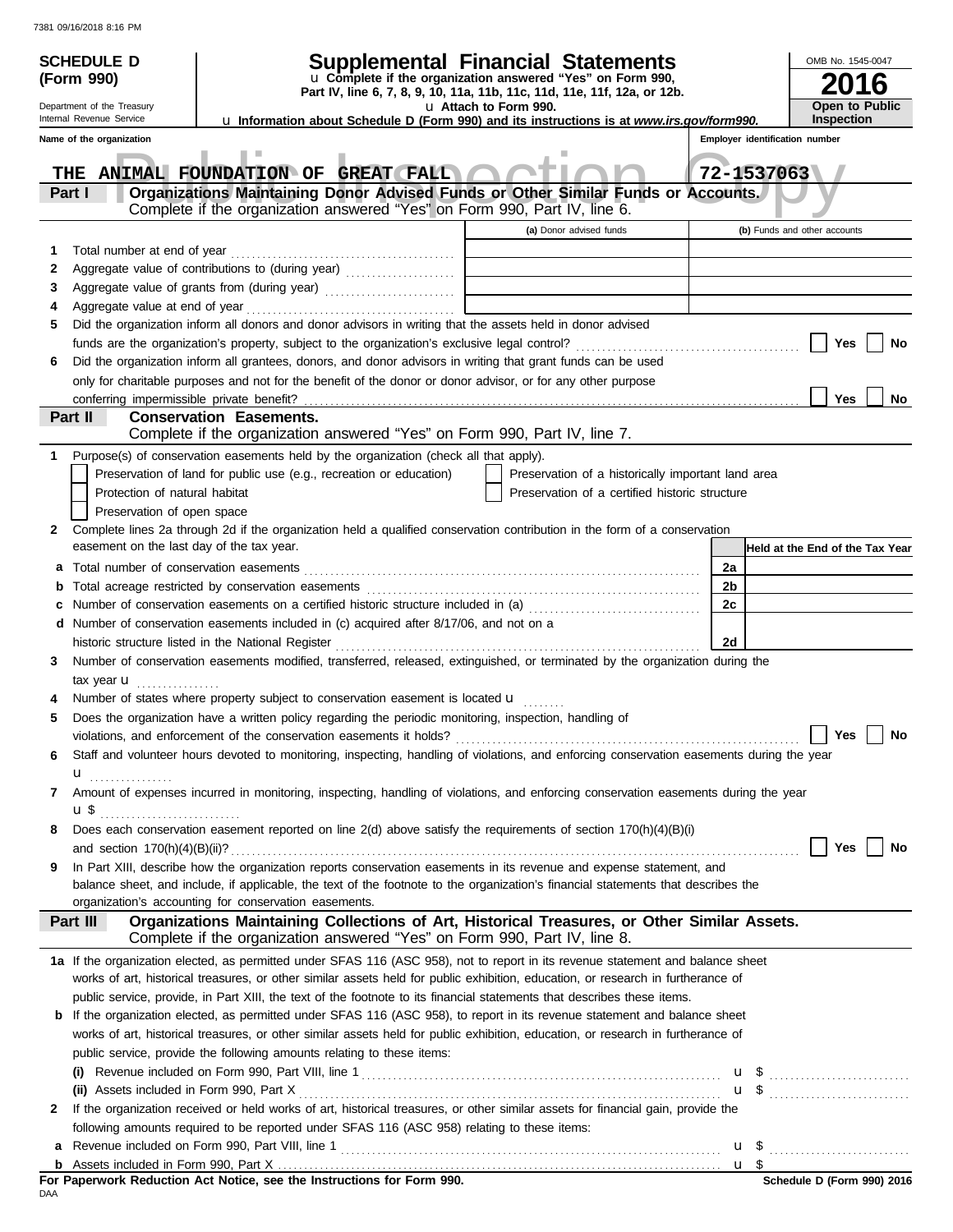|   | Schedule D (Form 990) 2016                                                                                                                                                                                                           | THE ANIMAL FOUNDATION OF GREAT FALL 72-1537063 |                            |                         |                 |                      |                | Page 2              |  |
|---|--------------------------------------------------------------------------------------------------------------------------------------------------------------------------------------------------------------------------------------|------------------------------------------------|----------------------------|-------------------------|-----------------|----------------------|----------------|---------------------|--|
|   | Organizations Maintaining Collections of Art, Historical Treasures, or Other Similar Assets (continued)<br>Part III                                                                                                                  |                                                |                            |                         |                 |                      |                |                     |  |
| 3 | Using the organization's acquisition, accession, and other records, check any of the following that are a significant use of its<br>collection items (check all that apply):                                                         |                                                |                            |                         |                 |                      |                |                     |  |
| a | Public exhibition                                                                                                                                                                                                                    |                                                | Loan or exchange programs  |                         |                 |                      |                |                     |  |
| b | Scholarly research                                                                                                                                                                                                                   | e                                              | Other <b>Communication</b> |                         |                 |                      |                |                     |  |
| c | Preservation for future generations                                                                                                                                                                                                  |                                                |                            |                         |                 |                      |                |                     |  |
| 4 | Provide a description of the organization's collections and explain how they further the organization's exempt purpose in Part<br>XIII.                                                                                              |                                                |                            |                         |                 |                      |                |                     |  |
| 5 | During the year, did the organization solicit or receive donations of art, historical treasures, or other similar                                                                                                                    |                                                |                            |                         |                 |                      |                |                     |  |
|   |                                                                                                                                                                                                                                      |                                                |                            |                         |                 |                      | Yes            | No                  |  |
|   | <b>Part IV</b><br><b>Escrow and Custodial Arrangements.</b>                                                                                                                                                                          |                                                |                            |                         |                 |                      |                |                     |  |
|   | Complete if the organization answered "Yes" on Form 990, Part IV, line 9, or reported an amount on Form<br>990, Part X, line 21.                                                                                                     |                                                |                            |                         |                 |                      |                |                     |  |
|   | 1a Is the organization an agent, trustee, custodian or other intermediary for contributions or other assets not                                                                                                                      |                                                |                            |                         |                 |                      |                |                     |  |
|   |                                                                                                                                                                                                                                      |                                                |                            |                         |                 |                      | Yes            |                     |  |
|   | <b>b</b> If "Yes," explain the arrangement in Part XIII and complete the following table:                                                                                                                                            |                                                |                            |                         |                 |                      |                |                     |  |
|   |                                                                                                                                                                                                                                      |                                                |                            |                         |                 |                      | Amount         |                     |  |
|   | c Beginning balance <b>contract to the contract of the contract of the contract of the contract of the contract of the contract of the contract of the contract of the contract of the contract of the contract of the contract </b> |                                                |                            |                         |                 | 1с                   |                |                     |  |
|   |                                                                                                                                                                                                                                      |                                                |                            |                         |                 | 1d                   |                |                     |  |
|   |                                                                                                                                                                                                                                      |                                                |                            |                         |                 | 1e                   |                |                     |  |
|   | f Ending balance <b>construction and the construction of the construction</b> of the construction of the construction of the construction of the construction of the construction of the construction of the construction of the co  |                                                |                            |                         |                 | 1f                   |                |                     |  |
|   | 2a Did the organization include an amount on Form 990, Part X, line 21, for escrow or custodial account liability?                                                                                                                   |                                                |                            |                         |                 |                      | Yes            | No                  |  |
|   |                                                                                                                                                                                                                                      |                                                |                            |                         |                 |                      |                |                     |  |
|   | Part V<br><b>Endowment Funds.</b>                                                                                                                                                                                                    |                                                |                            |                         |                 |                      |                |                     |  |
|   | Complete if the organization answered "Yes" on Form 990, Part IV, line 10.                                                                                                                                                           |                                                |                            |                         |                 |                      |                |                     |  |
|   |                                                                                                                                                                                                                                      | (a) Current year                               | (b) Prior year             | (c) Two years back      |                 | (d) Three years back |                | (e) Four years back |  |
|   | 1a Beginning of year balance                                                                                                                                                                                                         |                                                |                            |                         |                 |                      |                |                     |  |
|   | <b>b</b> Contributions <b>contributions</b>                                                                                                                                                                                          |                                                |                            |                         |                 |                      |                |                     |  |
|   | c Net investment earnings, gains, and                                                                                                                                                                                                |                                                |                            |                         |                 |                      |                |                     |  |
|   |                                                                                                                                                                                                                                      |                                                |                            |                         |                 |                      |                |                     |  |
|   | d Grants or scholarships                                                                                                                                                                                                             |                                                |                            |                         |                 |                      |                |                     |  |
|   | e Other expenditures for facilities and                                                                                                                                                                                              |                                                |                            |                         |                 |                      |                |                     |  |
|   |                                                                                                                                                                                                                                      |                                                |                            |                         |                 |                      |                |                     |  |
|   | f Administrative expenses                                                                                                                                                                                                            |                                                |                            |                         |                 |                      |                |                     |  |
|   | End of year balance                                                                                                                                                                                                                  |                                                |                            |                         |                 |                      |                |                     |  |
|   | Provide the estimated percentage of the current year end balance (line 1g, column (a)) held as:                                                                                                                                      |                                                |                            |                         |                 |                      |                |                     |  |
|   | a Board designated or quasi-endowment <b>u</b> %                                                                                                                                                                                     |                                                |                            |                         |                 |                      |                |                     |  |
|   | <b>b</b> Permanent endowment $\mathbf{u}$ %                                                                                                                                                                                          |                                                |                            |                         |                 |                      |                |                     |  |
|   | c Temporarily restricted endowment <b>u</b> %                                                                                                                                                                                        |                                                |                            |                         |                 |                      |                |                     |  |
|   | The percentages on lines 2a, 2b, and 2c should equal 100%.                                                                                                                                                                           |                                                |                            |                         |                 |                      |                |                     |  |
|   | 3a Are there endowment funds not in the possession of the organization that are held and administered for the                                                                                                                        |                                                |                            |                         |                 |                      |                | Yes  <br>No         |  |
|   | organization by:                                                                                                                                                                                                                     |                                                |                            |                         |                 |                      |                |                     |  |
|   |                                                                                                                                                                                                                                      |                                                |                            |                         |                 |                      | 3a(i)          |                     |  |
|   |                                                                                                                                                                                                                                      |                                                |                            |                         |                 |                      | 3a(ii)<br>3b   |                     |  |
|   |                                                                                                                                                                                                                                      |                                                |                            |                         |                 |                      |                |                     |  |
|   | Describe in Part XIII the intended uses of the organization's endowment funds.<br>Part VI<br>Land, Buildings, and Equipment.                                                                                                         |                                                |                            |                         |                 |                      |                |                     |  |
|   | Complete if the organization answered "Yes" on Form 990, Part IV, line 11a. See Form 990, Part X, line 10.                                                                                                                           |                                                |                            |                         |                 |                      |                |                     |  |
|   | Description of property                                                                                                                                                                                                              | (a) Cost or other basis                        |                            | (b) Cost or other basis | (c) Accumulated |                      | (d) Book value |                     |  |
|   |                                                                                                                                                                                                                                      | (investment)                                   |                            | (other)                 | depreciation    |                      |                |                     |  |
|   |                                                                                                                                                                                                                                      |                                                |                            | 289,000                 |                 |                      |                | 289,000             |  |
|   |                                                                                                                                                                                                                                      |                                                |                            | 4,888,133               |                 | 300,526              |                | 4,587,607           |  |
|   | c Leasehold improvements                                                                                                                                                                                                             |                                                |                            |                         |                 |                      |                |                     |  |
|   |                                                                                                                                                                                                                                      |                                                |                            | 332,806                 |                 | 78,897               |                | 253,909             |  |
|   |                                                                                                                                                                                                                                      |                                                |                            |                         |                 |                      |                |                     |  |
|   |                                                                                                                                                                                                                                      |                                                |                            |                         |                 | u                    |                | 5,130,516           |  |
|   |                                                                                                                                                                                                                                      |                                                |                            |                         |                 |                      |                |                     |  |

**Schedule D (Form 990) 2016**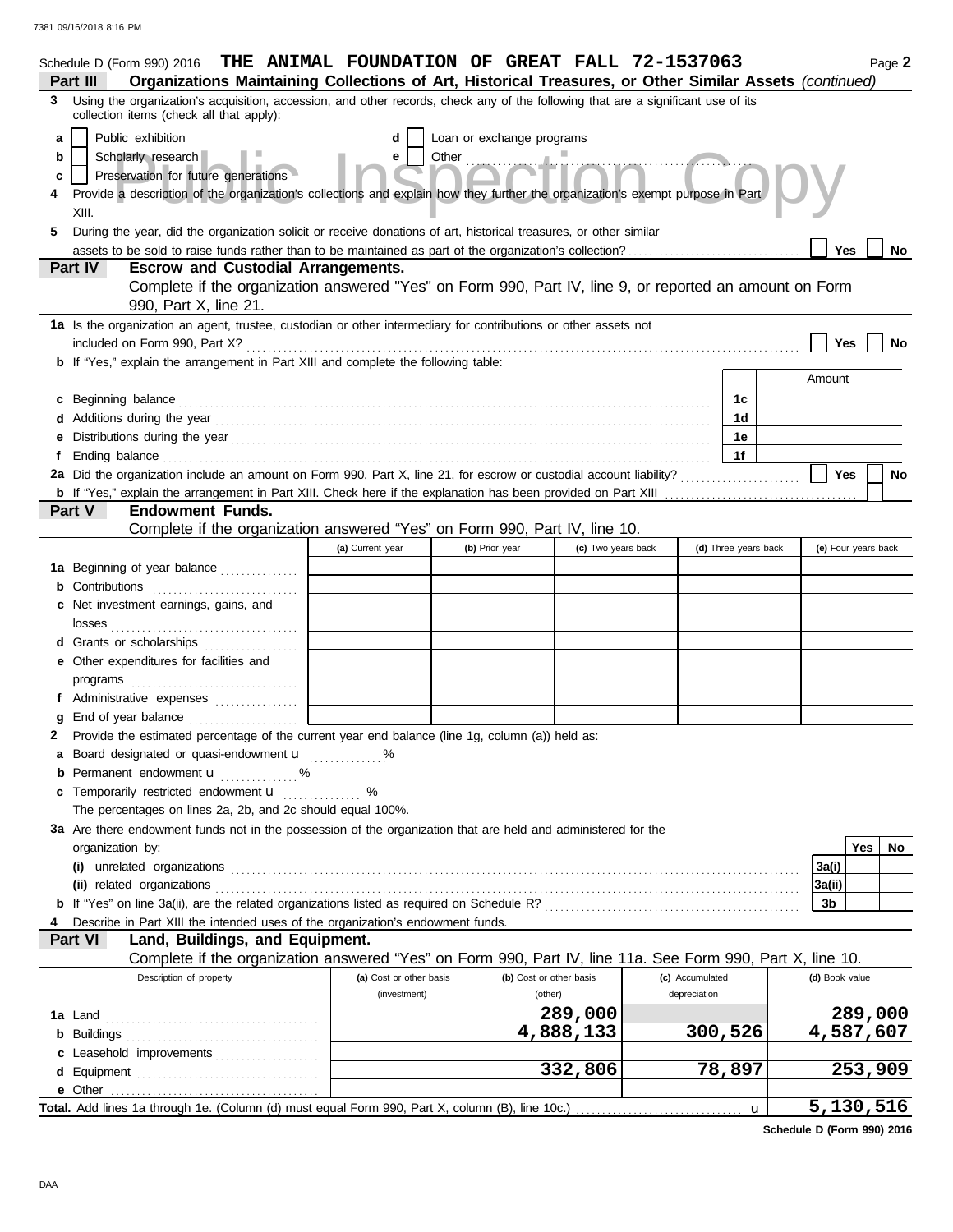| 7381 09/16/2018 8:16 PM<br>THE ANIMAL FOUNDATION OF GREAT FALL 72-1537063<br>Schedule D (Form 990) 2016                                                 |                             | Page 3                                                       |
|---------------------------------------------------------------------------------------------------------------------------------------------------------|-----------------------------|--------------------------------------------------------------|
| <b>Part VII</b><br><b>Investments-Other Securities.</b>                                                                                                 |                             |                                                              |
| Complete if the organization answered "Yes" on Form 990, Part IV, line 11b. See Form 990, Part X, line 12.                                              |                             |                                                              |
| (a) Description of security or category                                                                                                                 | (b) Book value              | (c) Method of valuation:                                     |
| (including name of security)                                                                                                                            |                             | Cost or end-of-year market value                             |
| ш<br>(1) Financial derivatives<br>(2) Closely-held equity interests<br>(A)<br>(B)<br>(C)<br>(D)<br>(E)<br>(F)<br>$\overline{G}$ (G)<br>(H)              | $\mathcal{L}_{\mathcal{A}}$ |                                                              |
| Total. (Column (b) must equal Form 990, Part X, col. (B) line 12.) $\mathbf u$                                                                          |                             |                                                              |
| Part VIII<br>Investments-Program Related.<br>Complete if the organization answered "Yes" on Form 990, Part IV, line 11c. See Form 990, Part X, line 13. |                             |                                                              |
| (a) Description of investment                                                                                                                           | (b) Book value              | (c) Method of valuation:<br>Cost or end-of-year market value |
| (1)                                                                                                                                                     |                             |                                                              |
| (2)                                                                                                                                                     |                             |                                                              |
| (3)                                                                                                                                                     |                             |                                                              |
| (4)                                                                                                                                                     |                             |                                                              |
| (5)                                                                                                                                                     |                             |                                                              |
| (6)                                                                                                                                                     |                             |                                                              |
| (7)                                                                                                                                                     |                             |                                                              |
| (8)                                                                                                                                                     |                             |                                                              |
| (9)                                                                                                                                                     |                             |                                                              |
| Total. (Column (b) must equal Form 990, Part X, col. (B) line 13.) u                                                                                    |                             |                                                              |

#### **Other Assets. Part IX**

Complete if the organization answered "Yes" on Form 990, Part IV, line 11d. See Form 990, Part X, line 15.

| (a) Description | (b) Book value |
|-----------------|----------------|
| (1)             |                |
| (2)             |                |
| (3)             |                |
| (4)             |                |
| (5)             |                |
| (6)             |                |
| (7)             |                |
| (8)             |                |
| (9)             |                |
|                 |                |

#### **Part X Other Liabilities.**

Complete if the organization answered "Yes" on Form 990, Part IV, line 11e or 11f. See Form 990, Part X, line 25.

|     | (a) Description of liability                                                      | (b) Book value |
|-----|-----------------------------------------------------------------------------------|----------------|
| (1) | Federal income taxes                                                              |                |
| (2) |                                                                                   |                |
| (3) |                                                                                   |                |
| (4) |                                                                                   |                |
| (5) |                                                                                   |                |
| (6) |                                                                                   |                |
| (7) |                                                                                   |                |
| (8) |                                                                                   |                |
| (9) |                                                                                   |                |
|     | Total. (Column (b) must equal Form 990, Part X, col. (B) line $25$ .) $\mathbf u$ |                |

Liability for uncertain tax positions. In Part XIII, provide the text of the footnote to the organization's financial statements that reports the **2.** organization's liability for uncertain tax positions under FIN 48 (ASC 740). Check here if the text of the footnote has been provided in Part XIII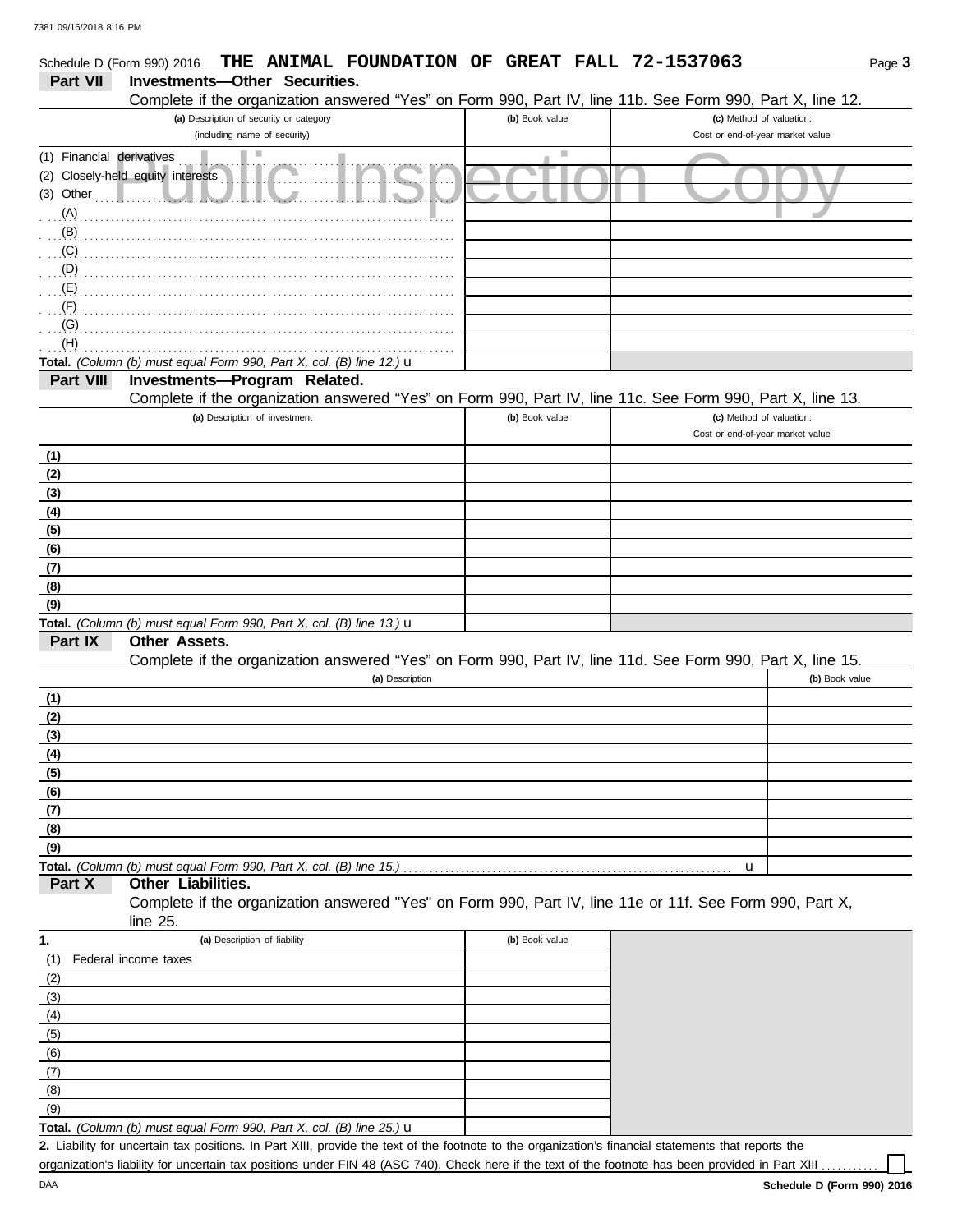|                                                                                                                                                                                                                                    |                | THE ANIMAL FOUNDATION OF GREAT FALL 72-1537063 |         | Page 4                 |
|------------------------------------------------------------------------------------------------------------------------------------------------------------------------------------------------------------------------------------|----------------|------------------------------------------------|---------|------------------------|
| Reconciliation of Revenue per Audited Financial Statements With Revenue per Return.<br>Part XI                                                                                                                                     |                |                                                |         |                        |
| Complete if the organization answered "Yes" on Form 990, Part IV, line 12a.                                                                                                                                                        |                |                                                |         |                        |
| Total revenue, gains, and other support per audited financial statements<br>1.                                                                                                                                                     |                |                                                |         | 1,791,491              |
| Amounts included on line 1 but not on Form 990, Part VIII, line 12:<br>2                                                                                                                                                           |                |                                                |         |                        |
| a Net unrealized gains (losses) on investments                                                                                                                                                                                     | 2a             |                                                |         |                        |
| Donated services and use of facilities<br>b                                                                                                                                                                                        | 2 <sub>b</sub> |                                                |         |                        |
| Recoveries of prior year grants <b>the contract of the contract of prior</b><br>c                                                                                                                                                  | 2c             |                                                |         |                        |
| d                                                                                                                                                                                                                                  | 2d             | 282,949                                        |         |                        |
| Add lines 2a through 2d [11, 2010] Additional Additional Additional Additional Additional Additional Additional Additional Additional Additional Additional Additional Additional Additional Additional Additional Additional<br>е |                |                                                | 2e      | 282,949                |
| 3                                                                                                                                                                                                                                  |                |                                                | 3       | 1,508,542              |
| Amounts included on Form 990, Part VIII, line 12, but not on line 1:<br>4                                                                                                                                                          |                |                                                |         |                        |
| a                                                                                                                                                                                                                                  | 4a             |                                                |         |                        |
|                                                                                                                                                                                                                                    | 4b             |                                                |         |                        |
| c Add lines 4a and 4b<br>5.                                                                                                                                                                                                        |                |                                                | 4c<br>5 | 1,508,542              |
| Reconciliation of Expenses per Audited Financial Statements With Expenses per Return.<br>Part XII L                                                                                                                                |                |                                                |         |                        |
| Complete if the organization answered "Yes" on Form 990, Part IV, line 12a.                                                                                                                                                        |                |                                                |         |                        |
| Total expenses and losses per audited financial statements<br>1.                                                                                                                                                                   |                |                                                | 1       | $\overline{1,241,936}$ |
| Amounts included on line 1 but not on Form 990, Part IX, line 25:<br>2                                                                                                                                                             |                |                                                |         |                        |
| a                                                                                                                                                                                                                                  | 2a             |                                                |         |                        |
| b                                                                                                                                                                                                                                  | 2 <sub>b</sub> |                                                |         |                        |
| Other losses<br>c                                                                                                                                                                                                                  | 2c             |                                                |         |                        |
| d                                                                                                                                                                                                                                  | 2d             | 476,123                                        |         |                        |
|                                                                                                                                                                                                                                    |                |                                                | 2е      | 476,123                |
| 3                                                                                                                                                                                                                                  |                |                                                | 3       | 765,813                |
| Amounts included on Form 990, Part IX, line 25, but not on line 1:<br>4                                                                                                                                                            |                |                                                |         |                        |
|                                                                                                                                                                                                                                    | 4a             |                                                |         |                        |
| <b>b</b> Other (Describe in Part XIII.) <b>CONSIDENT DESCRIPTION DESCRIPTION DESCRIPTION DESCRIPTION DESCRIPTION DESCRIPTION DESCRIPTION DESCRIPTION DESCRIPTION DESCRIPTION DESCRIPTION DESCRIPTION DESCRI</b>                    | 4b             |                                                |         |                        |
| c Add lines 4a and 4b                                                                                                                                                                                                              |                |                                                | 4с      |                        |
|                                                                                                                                                                                                                                    |                |                                                | 5       | 765,813                |
| Part XIII Supplemental Information.                                                                                                                                                                                                |                |                                                |         |                        |
| Provide the descriptions required for Part II, lines 3, 5, and 9; Part III, lines 1a and 4; Part IV, lines 1b and 2b; Part V, line 4; Part X, line                                                                                 |                |                                                |         |                        |
| 2; Part XI, lines 2d and 4b; and Part XII, lines 2d and 4b. Also complete this part to provide any additional information.                                                                                                         |                |                                                |         |                        |
| PART XI, LINE 2D - REVENUE AMOUNTS INCLUDED IN FINANCIALS                                                                                                                                                                          |                |                                                | - OTHER |                        |
|                                                                                                                                                                                                                                    |                |                                                |         |                        |
| <b>ACCRUAL TO CASH</b>                                                                                                                                                                                                             |                |                                                |         | 282,949                |
|                                                                                                                                                                                                                                    |                | \$                                             |         |                        |
|                                                                                                                                                                                                                                    |                |                                                |         |                        |
|                                                                                                                                                                                                                                    |                |                                                |         |                        |
|                                                                                                                                                                                                                                    |                |                                                |         |                        |
| PART XII, LINE 2D - EXPENSE AMOUNTS INCLUDED IN FINANCIALS - OTHER                                                                                                                                                                 |                |                                                |         |                        |
|                                                                                                                                                                                                                                    |                |                                                |         |                        |
| <b>ACCRUAL TO CASH</b>                                                                                                                                                                                                             |                | \$.                                            |         | 476,123                |
|                                                                                                                                                                                                                                    |                |                                                |         |                        |
|                                                                                                                                                                                                                                    |                |                                                |         |                        |
|                                                                                                                                                                                                                                    |                |                                                |         |                        |
|                                                                                                                                                                                                                                    |                |                                                |         |                        |
|                                                                                                                                                                                                                                    |                |                                                |         |                        |
|                                                                                                                                                                                                                                    |                |                                                |         |                        |
|                                                                                                                                                                                                                                    |                |                                                |         |                        |
|                                                                                                                                                                                                                                    |                |                                                |         |                        |
|                                                                                                                                                                                                                                    |                |                                                |         |                        |
|                                                                                                                                                                                                                                    |                |                                                |         |                        |
|                                                                                                                                                                                                                                    |                |                                                |         |                        |
|                                                                                                                                                                                                                                    |                |                                                |         |                        |
|                                                                                                                                                                                                                                    |                |                                                |         |                        |
|                                                                                                                                                                                                                                    |                |                                                |         |                        |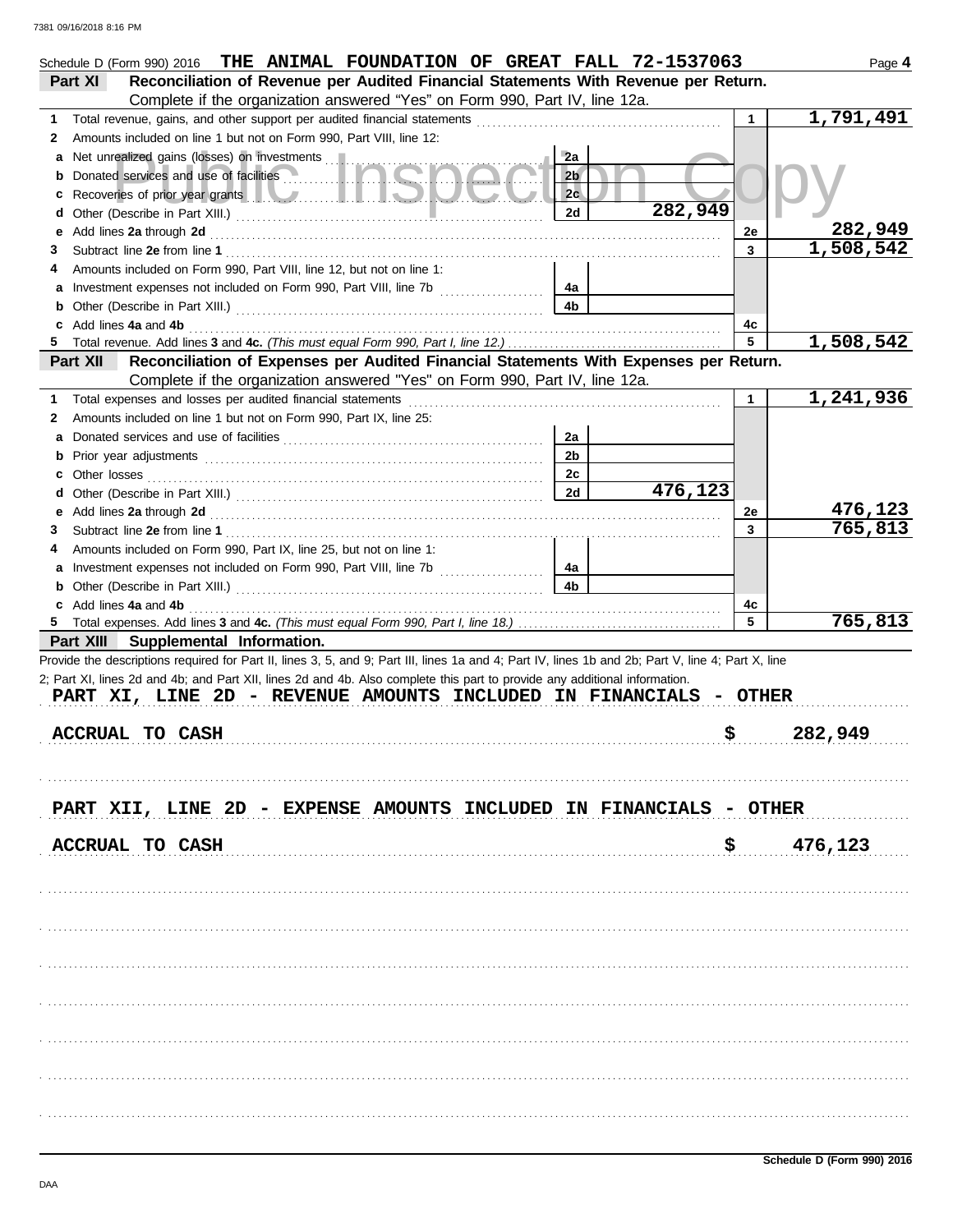| THE ANIMAL FOUNDATION OF GREAT FALL 72-1537063<br>Schedule D (Form 990) 2016<br>Part XIII Supplemental Information (continued) | Page 5 |
|--------------------------------------------------------------------------------------------------------------------------------|--------|
|                                                                                                                                |        |
| <b>Public Inspection Copy</b>                                                                                                  |        |
|                                                                                                                                |        |
|                                                                                                                                |        |
|                                                                                                                                |        |
|                                                                                                                                |        |
|                                                                                                                                |        |
|                                                                                                                                |        |
|                                                                                                                                |        |
|                                                                                                                                |        |
|                                                                                                                                |        |
|                                                                                                                                |        |
|                                                                                                                                |        |
|                                                                                                                                |        |
|                                                                                                                                |        |
|                                                                                                                                |        |
|                                                                                                                                |        |
|                                                                                                                                |        |
|                                                                                                                                |        |
|                                                                                                                                |        |
|                                                                                                                                |        |
|                                                                                                                                |        |
|                                                                                                                                |        |
|                                                                                                                                |        |
|                                                                                                                                |        |
|                                                                                                                                |        |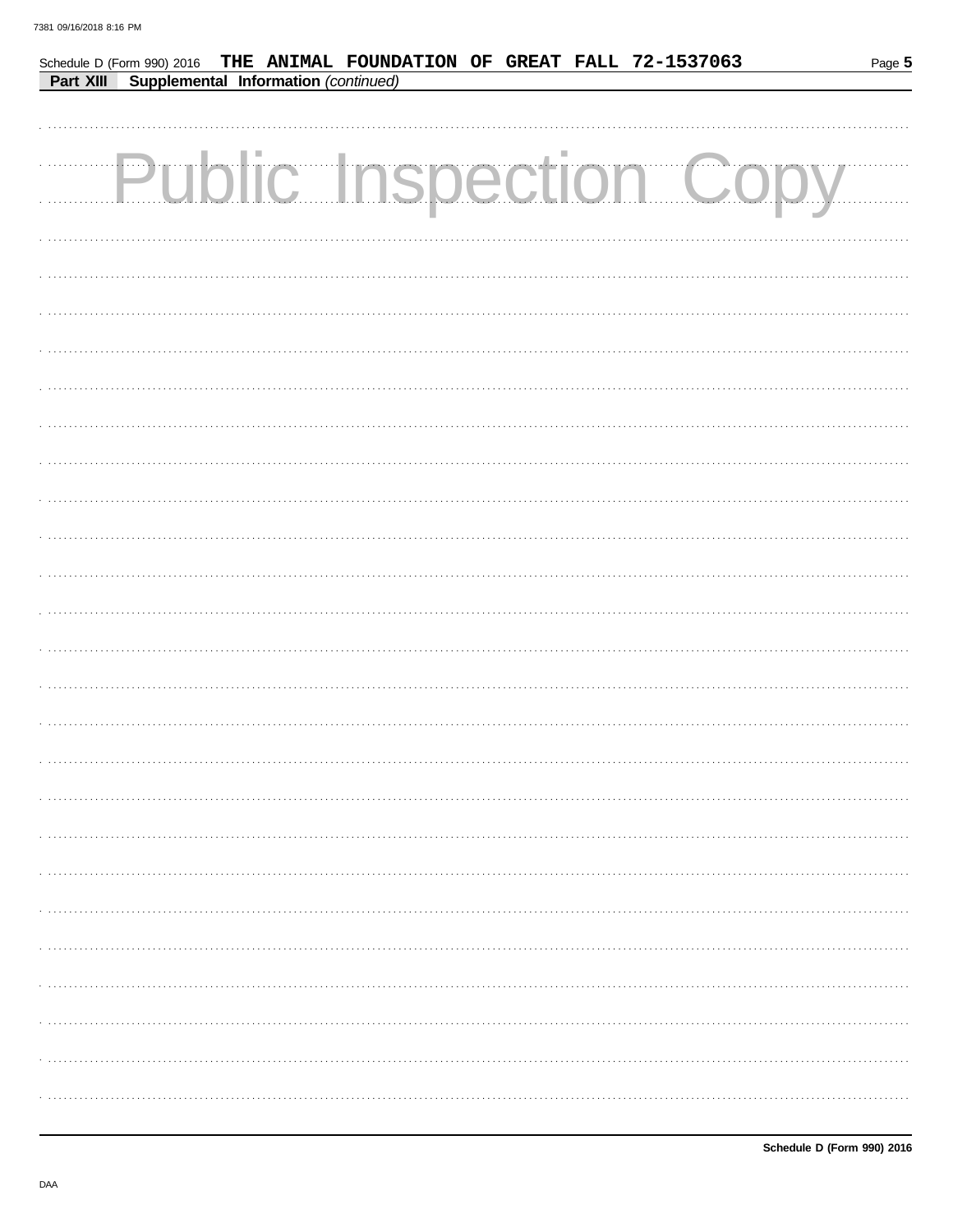| <b>SCHEDULE G</b>                                    |                                  |                                                              |   |                                                                  |                                                                                                                                                                               |                          | Supplemental Information Regarding Fundraising or Gaming Activities                                                                                                                                                                      |                                          | OMB No. 1545-0047                |  |  |
|------------------------------------------------------|----------------------------------|--------------------------------------------------------------|---|------------------------------------------------------------------|-------------------------------------------------------------------------------------------------------------------------------------------------------------------------------|--------------------------|------------------------------------------------------------------------------------------------------------------------------------------------------------------------------------------------------------------------------------------|------------------------------------------|----------------------------------|--|--|
|                                                      | (Form 990 or 990-EZ)             |                                                              |   | organization entered more than \$15,000 on Form 990-EZ, line 6a. |                                                                                                                                                                               |                          | Complete if the organization answered "Yes" on Form 990, Part IV, line 17, 18, or 19, or if the                                                                                                                                          |                                          |                                  |  |  |
| Department of the Treasury                           |                                  |                                                              |   | LI Attach to Form 990 or Form 990-EZ.                            |                                                                                                                                                                               |                          | Open to Public<br>Inspection                                                                                                                                                                                                             |                                          |                                  |  |  |
| Internal Revenue Service<br>Name of the organization |                                  |                                                              |   |                                                                  | La Information about Schedule G (Form 990 or 990-EZ) and its instructions is at www.irs.gov/form990.<br>Employer identification number<br>THE ANIMAL FOUNDATION OF GREAT FALL |                          |                                                                                                                                                                                                                                          |                                          |                                  |  |  |
| Part I                                               |                                  |                                                              |   |                                                                  |                                                                                                                                                                               |                          | Fundraising Activities. Complete if the organization answered "Yes" on Form 990, Part IV, line 17.                                                                                                                                       | 72-1537063                               |                                  |  |  |
|                                                      |                                  | Form 990-EZ filers are not required to complete this part.   |   |                                                                  |                                                                                                                                                                               |                          |                                                                                                                                                                                                                                          |                                          |                                  |  |  |
| $\mathbf 1$                                          |                                  |                                                              |   |                                                                  |                                                                                                                                                                               |                          | Indicate whether the organization raised funds through any of the following activities. Check all that apply.                                                                                                                            |                                          |                                  |  |  |
| a                                                    | Mail solicitations               |                                                              |   | e                                                                |                                                                                                                                                                               |                          | Solicitation of non-government grants                                                                                                                                                                                                    |                                          |                                  |  |  |
| b                                                    | Internet and email solicitations |                                                              | f |                                                                  |                                                                                                                                                                               |                          | Solicitation of government grants                                                                                                                                                                                                        |                                          |                                  |  |  |
| с                                                    | Phone solicitations              |                                                              |   | Special fundraising events<br>a                                  |                                                                                                                                                                               |                          |                                                                                                                                                                                                                                          |                                          |                                  |  |  |
| d                                                    | In-person solicitations          |                                                              |   |                                                                  |                                                                                                                                                                               |                          |                                                                                                                                                                                                                                          |                                          |                                  |  |  |
|                                                      |                                  |                                                              |   |                                                                  |                                                                                                                                                                               |                          | 2a Did the organization have a written or oral agreement with any individual (including officers, directors, trustees,<br>or key employees listed in Form 990, Part VII) or entity in connection with professional fundraising services? |                                          | Yes<br>No                        |  |  |
|                                                      |                                  | compensated at least \$5,000 by the organization.            |   |                                                                  |                                                                                                                                                                               |                          | b If "Yes," list the 10 highest paid individuals or entities (fundraisers) pursuant to agreements under which the fundraiser is to be                                                                                                    |                                          |                                  |  |  |
|                                                      |                                  |                                                              |   |                                                                  | (iii) Did fund-                                                                                                                                                               | raiser have              |                                                                                                                                                                                                                                          | (v) Amount paid to                       | (vi) Amount paid to              |  |  |
|                                                      |                                  | (i) Name and address of individual<br>or entity (fundraiser) |   | (ii) Activity                                                    |                                                                                                                                                                               | custody or<br>control of | (iv) Gross receipts<br>from activity                                                                                                                                                                                                     | (or retained by)<br>fundraiser listed in | (or retained by)<br>organization |  |  |
|                                                      |                                  |                                                              |   |                                                                  | contributions?                                                                                                                                                                |                          |                                                                                                                                                                                                                                          | col. (i)                                 |                                  |  |  |
|                                                      |                                  |                                                              |   |                                                                  | Yes I                                                                                                                                                                         | No                       |                                                                                                                                                                                                                                          |                                          |                                  |  |  |
| 1                                                    |                                  |                                                              |   |                                                                  |                                                                                                                                                                               |                          |                                                                                                                                                                                                                                          |                                          |                                  |  |  |
| $\mathbf{2}$                                         |                                  |                                                              |   |                                                                  |                                                                                                                                                                               |                          |                                                                                                                                                                                                                                          |                                          |                                  |  |  |
|                                                      |                                  |                                                              |   |                                                                  |                                                                                                                                                                               |                          |                                                                                                                                                                                                                                          |                                          |                                  |  |  |
| 3                                                    |                                  |                                                              |   |                                                                  |                                                                                                                                                                               |                          |                                                                                                                                                                                                                                          |                                          |                                  |  |  |
|                                                      |                                  |                                                              |   |                                                                  |                                                                                                                                                                               |                          |                                                                                                                                                                                                                                          |                                          |                                  |  |  |
| 4                                                    |                                  |                                                              |   |                                                                  |                                                                                                                                                                               |                          |                                                                                                                                                                                                                                          |                                          |                                  |  |  |
|                                                      |                                  |                                                              |   |                                                                  |                                                                                                                                                                               |                          |                                                                                                                                                                                                                                          |                                          |                                  |  |  |
| 5                                                    |                                  |                                                              |   |                                                                  |                                                                                                                                                                               |                          |                                                                                                                                                                                                                                          |                                          |                                  |  |  |
|                                                      |                                  |                                                              |   |                                                                  |                                                                                                                                                                               |                          |                                                                                                                                                                                                                                          |                                          |                                  |  |  |
|                                                      |                                  |                                                              |   |                                                                  |                                                                                                                                                                               |                          |                                                                                                                                                                                                                                          |                                          |                                  |  |  |
|                                                      |                                  |                                                              |   |                                                                  |                                                                                                                                                                               |                          |                                                                                                                                                                                                                                          |                                          |                                  |  |  |
| 7                                                    |                                  |                                                              |   |                                                                  |                                                                                                                                                                               |                          |                                                                                                                                                                                                                                          |                                          |                                  |  |  |
|                                                      |                                  |                                                              |   |                                                                  |                                                                                                                                                                               |                          |                                                                                                                                                                                                                                          |                                          |                                  |  |  |
| 8                                                    |                                  |                                                              |   |                                                                  |                                                                                                                                                                               |                          |                                                                                                                                                                                                                                          |                                          |                                  |  |  |
|                                                      |                                  |                                                              |   |                                                                  |                                                                                                                                                                               |                          |                                                                                                                                                                                                                                          |                                          |                                  |  |  |
| 9                                                    |                                  |                                                              |   |                                                                  |                                                                                                                                                                               |                          |                                                                                                                                                                                                                                          |                                          |                                  |  |  |
|                                                      |                                  |                                                              |   |                                                                  |                                                                                                                                                                               |                          |                                                                                                                                                                                                                                          |                                          |                                  |  |  |
| 10                                                   |                                  |                                                              |   |                                                                  |                                                                                                                                                                               |                          |                                                                                                                                                                                                                                          |                                          |                                  |  |  |
|                                                      |                                  |                                                              |   |                                                                  |                                                                                                                                                                               |                          |                                                                                                                                                                                                                                          |                                          |                                  |  |  |
| Total                                                |                                  |                                                              |   |                                                                  |                                                                                                                                                                               |                          |                                                                                                                                                                                                                                          |                                          |                                  |  |  |
| 3                                                    | registration or licensing.       |                                                              |   |                                                                  |                                                                                                                                                                               |                          | List all states in which the organization is registered or licensed to solicit contributions or has been notified it is exempt from                                                                                                      |                                          |                                  |  |  |
|                                                      |                                  |                                                              |   |                                                                  |                                                                                                                                                                               |                          |                                                                                                                                                                                                                                          |                                          |                                  |  |  |
|                                                      |                                  |                                                              |   |                                                                  |                                                                                                                                                                               |                          |                                                                                                                                                                                                                                          |                                          |                                  |  |  |
|                                                      |                                  |                                                              |   |                                                                  |                                                                                                                                                                               |                          |                                                                                                                                                                                                                                          |                                          |                                  |  |  |
|                                                      |                                  |                                                              |   |                                                                  |                                                                                                                                                                               |                          |                                                                                                                                                                                                                                          |                                          |                                  |  |  |
|                                                      |                                  |                                                              |   |                                                                  |                                                                                                                                                                               |                          |                                                                                                                                                                                                                                          |                                          |                                  |  |  |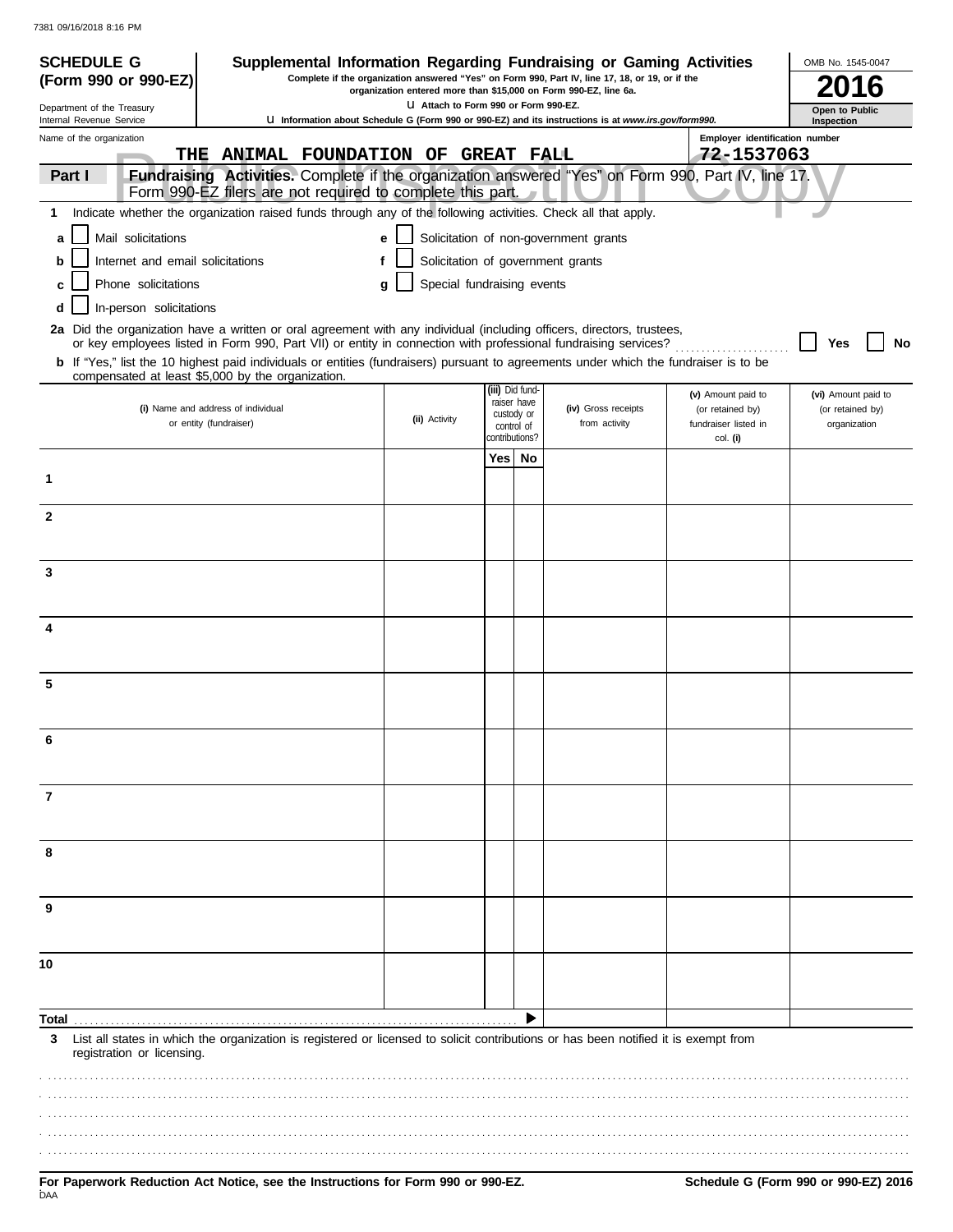Schedule G (Form 990 or 990-EZ) 2016

|  |  |  | THE ANIMAL FOUNDATION OF GREAT FALL 72-1537063                                            | Page 2 |
|--|--|--|-------------------------------------------------------------------------------------------|--------|
|  |  |  | mplete if the organization answered "Yes" on Form 990. Part IV, line 18, or reported more |        |

**Part II Fundraising Events.** Complete if the organization and Fundraising Events. Complete if the organization gross receipts greater than \$5,000. than \$15,000 of fundraising event contributions and gross income on Form 990-EZ, lines 1 and 6b. List events with

| Revenue                                                                                                                                                                                                                                      |  | 1 Gross receipts<br>2 Less: Contributions<br>3 Gross income (line 1 minus                                                        | (a) Event #1<br><b>BALL</b><br><b>FUR</b><br>(event type)<br>175,075<br>111,299<br>63,776                                                                                                                              | (b) Event $#2$<br>BRUTTLE CANDY S<br>(event type)<br>10,780<br>175<br>10,605 | (c) Other events<br>$\mathbf{1}$<br>(total number)<br>10,405<br>4,881<br>5,524 | (d) Total events<br>(add col. (a) through<br>$col.$ (c))<br>196,260<br>116,355<br>79,905 |  |  |  |  |
|----------------------------------------------------------------------------------------------------------------------------------------------------------------------------------------------------------------------------------------------|--|----------------------------------------------------------------------------------------------------------------------------------|------------------------------------------------------------------------------------------------------------------------------------------------------------------------------------------------------------------------|------------------------------------------------------------------------------|--------------------------------------------------------------------------------|------------------------------------------------------------------------------------------|--|--|--|--|
| Direct Expenses                                                                                                                                                                                                                              |  | 4 Cash prizes<br>5 Noncash prizes<br>6 Rent/facility costs<br>7 Food and beverages<br>8 Entertainment<br>9 Other direct expenses | 84,070                                                                                                                                                                                                                 | 3,675                                                                        | 6,940                                                                          | 94,685<br>$\frac{94,685}{-14,780}$                                                       |  |  |  |  |
| Gaming. Complete if the organization answered "Yes" on Form 990, Part IV, line 19, or reported more<br>Part III<br>than \$15,000 on Form 990-EZ, line 6a.<br>(b) Pull tabs/instant<br>(d) Total gaming (add<br>(a) Bingo<br>(c) Other gaming |  |                                                                                                                                  |                                                                                                                                                                                                                        |                                                                              |                                                                                |                                                                                          |  |  |  |  |
| Revenue<br>Direct Expenses                                                                                                                                                                                                                   |  | 1 Gross revenue<br>2 Cash prizes<br>3 Noncash prizes<br>4 Rent/facility costs<br>5 Other direct expenses<br>6 Volunteer labor    | Yes $%$<br>No                                                                                                                                                                                                          | bingo/progressive bingo<br>Yes  %<br>No.                                     | %<br><b>Yes</b><br>No.                                                         | col. (a) through col. (c))                                                               |  |  |  |  |
| 9                                                                                                                                                                                                                                            |  | <b>b</b> If "No," explain:<br><b>b</b> If "Yes," explain:                                                                        | 10a Were any of the organization's gaming licenses revoked, suspended, or terminated during the tax year?<br>10a Were any of the organization's gaming licenses revoked, suspended, or terminated during the tax year? |                                                                              |                                                                                | Yes<br>No<br>Yes<br>No                                                                   |  |  |  |  |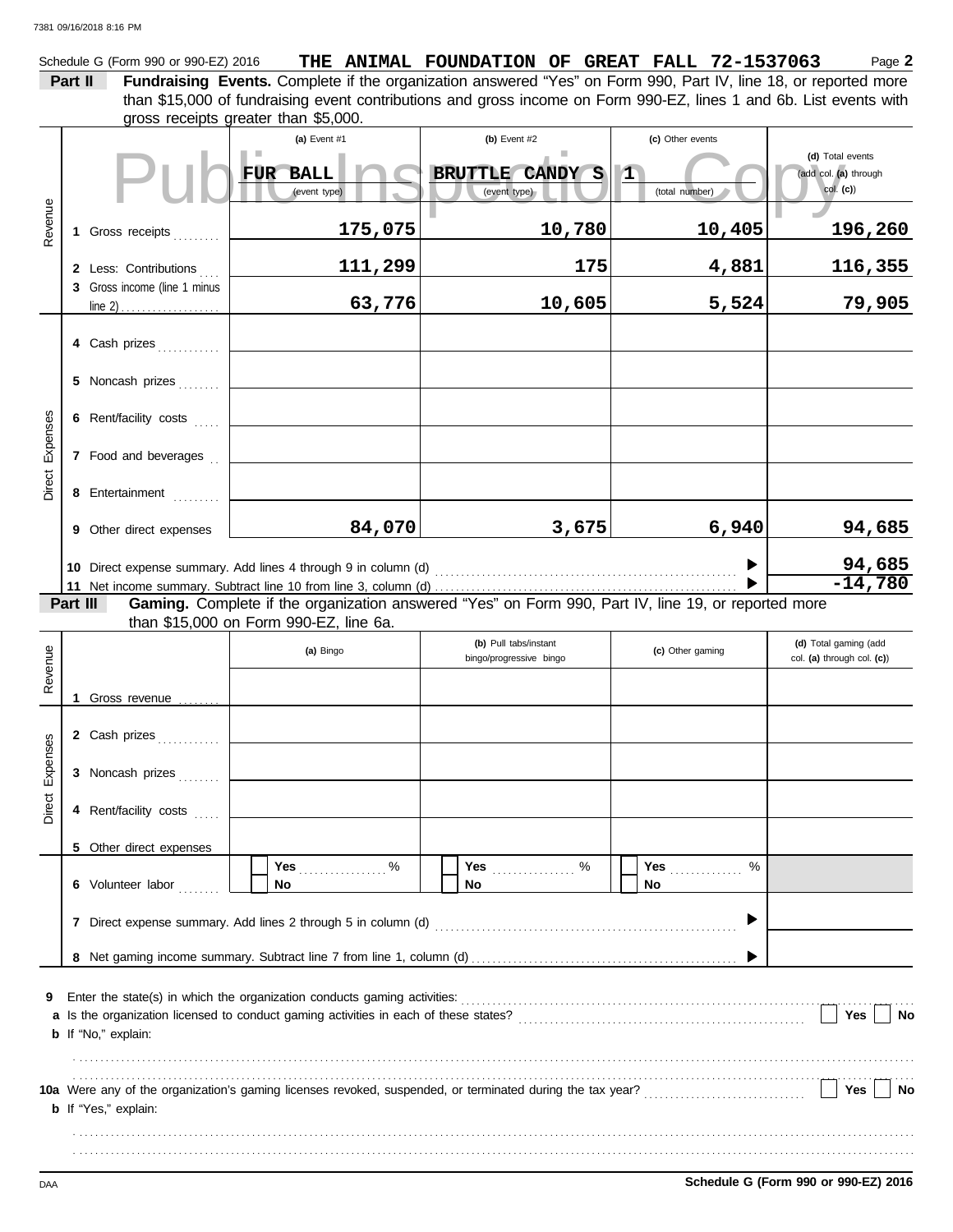|             |          | Schedule G (Form 990 or 990-EZ) 2016                                                  |  |          |  | THE ANIMAL FOUNDATION OF GREAT FALL 72-1537063                                                                                                                                                                           |  |           |  |                                      |                 |     | Page 3    |
|-------------|----------|---------------------------------------------------------------------------------------|--|----------|--|--------------------------------------------------------------------------------------------------------------------------------------------------------------------------------------------------------------------------|--|-----------|--|--------------------------------------|-----------------|-----|-----------|
| 11          |          |                                                                                       |  |          |  |                                                                                                                                                                                                                          |  |           |  |                                      |                 | Yes | <b>No</b> |
| 12          |          |                                                                                       |  |          |  | Is the organization a grantor, beneficiary or trustee of a trust, or a member of a partnership or other entity                                                                                                           |  |           |  |                                      |                 |     |           |
|             |          |                                                                                       |  |          |  |                                                                                                                                                                                                                          |  |           |  |                                      |                 | Yes | No        |
| 13          |          | Indicate the percentage of gaming activity conducted in:                              |  |          |  |                                                                                                                                                                                                                          |  |           |  |                                      |                 |     |           |
| a           |          |                                                                                       |  |          |  |                                                                                                                                                                                                                          |  |           |  |                                      | 13а             |     | %         |
| $\mathbf b$ |          | The organization's facility<br>An outside facility                                    |  |          |  |                                                                                                                                                                                                                          |  | mating Co |  |                                      | 13 <sub>b</sub> |     | $\%$      |
| 14          | records: |                                                                                       |  |          |  | Enter the name and address of the person who prepares the organization's gaming/special events books and                                                                                                                 |  |           |  |                                      |                 |     |           |
|             |          |                                                                                       |  |          |  |                                                                                                                                                                                                                          |  |           |  |                                      |                 |     |           |
|             |          |                                                                                       |  |          |  | Address <b>u</b>                                                                                                                                                                                                         |  |           |  |                                      |                 |     |           |
| 15a         | revenue? |                                                                                       |  |          |  | Does the organization have a contract with a third party from whom the organization receives gaming                                                                                                                      |  |           |  |                                      |                 | Yes | No        |
|             |          |                                                                                       |  |          |  |                                                                                                                                                                                                                          |  |           |  |                                      |                 |     |           |
|             |          |                                                                                       |  |          |  |                                                                                                                                                                                                                          |  |           |  |                                      |                 |     |           |
|             |          | If "Yes," enter name and address of the third party:                                  |  |          |  |                                                                                                                                                                                                                          |  |           |  |                                      |                 |     |           |
|             |          |                                                                                       |  |          |  |                                                                                                                                                                                                                          |  |           |  |                                      |                 |     |           |
|             |          |                                                                                       |  |          |  |                                                                                                                                                                                                                          |  |           |  |                                      |                 |     |           |
|             |          |                                                                                       |  |          |  | Address <b>u</b>                                                                                                                                                                                                         |  |           |  |                                      |                 |     |           |
| 16          |          | Gaming manager information:                                                           |  |          |  |                                                                                                                                                                                                                          |  |           |  |                                      |                 |     |           |
|             |          |                                                                                       |  |          |  |                                                                                                                                                                                                                          |  |           |  |                                      |                 |     |           |
|             |          |                                                                                       |  |          |  |                                                                                                                                                                                                                          |  |           |  |                                      |                 |     |           |
|             |          |                                                                                       |  |          |  | Description of services provided <b>u</b> electron contains a service of the service of the services and services provided <b>u</b>                                                                                      |  |           |  |                                      |                 |     |           |
|             |          |                                                                                       |  |          |  |                                                                                                                                                                                                                          |  |           |  |                                      |                 |     |           |
|             |          | Director/officer                                                                      |  | Employee |  | Independent contractor                                                                                                                                                                                                   |  |           |  |                                      |                 |     |           |
|             |          |                                                                                       |  |          |  |                                                                                                                                                                                                                          |  |           |  |                                      |                 |     |           |
| 17          |          | Mandatory distributions:                                                              |  |          |  |                                                                                                                                                                                                                          |  |           |  |                                      |                 |     |           |
| a           |          |                                                                                       |  |          |  | Is the organization required under state law to make charitable distributions from the gaming proceeds to                                                                                                                |  |           |  |                                      |                 |     |           |
|             |          |                                                                                       |  |          |  |                                                                                                                                                                                                                          |  |           |  |                                      |                 | Yes | No        |
|             |          |                                                                                       |  |          |  | Enter the amount of distributions required under state law to be distributed to other exempt organizations or                                                                                                            |  |           |  |                                      |                 |     |           |
|             |          | spent in the organization's own exempt activities during the tax year $\mathbf{u}$ \$ |  |          |  |                                                                                                                                                                                                                          |  |           |  |                                      |                 |     |           |
|             | Part IV  | See instructions                                                                      |  |          |  | Supplemental Information. Provide the explanations required by Part I, line 2b, columns (iii) and (v); and<br>Part III, lines 9, 9b, 10b, 15b, 15c, 16, and 17b, as applicable. Also provide any additional information. |  |           |  |                                      |                 |     |           |
|             |          |                                                                                       |  |          |  |                                                                                                                                                                                                                          |  |           |  |                                      |                 |     |           |
|             |          |                                                                                       |  |          |  |                                                                                                                                                                                                                          |  |           |  |                                      |                 |     |           |
|             |          |                                                                                       |  |          |  |                                                                                                                                                                                                                          |  |           |  |                                      |                 |     |           |
|             |          |                                                                                       |  |          |  |                                                                                                                                                                                                                          |  |           |  |                                      |                 |     |           |
|             |          |                                                                                       |  |          |  |                                                                                                                                                                                                                          |  |           |  |                                      |                 |     |           |
|             |          |                                                                                       |  |          |  |                                                                                                                                                                                                                          |  |           |  |                                      |                 |     |           |
|             |          |                                                                                       |  |          |  |                                                                                                                                                                                                                          |  |           |  |                                      |                 |     |           |
|             |          |                                                                                       |  |          |  |                                                                                                                                                                                                                          |  |           |  |                                      |                 |     |           |
|             |          |                                                                                       |  |          |  |                                                                                                                                                                                                                          |  |           |  |                                      |                 |     |           |
|             |          |                                                                                       |  |          |  |                                                                                                                                                                                                                          |  |           |  |                                      |                 |     |           |
|             |          |                                                                                       |  |          |  |                                                                                                                                                                                                                          |  |           |  |                                      |                 |     |           |
|             |          |                                                                                       |  |          |  |                                                                                                                                                                                                                          |  |           |  |                                      |                 |     |           |
|             |          |                                                                                       |  |          |  |                                                                                                                                                                                                                          |  |           |  | Schedule G (Form 990 or 990-EZ) 2016 |                 |     |           |

DAA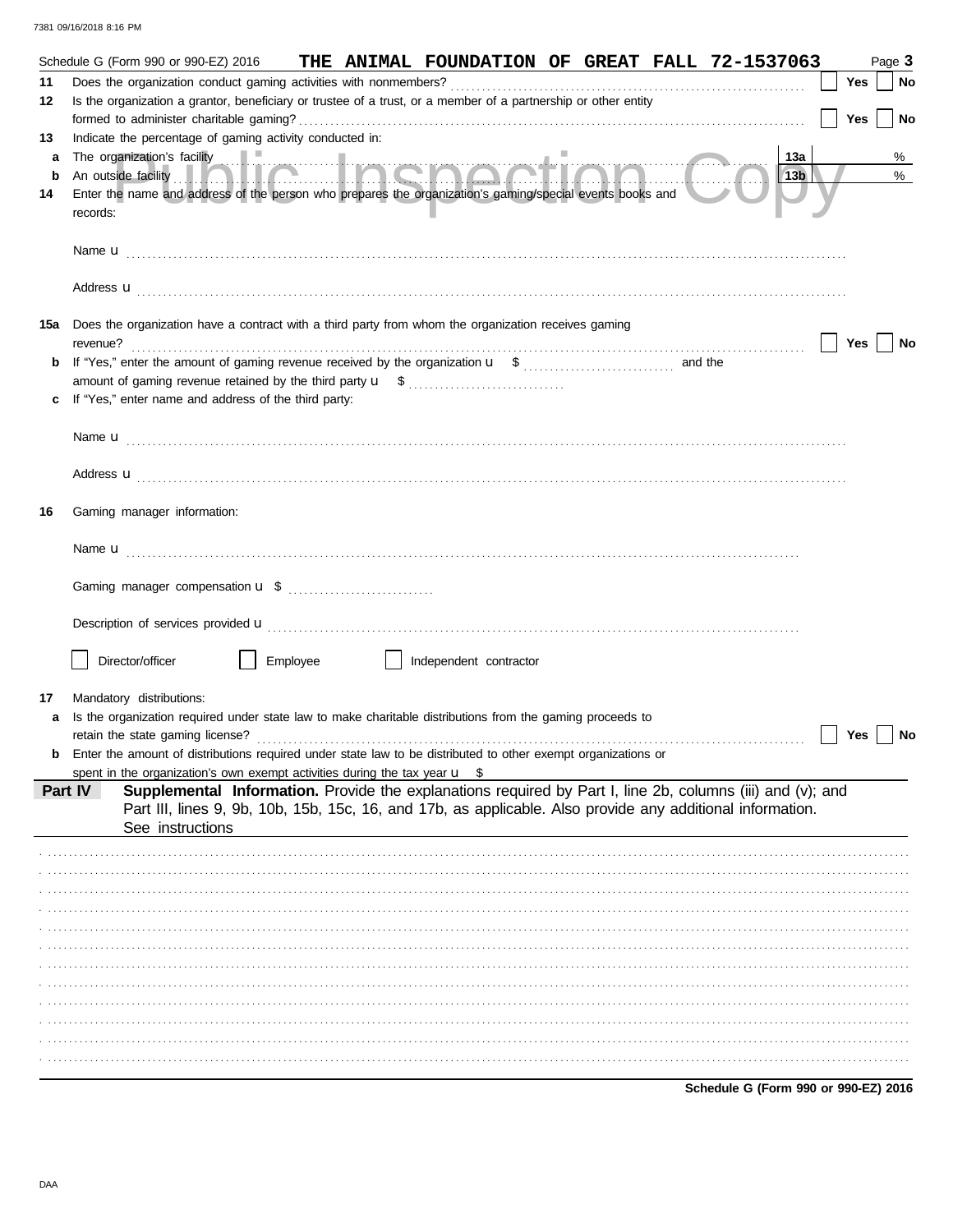|  |  | 7381 09/16/2018 8:16 PM |  |  |
|--|--|-------------------------|--|--|
|--|--|-------------------------|--|--|

|          | <b>SCHEDULE M</b>                                                                                                  |                                                                                                                       |                            |                   |  |  |                                                                                            |    |             |  |                                       | OMB No. 1545-0047     |                   |    |
|----------|--------------------------------------------------------------------------------------------------------------------|-----------------------------------------------------------------------------------------------------------------------|----------------------------|-------------------|--|--|--------------------------------------------------------------------------------------------|----|-------------|--|---------------------------------------|-----------------------|-------------------|----|
|          | (Form 990)                                                                                                         | <b>Noncash Contributions</b><br>La Complete if the organizations answered "Yes" on Form 990, Part IV, lines 29 or 30. |                            |                   |  |  |                                                                                            |    |             |  | 2016                                  |                       |                   |    |
|          | <b>u</b> Attach to Form 990.                                                                                       |                                                                                                                       |                            |                   |  |  |                                                                                            |    |             |  |                                       | <b>Open To Public</b> |                   |    |
|          | Department of the Treasury<br>Internal Revenue Service                                                             |                                                                                                                       |                            |                   |  |  | La Information about Schedule M (Form 990) and its instructions is at www.irs.gov/form990. |    |             |  |                                       |                       | <b>Inspection</b> |    |
|          | Name of the organization                                                                                           |                                                                                                                       |                            |                   |  |  |                                                                                            |    |             |  | <b>Employer identification number</b> |                       |                   |    |
|          | THE ANIMAL FOUNDATION OF GREAT FALL                                                                                |                                                                                                                       |                            |                   |  |  |                                                                                            |    |             |  | 72-1537063                            |                       |                   |    |
|          | <b>Types of Property</b><br>Part I                                                                                 |                                                                                                                       |                            |                   |  |  |                                                                                            |    |             |  |                                       |                       |                   |    |
|          |                                                                                                                    | (a)                                                                                                                   |                            | (b)               |  |  | (c)                                                                                        |    |             |  | (d)                                   |                       |                   |    |
|          |                                                                                                                    | Check if                                                                                                              | Number of contributions or |                   |  |  | Noncash contribution<br>amounts reported on                                                |    |             |  | Method of determining                 |                       |                   |    |
|          |                                                                                                                    | applicable                                                                                                            |                            | items contributed |  |  | Form 990, Part VIII, line 1g                                                               |    |             |  | noncash contribution amounts          |                       |                   |    |
| 1        | Art - Works of art                                                                                                 |                                                                                                                       |                            |                   |  |  |                                                                                            |    |             |  |                                       |                       |                   |    |
| 2        | Art - Historical treasures                                                                                         |                                                                                                                       |                            |                   |  |  |                                                                                            |    |             |  |                                       |                       |                   |    |
| 3        | Art - Fractional interests                                                                                         |                                                                                                                       |                            |                   |  |  |                                                                                            |    |             |  |                                       |                       |                   |    |
| 4        | Books and publications                                                                                             |                                                                                                                       |                            |                   |  |  |                                                                                            |    |             |  |                                       |                       |                   |    |
| 5        | Clothing and household                                                                                             |                                                                                                                       |                            |                   |  |  |                                                                                            |    |             |  |                                       |                       |                   |    |
|          | $\mathsf{goods}\xrightarrow{\hspace{0.5cm}}$                                                                       |                                                                                                                       |                            |                   |  |  |                                                                                            |    |             |  |                                       |                       |                   |    |
| 6        | Cars and other vehicles                                                                                            |                                                                                                                       |                            |                   |  |  |                                                                                            |    |             |  |                                       |                       |                   |    |
| 7        | Boats and planes                                                                                                   |                                                                                                                       |                            |                   |  |  |                                                                                            |    |             |  |                                       |                       |                   |    |
| 8        | Intellectual property                                                                                              |                                                                                                                       |                            |                   |  |  |                                                                                            |    |             |  |                                       |                       |                   |    |
| 9        | Securities - Publicly traded                                                                                       | $\mathbf x$                                                                                                           | 5                          |                   |  |  | 52,455                                                                                     |    |             |  | <b>HIGH/LOW MEAN</b>                  |                       |                   |    |
| 10       | Securities - Closely held stock                                                                                    |                                                                                                                       |                            |                   |  |  |                                                                                            |    |             |  |                                       |                       |                   |    |
| 11       | Securities - Partnership, LLC,                                                                                     |                                                                                                                       |                            |                   |  |  |                                                                                            |    |             |  |                                       |                       |                   |    |
|          | or trust interests                                                                                                 |                                                                                                                       |                            |                   |  |  |                                                                                            |    |             |  |                                       |                       |                   |    |
| 12       | Securities - Miscellaneous                                                                                         |                                                                                                                       |                            |                   |  |  |                                                                                            |    |             |  |                                       |                       |                   |    |
| 13       | Qualified conservation                                                                                             |                                                                                                                       |                            |                   |  |  |                                                                                            |    |             |  |                                       |                       |                   |    |
|          | contribution - Historic                                                                                            |                                                                                                                       |                            |                   |  |  |                                                                                            |    |             |  |                                       |                       |                   |    |
|          | structures                                                                                                         |                                                                                                                       |                            |                   |  |  |                                                                                            |    |             |  |                                       |                       |                   |    |
| 14       | Qualified conservation                                                                                             |                                                                                                                       |                            |                   |  |  |                                                                                            |    |             |  |                                       |                       |                   |    |
|          | contribution - Other                                                                                               |                                                                                                                       |                            |                   |  |  |                                                                                            |    |             |  |                                       |                       |                   |    |
| 15       | Real estate - Residential                                                                                          |                                                                                                                       |                            |                   |  |  |                                                                                            |    |             |  |                                       |                       |                   |    |
| 16       | Real estate - Commercial                                                                                           |                                                                                                                       |                            |                   |  |  |                                                                                            |    |             |  |                                       |                       |                   |    |
| 17       | Real estate - Other                                                                                                |                                                                                                                       |                            |                   |  |  |                                                                                            |    |             |  |                                       |                       |                   |    |
| 18       |                                                                                                                    | $\mathbf x$                                                                                                           | 37                         |                   |  |  | 4,366                                                                                      |    | <b>COST</b> |  |                                       |                       |                   |    |
| 19<br>20 | Food inventory                                                                                                     | $\mathbf x$                                                                                                           | 2                          |                   |  |  | 655                                                                                        |    | <b>COST</b> |  |                                       |                       |                   |    |
|          | Drugs and medical supplies                                                                                         |                                                                                                                       |                            |                   |  |  |                                                                                            |    |             |  |                                       |                       |                   |    |
| 21<br>22 | Taxidermy                                                                                                          |                                                                                                                       |                            |                   |  |  |                                                                                            |    |             |  |                                       |                       |                   |    |
| 23       | Historical artifacts<br>Scientific specimens                                                                       |                                                                                                                       |                            |                   |  |  |                                                                                            |    |             |  |                                       |                       |                   |    |
| 24       | Archeological artifacts                                                                                            |                                                                                                                       |                            |                   |  |  |                                                                                            |    |             |  |                                       |                       |                   |    |
| 25       | Other <b>u</b> (SILENT AUCTION)                                                                                    | $\mathbf x$                                                                                                           | 189                        |                   |  |  | 51,374                                                                                     |    |             |  | COST/SALE PRICE                       |                       |                   |    |
| 26       | Other <b>u</b> ( OFFICE EQUIP                                                                                      | $\mathbf x$                                                                                                           | 1                          |                   |  |  | 2,500                                                                                      |    | <b>COST</b> |  |                                       |                       |                   |    |
| 27       | Other <b>u</b> (SHELTER SUPPLIE)                                                                                   | X                                                                                                                     | 92                         |                   |  |  | 26,848                                                                                     |    |             |  | <b>COST/THRIFT</b>                    | <b>SHOP</b>           |                   |    |
| 28       | Other $\mathbf{u}$ (                                                                                               |                                                                                                                       |                            |                   |  |  |                                                                                            |    |             |  |                                       |                       |                   |    |
| 29       | Number of Forms 8283 received by the organization during the tax year for contributions for                        |                                                                                                                       |                            |                   |  |  |                                                                                            |    |             |  |                                       |                       |                   |    |
|          | which the organization completed Form 8283, Part IV, Donee Acknowledgement [                                       |                                                                                                                       |                            |                   |  |  |                                                                                            | 29 |             |  |                                       |                       |                   |    |
|          |                                                                                                                    |                                                                                                                       |                            |                   |  |  |                                                                                            |    |             |  |                                       |                       | Yes               | No |
| 30a      | During the year, did the organization receive by contribution any property reported in Part I, lines 1 through     |                                                                                                                       |                            |                   |  |  |                                                                                            |    |             |  |                                       |                       |                   |    |
|          | 28, that it must hold for at least three years from the date of the initial contribution, and which isn't required |                                                                                                                       |                            |                   |  |  |                                                                                            |    |             |  |                                       |                       |                   |    |
|          |                                                                                                                    |                                                                                                                       |                            |                   |  |  |                                                                                            |    |             |  |                                       | 30a                   |                   | X  |
| b        | If "Yes," describe the arrangement in Part II.                                                                     |                                                                                                                       |                            |                   |  |  |                                                                                            |    |             |  |                                       |                       |                   |    |
| 31       | Does the organization have a gift acceptance policy that requires the review of any nonstandard                    |                                                                                                                       |                            |                   |  |  |                                                                                            |    |             |  |                                       |                       |                   |    |
|          | contributions?                                                                                                     |                                                                                                                       |                            |                   |  |  |                                                                                            |    |             |  |                                       | 31                    |                   | X  |
| 32a      | Does the organization hire or use third parties or related organizations to solicit, process, or sell noncash      |                                                                                                                       |                            |                   |  |  |                                                                                            |    |             |  |                                       |                       |                   |    |
|          | contributions?                                                                                                     |                                                                                                                       |                            |                   |  |  |                                                                                            |    |             |  |                                       | 32a                   |                   | X  |
| b        | If "Yes," describe in Part II.                                                                                     |                                                                                                                       |                            |                   |  |  |                                                                                            |    |             |  |                                       |                       |                   |    |
| 33       | If the organization didn't report an amount in column (c) for a type of property for which column (a) is checked,  |                                                                                                                       |                            |                   |  |  |                                                                                            |    |             |  |                                       |                       |                   |    |
|          | describe in Part II.                                                                                               |                                                                                                                       |                            |                   |  |  |                                                                                            |    |             |  |                                       |                       |                   |    |

**For Paperwork Reduction Act Notice, see the Instructions for Form 990. Schedule M (Form 990) (2016)**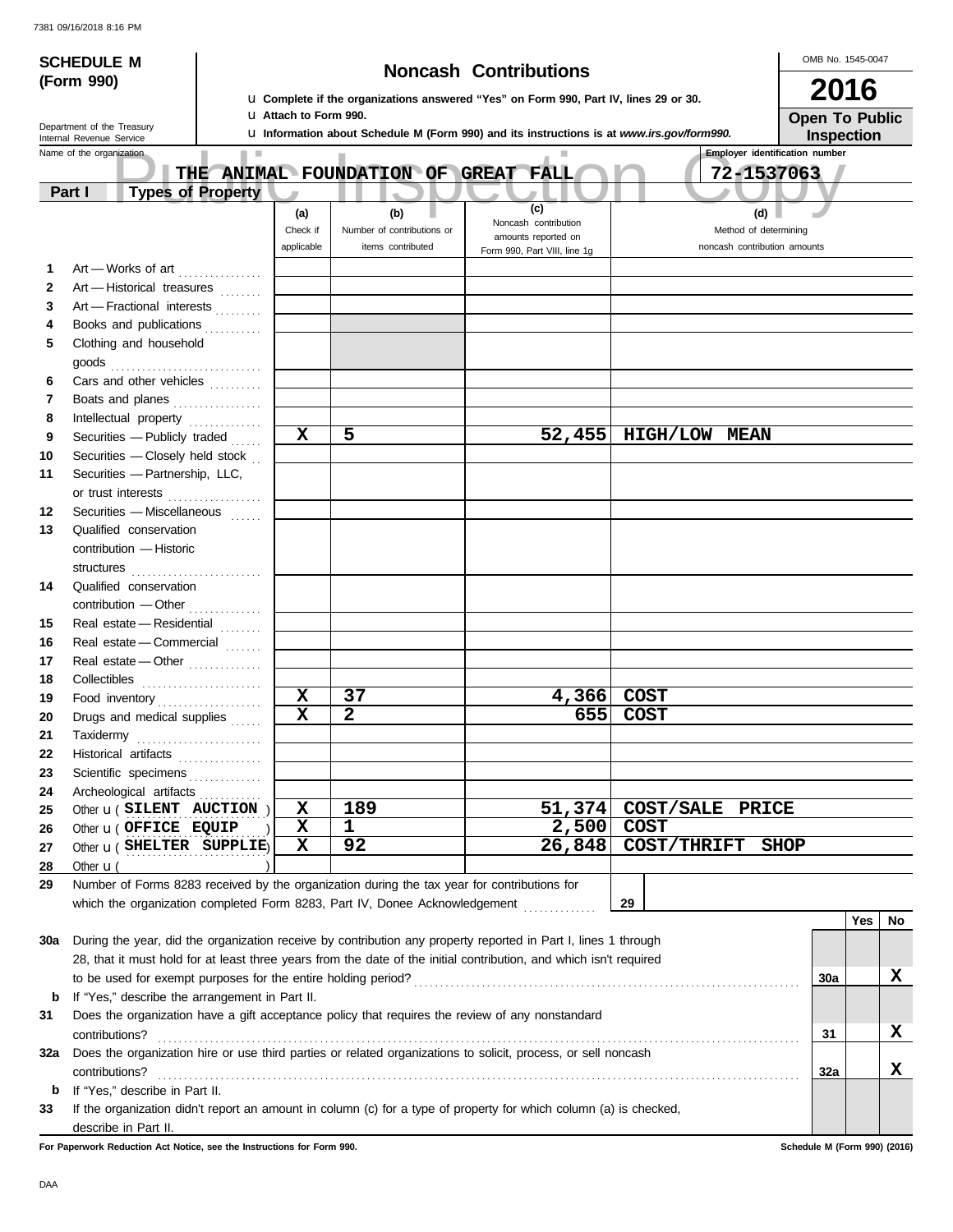| Schedule M (Form 990) (2016) |  |  | THE ANIMAL FOUNDATION OF GREAT FALL 72-1537063                                    |  |                               | Page 2                                                                                                                                                                                                                       |
|------------------------------|--|--|-----------------------------------------------------------------------------------|--|-------------------------------|------------------------------------------------------------------------------------------------------------------------------------------------------------------------------------------------------------------------------|
| Part II                      |  |  |                                                                                   |  |                               | Supplemental Information. Provide the information required by Part I, lines 30b, 32b, and 33, and whether<br>the organization is reporting in Part I, column (b), the number of contributions, the number of items received, |
|                              |  |  | or a combination of both. Also complete this part for any additional information. |  |                               |                                                                                                                                                                                                                              |
|                              |  |  |                                                                                   |  |                               |                                                                                                                                                                                                                              |
|                              |  |  |                                                                                   |  | <b>Public Inspection Copy</b> |                                                                                                                                                                                                                              |
|                              |  |  |                                                                                   |  |                               |                                                                                                                                                                                                                              |
|                              |  |  |                                                                                   |  |                               |                                                                                                                                                                                                                              |
|                              |  |  |                                                                                   |  |                               |                                                                                                                                                                                                                              |
|                              |  |  |                                                                                   |  |                               |                                                                                                                                                                                                                              |
|                              |  |  |                                                                                   |  |                               |                                                                                                                                                                                                                              |
|                              |  |  |                                                                                   |  |                               |                                                                                                                                                                                                                              |
|                              |  |  |                                                                                   |  |                               |                                                                                                                                                                                                                              |
|                              |  |  |                                                                                   |  |                               |                                                                                                                                                                                                                              |
|                              |  |  |                                                                                   |  |                               |                                                                                                                                                                                                                              |
|                              |  |  |                                                                                   |  |                               |                                                                                                                                                                                                                              |
|                              |  |  |                                                                                   |  |                               |                                                                                                                                                                                                                              |
|                              |  |  |                                                                                   |  |                               |                                                                                                                                                                                                                              |
|                              |  |  |                                                                                   |  |                               |                                                                                                                                                                                                                              |
|                              |  |  |                                                                                   |  |                               |                                                                                                                                                                                                                              |
|                              |  |  |                                                                                   |  |                               |                                                                                                                                                                                                                              |
|                              |  |  |                                                                                   |  |                               |                                                                                                                                                                                                                              |
|                              |  |  |                                                                                   |  |                               |                                                                                                                                                                                                                              |
|                              |  |  |                                                                                   |  |                               |                                                                                                                                                                                                                              |
|                              |  |  |                                                                                   |  |                               |                                                                                                                                                                                                                              |
|                              |  |  |                                                                                   |  |                               |                                                                                                                                                                                                                              |
|                              |  |  |                                                                                   |  |                               |                                                                                                                                                                                                                              |
|                              |  |  |                                                                                   |  |                               |                                                                                                                                                                                                                              |
|                              |  |  |                                                                                   |  |                               |                                                                                                                                                                                                                              |
|                              |  |  |                                                                                   |  |                               |                                                                                                                                                                                                                              |
|                              |  |  |                                                                                   |  |                               |                                                                                                                                                                                                                              |
|                              |  |  |                                                                                   |  |                               |                                                                                                                                                                                                                              |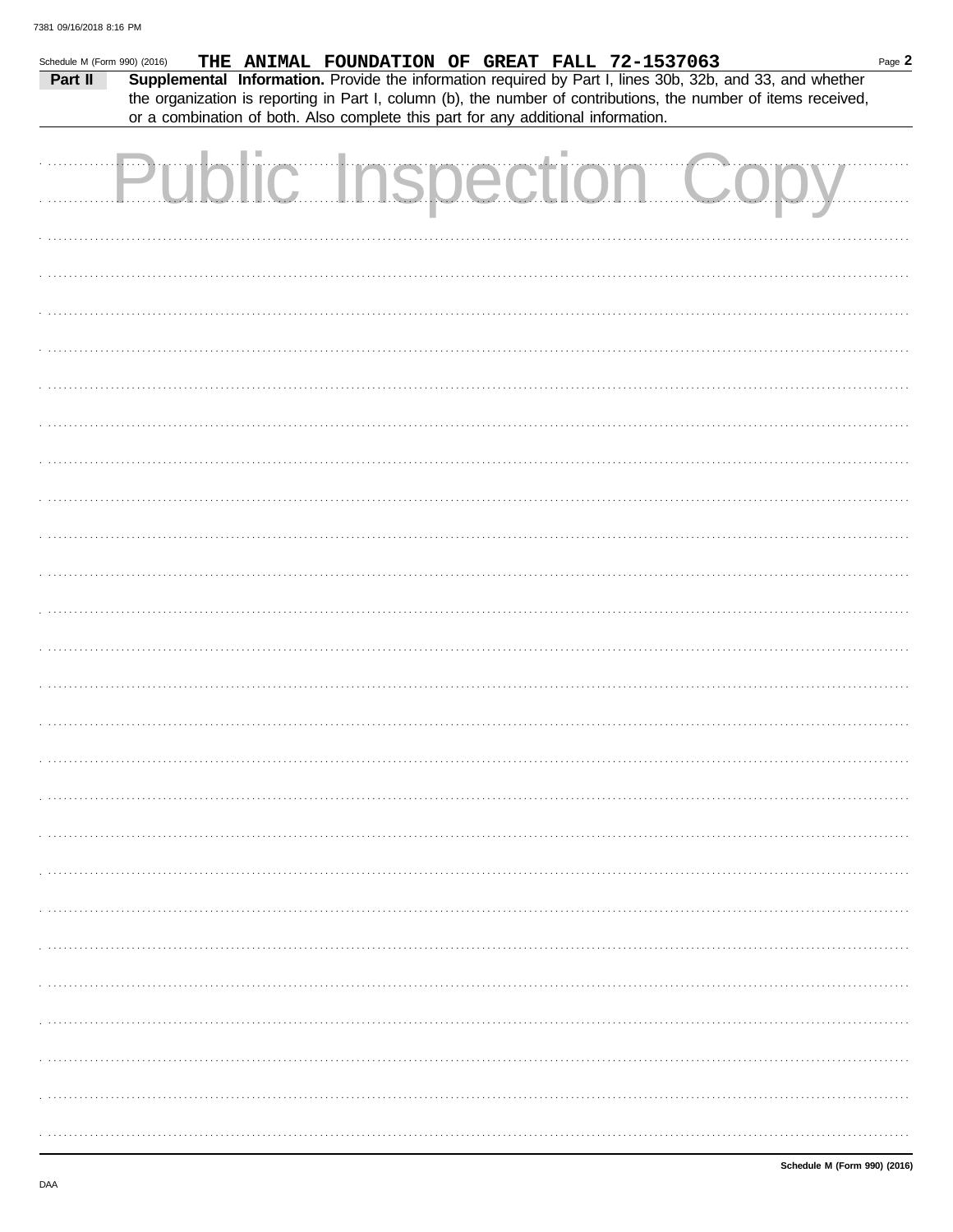| <b>SCHEDULE O</b>                                                                                                                                 | Supplemental Information to Form 990 or 990-EZ                                                                                         | OMB No. 1545-0047            |  |  |  |  |  |  |  |  |  |
|---------------------------------------------------------------------------------------------------------------------------------------------------|----------------------------------------------------------------------------------------------------------------------------------------|------------------------------|--|--|--|--|--|--|--|--|--|
| (Form 990 or 990-EZ)                                                                                                                              | Complete to provide information for responses to specific questions on<br>Form 990 or 990-EZ or to provide any additional information. |                              |  |  |  |  |  |  |  |  |  |
|                                                                                                                                                   | u Attach to Form 990 or 990-EZ.<br>Department of the Treasury                                                                          |                              |  |  |  |  |  |  |  |  |  |
| Internal Revenue Service                                                                                                                          | La Information about Schedule O (Form 990 or 990-EZ) and its instructions is at www.irs.gov/form990.                                   | Open to Public<br>Inspection |  |  |  |  |  |  |  |  |  |
| <b>Employer identification number</b><br>Name of the organization<br><b>THE</b><br><b>ANIMAL FOUNDATION OF</b><br><b>GREAT FALL</b><br>72-1537063 |                                                                                                                                        |                              |  |  |  |  |  |  |  |  |  |
| FORM 990, PART VI, LINE 11B - ORGANIZATION'S PROCESS<br>REVIEW FORM 990<br>TO.                                                                    |                                                                                                                                        |                              |  |  |  |  |  |  |  |  |  |
| THE 990 WAS REVIEWED BY AN OFFICER PRIOR TO FILING.                                                                                               |                                                                                                                                        |                              |  |  |  |  |  |  |  |  |  |
|                                                                                                                                                   |                                                                                                                                        |                              |  |  |  |  |  |  |  |  |  |
|                                                                                                                                                   | FORM 990, PART VI, LINE 12C - ENFORCEMENT<br>CONFLICTS POLICY<br>OF                                                                    |                              |  |  |  |  |  |  |  |  |  |
|                                                                                                                                                   | ALL POLICIES ARE REVIEWED<br>BY<br><b>BOARD</b><br><b>ANNUALLY</b><br>INCLUDING THE<br>THE                                             | CONFLICT OF                  |  |  |  |  |  |  |  |  |  |
| <b>INTEREST</b>                                                                                                                                   | <b>POLICY</b>                                                                                                                          |                              |  |  |  |  |  |  |  |  |  |
|                                                                                                                                                   |                                                                                                                                        |                              |  |  |  |  |  |  |  |  |  |
|                                                                                                                                                   | FORM 990, PART VI, LINE 15A - COMPENSATION PROCESS FOR TOP OFFICIAL                                                                    |                              |  |  |  |  |  |  |  |  |  |
| <b>COMPENSATION IS</b>                                                                                                                            | <b>DECIDED</b><br><b>BOARD</b><br><b>TRUSTEES</b><br><b>AFTER</b><br>BY<br>THE<br>OF<br><b>ANALYZING</b>                               | THE                          |  |  |  |  |  |  |  |  |  |
| <b>FINANCIALS OF</b>                                                                                                                              | COMPARING<br>ORGANIZATION AND<br>THE<br>SALARY OF<br>THE                                                                               | OTHER EXECUTIVE              |  |  |  |  |  |  |  |  |  |
| <b>DIRECTORS IN</b>                                                                                                                               | THE LOCAL AREA.                                                                                                                        |                              |  |  |  |  |  |  |  |  |  |
|                                                                                                                                                   |                                                                                                                                        |                              |  |  |  |  |  |  |  |  |  |
|                                                                                                                                                   | FORM 990, PART VI, LINE $19$ -<br>GOVERNING DOCUMENTS<br><b>DISCLOSURE</b>                                                             | <b>EXPLANATION</b>           |  |  |  |  |  |  |  |  |  |
| GOVERNING DOCUMENTS,                                                                                                                              | <b>INTEREST</b><br>CONFLICT<br>OF<br>POLICY AND<br>THE                                                                                 | <b>FINANCIALS WOULD</b>      |  |  |  |  |  |  |  |  |  |
| <b>BE AVAILABLE</b>                                                                                                                               | TO<br>THE PUBLIC UPON REQUEST.                                                                                                         |                              |  |  |  |  |  |  |  |  |  |
|                                                                                                                                                   |                                                                                                                                        |                              |  |  |  |  |  |  |  |  |  |
|                                                                                                                                                   | FORM 990, PART XI, LINE 9 - OTHER CHANGES IN NET ASSETS EXPLANATION                                                                    |                              |  |  |  |  |  |  |  |  |  |
| <b>ACCRUAL TO CASH</b>                                                                                                                            | \$                                                                                                                                     | 282,949                      |  |  |  |  |  |  |  |  |  |
| <b>ACCRUAL TO CASH</b>                                                                                                                            | \$                                                                                                                                     | $-476, 123$                  |  |  |  |  |  |  |  |  |  |
| <b>TOTAL</b>                                                                                                                                      | \$                                                                                                                                     | $-193, 174$                  |  |  |  |  |  |  |  |  |  |
|                                                                                                                                                   |                                                                                                                                        |                              |  |  |  |  |  |  |  |  |  |
|                                                                                                                                                   |                                                                                                                                        |                              |  |  |  |  |  |  |  |  |  |
|                                                                                                                                                   |                                                                                                                                        |                              |  |  |  |  |  |  |  |  |  |
|                                                                                                                                                   |                                                                                                                                        |                              |  |  |  |  |  |  |  |  |  |
|                                                                                                                                                   |                                                                                                                                        |                              |  |  |  |  |  |  |  |  |  |